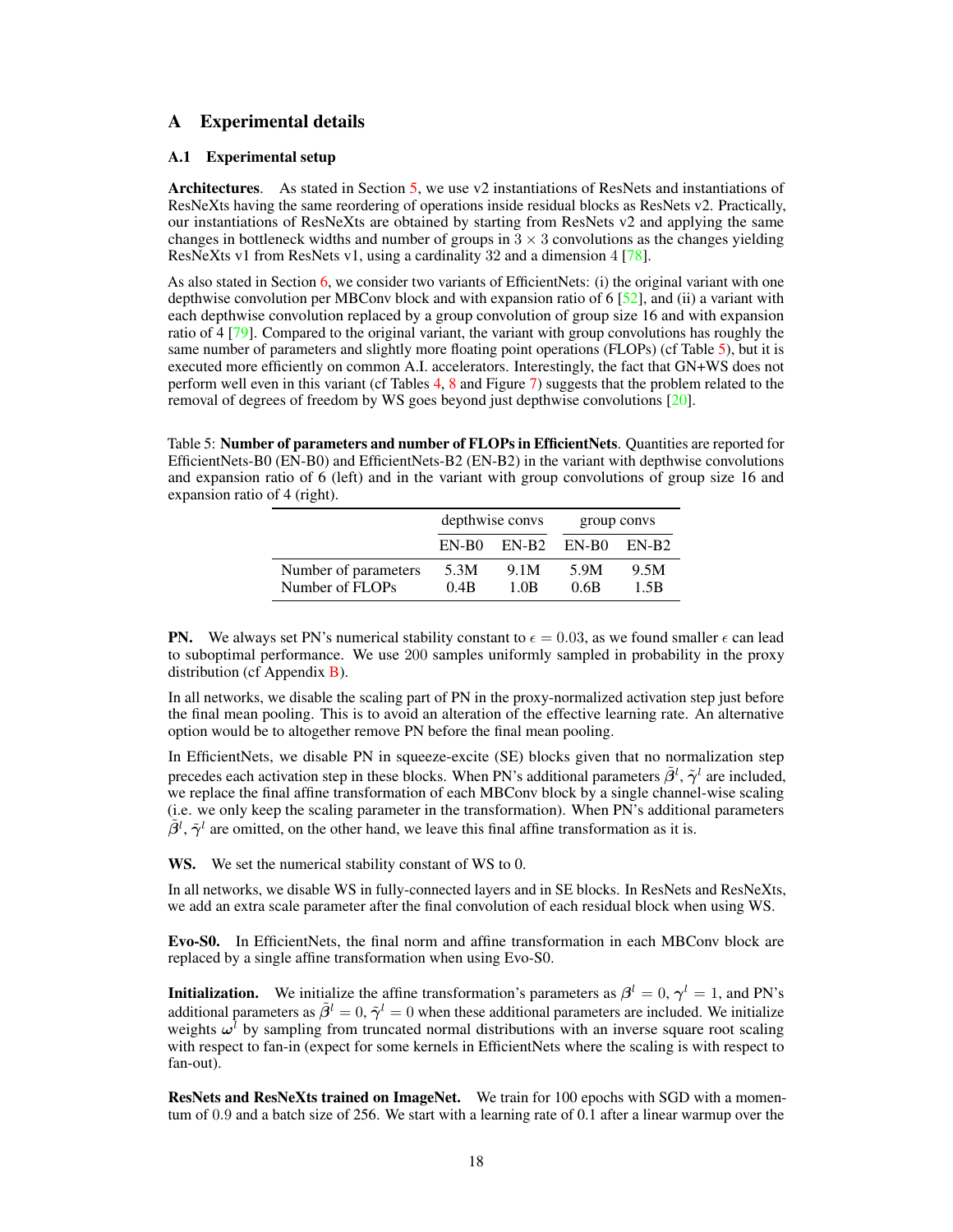first 5 epochs [\[77\]](#page--1-7), and we decrease this learning rate four times at the epochs 30, 60, 80 and 90, each time by a factor 10. We apply weight decay with a strength of  $10^{-4}$  to all parameters including the additional parameters  $\tilde{\beta}^l$ ,  $\tilde{\gamma}^l$  of PN and the channel-wise scale and shift parameters  $\beta^l$ ,  $\gamma^l$  (this is sensible as  $\phi = \text{ReLU}$  is positive homogeneous).

We set the norm's numerical stability constant to  $10^{-6}$  and, unless otherwise specified, we set the number of groups to  $G = 8$  when using GN+PN and to  $G = 32$  when using GN without PN. When using BN, we compute BN's statistics over 32 inputs x and we compute moving average statistics by exponentially weighted average with decay factor 0.97.

For the pre-processing, we follow [\[71\]](#page--1-8). When using extra regularization, we use label smoothing with factor  $0.1$  [\[82\]](#page--1-9), dropout with rate  $0.1$  [\[83\]](#page--1-10) and stochastic depth with rate  $0.05$  [\[84\]](#page--1-11). As the only exception, when changing the choice of the extra regularization in Appendix [A.3.4,](#page-7-0) we use Mixup with strength  $0.1$  [\[85\]](#page--1-12) in all networks, and in ResNet-101 and ResNeXt-101, we additionally use a variant of CutMix [\[86\]](#page--1-13) that samples  $U_0 \sim$  Uniform $(0, 1)$  and  $U_1 \sim$  Uniform $(e^{-4}, 1)$  and sets the combination ratio as  $\lambda = 1$  if  $U_0 \le 0.435$  and  $\lambda = 1 + \frac{1}{4} \log(U_1)$  otherwise.

While we use float-16 to store and process intermediate activations (except in normalization steps and PN's statistics computation), model parameters are still stored and updated in float-32. Each time we provide a result, the mean and standard deviation are computed over 3 independent runs, at the final epoch of each run. As the only exception, the mean and  $1\sigma$  intervals in the power plots of Figures [2,](#page--1-14) [6](#page-4-0) are computed by "pooling together" either all 100 epochs in 5 independent runs (Figure [2\)](#page--1-14) or the initialization state in 5 independent runs (Figure  $6$ ).

EfficientNets with batch-independent norms trained on ImageNet. Our experimental setup closely follows [\[52\]](#page--1-3). We train for 350 epochs with RMSProp with a batch size of 768. We start with a learning rate of  $768 \times 2^{-14}$  (i.e. using a linear scaling [\[65\]](#page--1-15)) after a linear warmup over the first 5 epochs [\[77\]](#page--1-7), and we decay the learning rate exponentially by a factor 0.97 every 2.4 epochs. In RMSProp, we use a momentum of 0.9, a decay of  $1.0 - (768 \times 2^{-14})$  and a numerical stability constant of  $10^{-3}$ . We apply weight decay with a strength of  $10^{-5}$  on the convolutional weights and the additional parameters  $\tilde{\beta}^l$ ,  $\tilde{\gamma}^l$  of PN, but not on the other channel-wise parameters (this is sensible as  $\phi$  = Swish is not positive homogeneous).

We set the norm's numerical stability constant to  $10^{-3}$  and we set the number of groups to  $G = 4$ when using GN or Evo-S0.

For the baseline pre-processing, we follow [\[52\]](#page--1-3). In terms of regularization, we always use label smoothing with factor 0.1 [\[82\]](#page--1-9), dropout with rate 0.2 [\[83\]](#page--1-10) and stochastic depth with rate starting at 0.2 in the first MBConv block and decaying to zero linearly with the depth of the MBConv block [\[84\]](#page--1-11). When using extra regularization, we use Mixup with strength  $0.1$  [\[85\]](#page--1-12) in all networks, and in EfficientNets-B2, we additionally use a variant of CutMix [\[86\]](#page--1-13) that samples  $U_0 \sim \text{Uniform}(0, 1)$  and  $U_1 \sim \text{Uniform}(e^{-4}, 1)$  and sets the combination ratio as  $\lambda = 1$  if  $U_0 \le 0.435$  and  $\lambda = 1 + \frac{1}{4} \log(U_1)$ otherwise.

While we use float-16 to store and process intermediate activations (except in normalization steps and PN's statistics computation), model parameters are still stored and updated in float-32. Each time we provide a result, the mean and standard deviation are computed over 3 independent runs. For each run, performance is evaluated at the final epoch, with model parameters obtained by exponentially weighted average with decay factor 0.97 over checkpoints from previous epochs.

EfficientNets with BN trained on ImageNet. For these experiments, we run the public EfficientNet repository with the settings recommended in the repository.<sup>[5](#page-1-0)</sup> When considering the variant with group convolutions, our only modifications consist in (i) replacing depthwise convolutions with group convolutions of group size 16, and (ii) changing the expansion ratio from 6 to 4.

In addition to BN's inherent regularization, these runs always incorporate label smoothing [\[82\]](#page--1-9), dropout  $[83]$  and stochastic depth  $[84]$ . The runs with extra regularization additionally incorporate AutoAugment [\[87\]](#page--1-16).

Each time we provide a result, the mean and standard deviation are computed over 3 independent runs.

<span id="page-1-0"></span><sup>5</sup> <https://github.com/tensorflow/tpu/tree/master/models/official/efficientnet>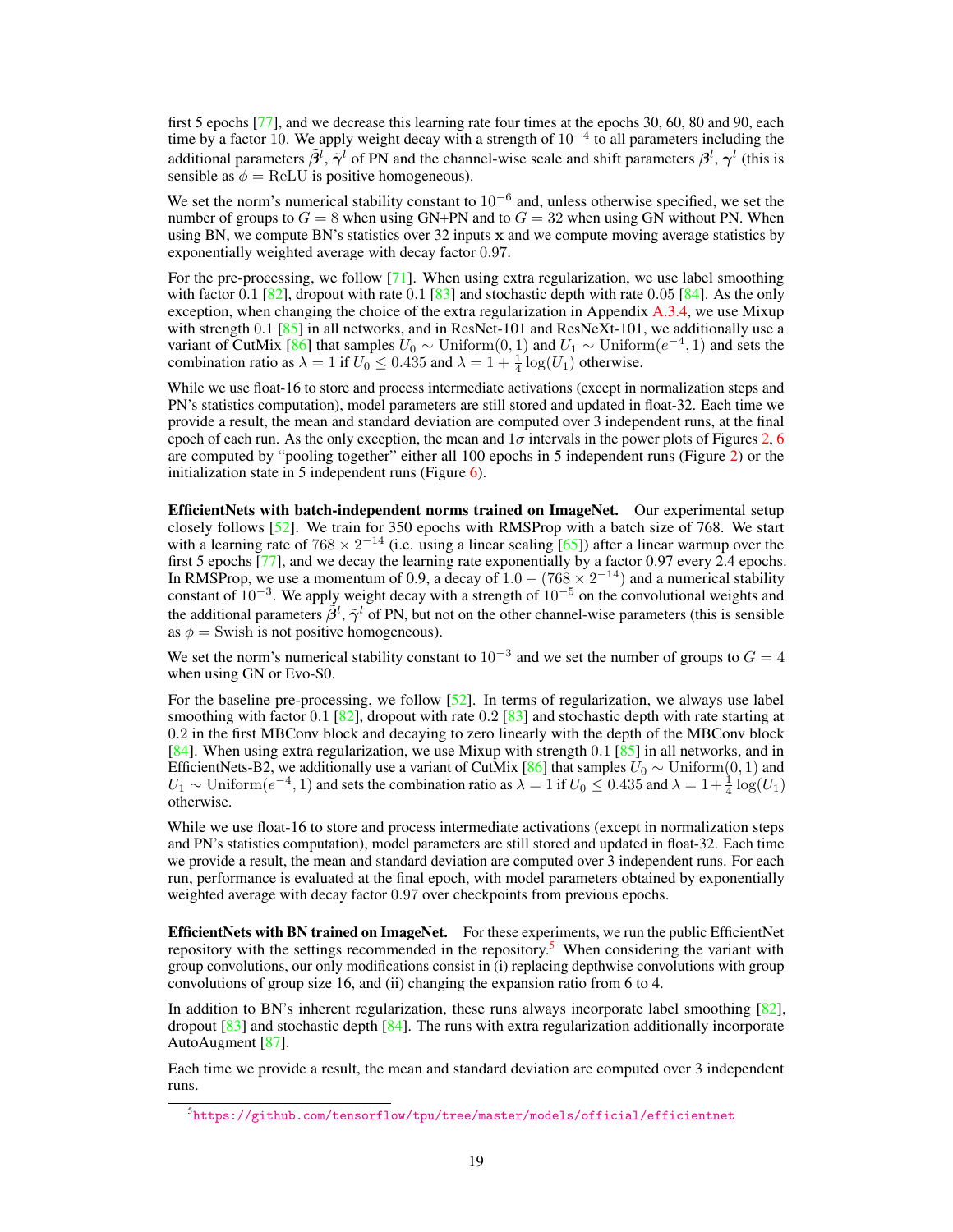ResNets trained on CIFAR-10 and CIFAR-100 (cf Appendix [A.4\)](#page-8-0). We train for 160 epochs with SGD with a momentum of 0.9 and a batch size of 128. We start with a learning rate of 0.1 after a linear warmup over the first 5 epochs [\[77\]](#page--1-7), and we decrease this learning rate two times at the epochs 80 and 120, each time by a factor 10. We apply weight decay with a strength of  $10^{-4}$  to all parameters including the additional parameters  $\tilde{\beta}^l$ ,  $\tilde{\gamma}^l$  of PN and the channel-wise scale and shift parameters  $\beta^l$ ,  $\gamma^l$  (this is sensible as  $\phi = \text{ReLU}$  is positive homogeneous).

We set the norm's numerical stability constant to  $10^{-6}$  and we set the number of groups to  $G = 4$ when using GN. When using BN, we compute BN's statistics over 128 inputs x and we compute moving average statistics by exponentially weighted average with decay factor 0.97.

For the pre-processing, we follow [\[71\]](#page--1-8). When using extra regularization, we use label smoothing with factor  $0.1 \, \lceil \frac{82}{1} \rceil$ , dropout with rate  $0.25 \, \lceil \frac{83}{1} \rceil$  and stochastic depth with rate  $0.1 \, \lceil \frac{84}{1} \rceil$ .

We use float-16 to store and process intermediate activations (except in normalization steps and PN's statistics computation) and to store and update model parameters. Each time we provide a result, the mean and standard deviation are computed over 10 independent runs, at the final epoch of each run.

Random nets. We consider random nets following Definition [1.](#page--1-17) For the cases of BN, IN, LN, GN, random nets implement Eq.  $(2)$ ,  $(3)$ ,  $(4)$  at every layer l. For the case of LN+PN, we replace the activation step of Eq. [\(4\)](#page--1-20) by the proxy-normalized activation step of Eq. [\(7\)](#page--1-21). For the case of LN+WS, we add a step of kernel standardization before the convolution of Eq. [\(2\)](#page--1-18). In all cases, convolutions use periodic boundary conditions to remain consistent with the assumptions of Theorem [1.](#page--1-22)

We set the activation function to  $\phi = \text{ReLU}$ , widths to  $C_l = 1024$ , kernel sizes to  $K_l = 3$ .

We sample the components of the affine transformation's parameters  $\beta^l$ ,  $\gamma^l$  i.i.d. from  $\nu_\beta$  =  $\mathcal{N}(0, 0.2^2)$  and  $\nu_{\gamma} = \mathcal{N}(1, 0.2^2)$ , respectively. This yields  $\beta^2 = 0.2^2$ ,  $\gamma^2 = 1^2 + 0.2^2$  and  $\rho = \frac{1^2 + 0.2^2}{1^2 + 0.2^2 + 0.2^2}$  $\frac{1^2+0.2^2}{1^2+0.2^2+0.2^2} \approx 0.963$  in Definition [1.](#page--1-17) We sample the components of weight parameters  $\omega^l$  i.i.d. from truncated normal distributions with  $\frac{1}{\sqrt{6}}$  $\frac{1}{C_l}$  scaling. We set PN's additional parameters  $\tilde{\beta}^l$ ,  $\tilde{\gamma}^l$  to 0.

We set the norm's numerical stability constant to  $10^{-6}$  and we set the number of groups to  $G = 128$ when using GN to roughly preserve group sizes compared to ResNet-50. We use a batch size of 128 and we compute BN's statistics over all 128 inputs x in the mini-batch when using BN.

We use CIFAR-10 as the dataset  $D$  and we follow [\[71\]](#page--1-8) for the pre-processing. To alleviate the memory burden, we add a downsampling by setting the stride to 2 in the first convolution of the network.

We use float-32 to store and process intermediate activations. Each time we provide a result, the mean and  $1\sigma$  intervals are computed over 50 independent realizations.

#### A.2 Additional details on power plots

#### A.2.1 Power plots in random nets

Additional experimental details. We obtain the power plots in random nets using the experimental setup described in Appendix [A.1](#page-0-1) for random nets. We compute the terms  $\mathcal{P}^{(1)}(\mathbf{y}^l)$ ,  $\mathcal{P}^{(2)}(\mathbf{y}^l)$ ,  $\mathcal{P}^{(3)}(\mathbf{y}^l), \mathcal{P}^{(4)}(\mathbf{y}^l)$  (as well as the additional terms from Figure [5\)](#page-3-0) for each layer l using the 128 randomly sampled inputs  $x$  in the mini-batch as a proxy for the full dataset  $D$ .

While we set the total depth to  $L = 200$  $L = 200$  $L = 200$ , we show only the first 20 layers in Figure 2 to facilitate a sideby-side comparison with ResNet-50. Indeed, while the "effective" depth is smaller than the "computational" depth in ResNet-50 (cf Appendix  $A(2,2)$ ), the two notions of depth coincide in random nets.

Verification of Theorem [1.](#page--1-22) The case of random nets with LN enables us to precisely verify Theorem [1.](#page--1-22) We provide this verification in the left and center subplots of Figure [5.](#page-3-0)

In the left subplot of Figure [5,](#page-3-0) we show  $\mathcal{P}(\mathbf{y}^l) - \mathcal{P}^{(1)}(\mathbf{y}^l)$  (mean and  $1\sigma$  interval) and the upper bound  $\rho^{l-1} = \left(\frac{1^2 + 0.2^2}{1^2 + 0.2^2 + 0.2^2}\right)$  $\frac{1^2+0.2^2}{1^2+0.2^2+0.2^2}$  $\frac{1^2+0.2^2}{1^2+0.2^2+0.2^2}$  $\frac{1^2+0.2^2}{1^2+0.2^2+0.2^2}$  from Theorem 1 for depths l up to  $L = 200$ . We confirm that  $\mathcal{P}(\mathbf{y}^l) - \mathcal{P}^{(1)}(\mathbf{y}^l)$  is upper bounded with high probability by  $\rho^{l-1}$  as predicted by Theorem [1.](#page--1-22) The rate of decay of  $\mathcal{P}(\mathbf{y}^l) - \mathcal{P}^{(1)}(\mathbf{y}^l)$  $\mathcal{P}(\mathbf{y}^l) - \mathcal{P}^{(1)}(\mathbf{y}^l)$  $\mathcal{P}(\mathbf{y}^l) - \mathcal{P}^{(1)}(\mathbf{y}^l)$  is initially above the prediction of Theorem 1 due to the aggravating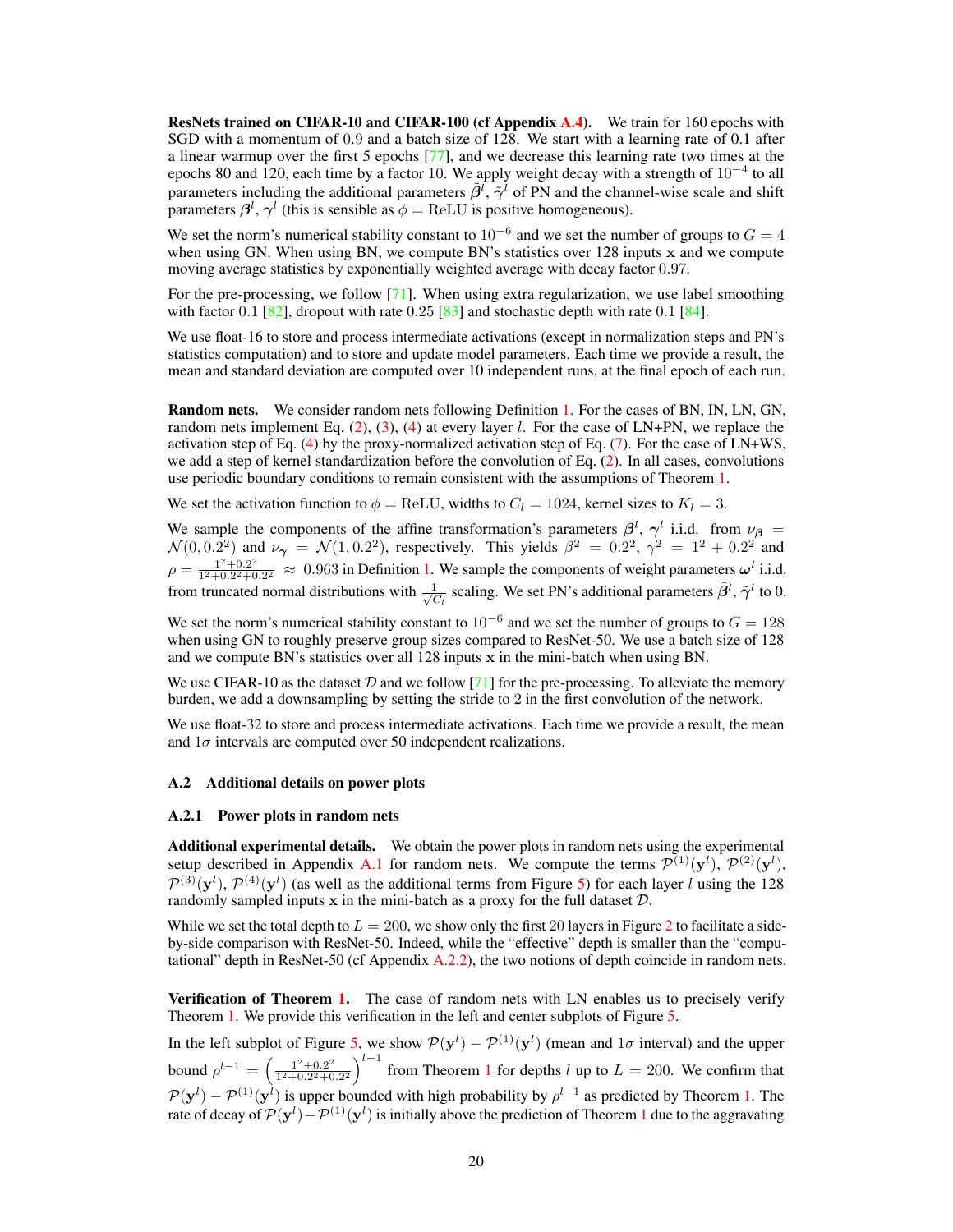effect of  $\phi = \text{ReLU}$ . In very deep layers  $(l \geq 1)$ , this rate of decay ends up very slightly below the prediction of Theorem [1](#page--1-22) due to the facts that: (i)  $\phi$  becomes effectively close to channel-wise linear; (ii) the channel-wise collapse is slightly mitigated by LN in the case of a finite width  $C_l = 1024$ .

In the center subplot of Figure [5,](#page-3-0) we show  $\mathcal{P}(\mathbf{y}^l)$  (mean and  $1\sigma$  interval) for depths l up to  $L = 200$ . We confirm that  $P(\mathbf{y}^l)$  is with high probability very close to one.

Quantification of channel-wise linearity. To confirm the connection between channel-wise collapse and channel-wise linearity, we finally report the evolution with depth of an additional measure of channel-wise linearity. In the right subplot of Figure [5,](#page-3-0) we show the measure  $\mathcal{P}(\phi(\tilde{\mathbf{y}}^l) - \tilde{\mathbf{z}}^l)/\mathcal{P}(\phi(\tilde{\mathbf{y}}^l))$ (mean and 1*σ* interval) for depths *l* up to  $L = 200$ , with  $\tilde{\mathbf{z}}^l$  the channel-wise linear best-fit of  $\phi(\tilde{\mathbf{y}}^l)$ using  $\tilde{\mathbf{y}}^l$ , that is defined in Eq. [\(8\)](#page-11-0), [\(9\)](#page-11-1). We confirm that deep in random nets, layers are effectively: (i) very close to channel-wise linear with LN; (ii) close to channel-wise linear with GN.

<span id="page-3-0"></span>

Figure 5: Verification of Theorem [1](#page--1-22) and quantification of channel-wise linearity. Results are reported in random nets of Definition [1](#page--1-17) for depths l up to  $L = 200$ . Left:  $\mathcal{P}(\mathbf{y}^l) - \mathcal{P}^{(1)}(\mathbf{y}^l)$  (mean and 1 $\sigma$  interval) and upper bound  $\rho^{l-1}$  from Theorem [1.](#page--1-22) Center:  $\mathcal{P}(\mathbf{y}^l)$  (mean and 1 $\sigma$  interval). Right: Additional measure of channel-wise linearity  $\mathcal{P}(\phi(\tilde{\mathbf{y}}^l) - \tilde{\mathbf{z}}^l)/\mathcal{P}(\phi(\tilde{\mathbf{y}}^l))$  (mean and  $1\sigma$  interval), with  $\tilde{\mathbf{z}}^l$  the channel-wise linear best-fit of  $\phi(\tilde{\mathbf{y}}^l)$  using  $\tilde{\mathbf{y}}^l$ , that is defined in Eq. [\(8\)](#page-11-0), [\(9\)](#page-11-1)

### <span id="page-3-1"></span>A.2.2 Power plots in ResNet-50

Additional experimental details. We obtain the power plots in ResNet-50 using the experimental setup described in Appendix [A.1](#page-0-1) for ResNets on ImageNet. At each epoch, we compute the power terms  $\mathcal{P}_c^{(1)}(\mathbf{y}^l), \mathcal{P}_c^{(2)}(\mathbf{y}^l), \mathcal{P}_c^{(3)}(\mathbf{y}^l), \mathcal{P}_c^{(4)}(\mathbf{y}^l)$  for each layer l and each channel c using the last 256 randomly sampled inputs  $x$  as a proxy for the full dataset  $D$ .

When looking at each norm separately in ResNets, we noticed artefacts that we attributed to the discrepancy between the "computational" depth  $l$  and the "effective" depth (that oscillates with  $l$ ). Indeed, the effective depth, defined in terms of the statistical properties of intermediate activations, grows linearly inside each residual block but gets reduced each time a residual path is summed with a skip connection path (since the latter originates from earlier layers). This phenomenon is tightly connected to the property discussed in Section [2](#page--1-0) on the control of activation scale in residual networks.

To avoid such an artefact in Figures [2,](#page--1-14) [6,](#page-4-0) we report only a single measurement of  $\mathcal{P}^{(1)}(\mathbf{y}^l), \mathcal{P}^{(2)}(\mathbf{y}^l),$  $\mathcal{P}^{(3)}(\mathbf{y}^l), \mathcal{P}^{(4)}(\mathbf{y}^l)$  per residual block by "pooling together" all the channels from the three norms inside each residual block. For the same reason, we do not report  $\mathcal{P}^{(1)}(\mathbf{y}^{l}), \mathcal{P}^{(2)}(\mathbf{y}^{l}), \mathcal{P}^{(3)}(\mathbf{y}^{l}),$  $\mathcal{P}^{(4)}(\mathbf{y}^l)$  for the final norm just before the final mean pooling.

The presence of this artefact confirms the fact that the effective depth evolves more slowly than the computational depth l in residual networks. This explains why  $y<sup>l</sup>$  with LN or GN is not immoderately collapsed even at large  $l$  in Figures [2,](#page--1-14) [6.](#page-4-0)

Numerical stability issues with IN. As stated in the caption of Figure [2,](#page--1-14) we did not succeed at training ResNet-50 v2 with IN. We found that using float-16 to store and process intermediate activations caused divergence in these networks. When replacing float-16 by float-32, even though divergence was avoided, ResNets-50 v2 still did not reach satisfactory performance with IN. We attributed this to a plain incompatibility of IN with v2 instantiations of ResNets, which could stem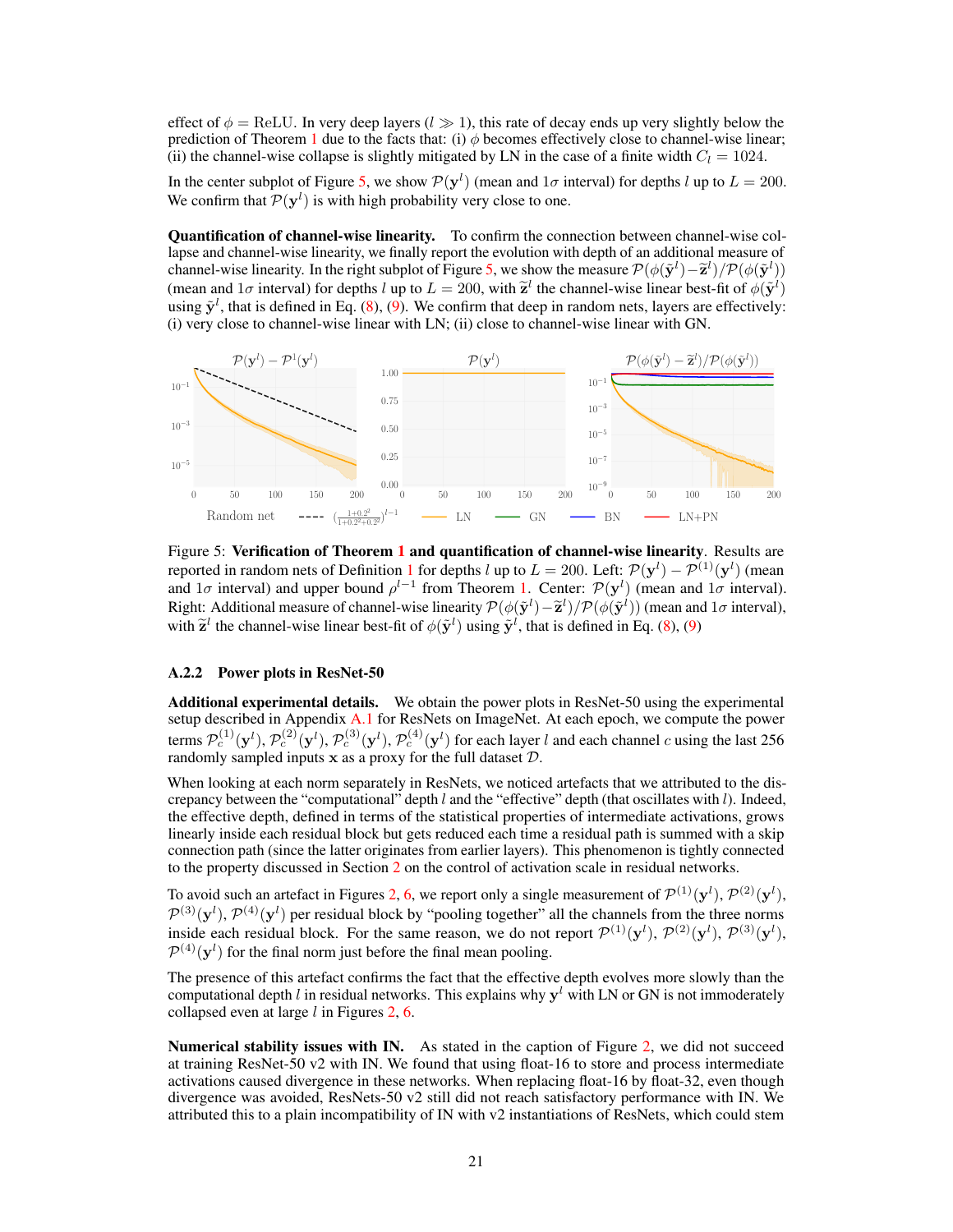from the presence of a final block of normalization and activation just before the final mean pooling. Intuitively, if we denote this final block as  $L$  and if we subtract away the activation function by supposing  $\phi =$  identity, then  $\mu_{\mathbf{x},c}(\mathbf{z}^L)$  in channel c is constant for all x, equal to  $\beta_c^L$  (cf Section [4\)](#page--1-23). Thus, if we subtract away the activation function, with IN all inputs x end up mapped to the same channel-wise constants after the final mean pooling, i.e. they become indistinguishable.

**Power plots at initialization.** Figure  $\overline{6}$  $\overline{6}$  $\overline{6}$  reports the same power plots as Figure [2,](#page--1-14) except with  $\mathcal{P}^{(1)}(\mathbf{y}^{l}), \mathcal{P}^{(2)}(\mathbf{y}^{l}), \mathcal{P}^{(3)}(\mathbf{y}^{l}), \mathcal{P}^{(4)}(\mathbf{y}^{l})$  computed at initialization (mean and  $1\sigma$  intervals).

When comparing Figure [6](#page-4-0) to Figure [2,](#page--1-14) it is clearly visible that the channel-wise collapse with LN+WS gets aggravated during training compared to initialization. This confirms the importance of compensating during training the mean shift associated with the affine transformation.

It is also visible that the difference between GN and LN gets narrower during training compared to initialization. This means that despite a similar behavior of  $\mathcal{P}^{(1)}(\mathbf{y}^l)$  along the training trajectories with GN and LN, differences could still exist in the vicinity of these trajectories, implying a better conditioning of the loss landscape with GN. A similar argument would make us expect a better conditioning of the loss landscape when enforcing  $y<sup>l</sup>$  to be channel-wise normalized via an operation directly embedded in the network mapping  $[62, 64]$  $[62, 64]$  $[62, 64]$  as opposed to via an external penalty  $[88, 49, 89]$  $[88, 49, 89]$  $[88, 49, 89]$  $[88, 49, 89]$  $[88, 49, 89]$ , despite the two approaches potentially leading to the same reduction of  $\mathcal{P}^{(1)}(\mathbf{y}^l)$ .

We believe that the notions of "channel-wise collapse" and "conditioning of the loss landscape" [\[62,](#page--1-24) [64\]](#page--1-25) enable to quantify more accurately the underlying phenomenons at play than the notion of "internal covariate shift" [\[1,](#page--1-29) [90\]](#page--1-30), despite the former and latter notions being connected.

<span id="page-4-0"></span>

Figure 6: **Power plots at initialization**.  $\mathcal{P}^{(1)}(\mathbf{y}^{l}), \mathcal{P}^{(2)}(\mathbf{y}^{l}), \mathcal{P}^{(3)}(\mathbf{y}^{l}), \mathcal{P}^{(4)}(\mathbf{y}^{l})$  are shown as a function of the depth  $l$  in ResNet-50 at initialization with BN and different batch-independent norms: LN, GN, LN+PN, LN+WS.

### A.3 More detailed results on ImageNet

#### A.3.1  $1\sigma$  intervals

In Tables [6,](#page-4-1) [7,](#page-5-1) [8,](#page-5-0) we complement the results of Tables [2,](#page--1-31) [3,](#page--1-32) [4](#page--1-5) with  $1\sigma$  intervals. In Figure 7, we provide a visualization of the results of Tables [4,](#page--1-5) [8.](#page-5-0)

<span id="page-4-1"></span>Table 6: **Effect of adding PN**. ResNet-50 is trained on ImageNet with BN and LN, GN, GN+WS with G groups, either without or with PN added on top (plain vs. PN). Results are formatted as  $X/Y$ with X, Y the validation accuracies (mean and  $1\sigma$  interval in %) without and with extra regularization, respectively.

|                |     | <b>RN50</b>                                               |                               |  |  |
|----------------|-----|-----------------------------------------------------------|-------------------------------|--|--|
|                | G   | plain                                                     | $+PN$                         |  |  |
| ΒN             |     | $76.3 \scriptstyle \pm 0.1$ / $75.8 \scriptstyle \pm 0.2$ | $76.2 \pm 0.1 / 76.0 \pm 0.1$ |  |  |
| L <sub>N</sub> |     | $74.5 + 0.0 / 74.6 + 0.1$                                 | $75.9 + 0.1 / 76.5 + 0.0$     |  |  |
| <b>GN</b>      | 8   | $75.4 + 0.1 / 75.4 + 0.1$                                 | $76.3 + 0.1 / 76.7 + 0.0$     |  |  |
| GN             | 32. | $75.4 \pm 0.1 / 75.3 \pm 0.1$                             | $75.8 \pm 0.2 / 76.1 \pm 0.1$ |  |  |
| $GN+WS$        | 8   | $76.6 \pm 0.0$ / $76.7 \pm 0.1$                           | $76.8 \pm 0.1 / 77.1 \pm 0.1$ |  |  |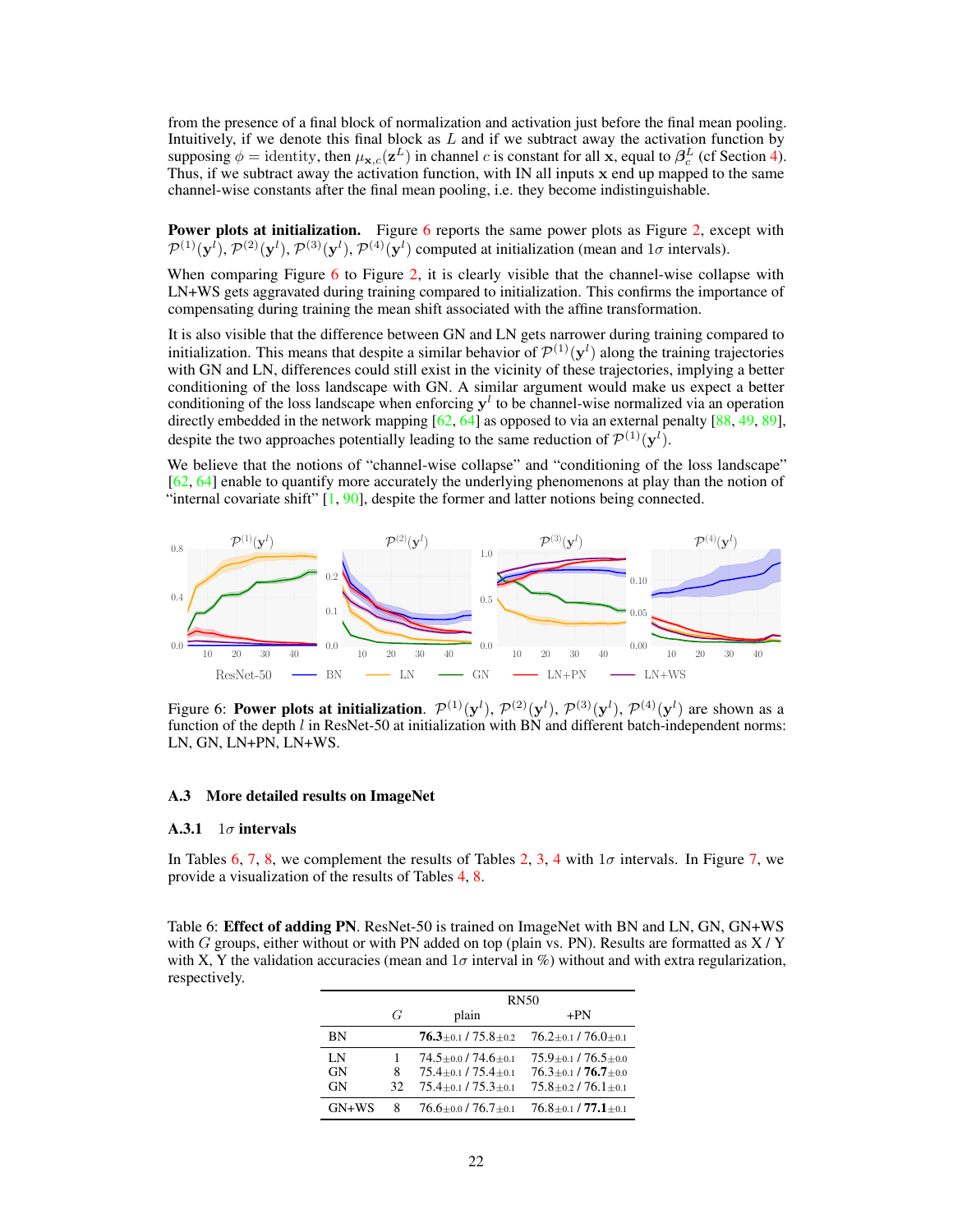<span id="page-5-2"></span>Table 7: BN vs. GN, GN+PN. ResNets and ResNeXts are trained on ImageNet with BN and GN, GN+PN. Results are formatted as in Table [6.](#page-4-1)

|                      | RN50 | <b>RN101</b>                                                                                                           | <b>RNX50</b>                                                                                                            | <b>RNX101</b>             |
|----------------------|------|------------------------------------------------------------------------------------------------------------------------|-------------------------------------------------------------------------------------------------------------------------|---------------------------|
| BN                   |      |                                                                                                                        | $76.3 \pm 0.1 / 75.8 \pm 0.2$ $77.9 \pm 0.1 / 78.0 \pm 0.1$ $77.6 \pm 0.1 / 77.2 \pm 0.1$ $78.7 \pm 0.1 / 78.9 \pm 0.1$ |                           |
| <b>GN</b><br>$GN+PN$ |      | $75.4 + 0.1$ / $75.3 + 0.1$ $77.0 + 0.1$ / $77.4 + 0.1$<br>$76.3 \pm 0.1 / 76.7 \pm 0.0$ $77.6 \pm 0.2 / 78.6 \pm 0.2$ | $76.2 + 0.2 / 76.6 + 0.1$<br>$76.7 + 0.1$ / $77.8 + 0.2$ $77.7 + 0.2$ / $79.0 + 0.1$                                    | $77.4 + 0.2 / 78.1 + 0.1$ |

<span id="page-5-0"></span>Table 8: **BN vs. batch-independent approaches**. EfficientNets are trained on ImageNet with BN and various batch-independent approaches: GN, GN+PN, Evo-S0, GN+WS, FRN+TLU. Results are formatted as in Table [6.](#page-4-1)

|                                                        |                                                                                                                                                   | depthwise convs                                                                                                                               | group convs                                                                                                                                   |                                                                                                                                                     |  |
|--------------------------------------------------------|---------------------------------------------------------------------------------------------------------------------------------------------------|-----------------------------------------------------------------------------------------------------------------------------------------------|-----------------------------------------------------------------------------------------------------------------------------------------------|-----------------------------------------------------------------------------------------------------------------------------------------------------|--|
|                                                        | EN-B <sub>0</sub>                                                                                                                                 | $EN-B2$                                                                                                                                       | EN-B <sub>0</sub>                                                                                                                             | $EN-B2$                                                                                                                                             |  |
| BN                                                     | $76.9 \pm 0.1 / 77.2 \pm 0.1$                                                                                                                     | $79.4 \pm 0.0 / 80.0 \pm 0.0$                                                                                                                 | $76.8 \pm 0.1 / 76.7 \pm 0.2$                                                                                                                 | $79.5 \pm 0.1 / 79.7 \pm 0.1$                                                                                                                       |  |
| <b>GN</b><br>$GN+PN$<br>$Evo-S0$<br>$GN+WS$<br>FRN+TLU | $76.2 \pm 0.1 / 76.2 \pm 0.1$<br>$76.8 + 0.0 / 77.0 + 0.1$<br>$75.8 + 0.1 / 75.8 + 0.2$<br>$74.2 + 0.1 / 74.1 + 0.1$<br>$75.7 + 0.1 / 75.7 + 0.2$ | $78.9 + 0.1 / 79.4 + 0.1$<br>$79.3 + 0.1 / 80.0 + 0.1$<br>$78.5 + 0.1 / 78.7 + 0.1$<br>$77.8 + 0.0 / 77.8 + 0.1$<br>$78.4 + 0.1 / 78.9 + 0.1$ | $76.2 + 0.1 / 76.2 + 0.2$<br>$76.7 + 0.1 / 76.8 + 0.1$<br>$76.2 + 0.0 / 76.5 + 0.1$<br>$76.2 + 0.1 / 76.3 + 0.1$<br>$74.9 + 0.2 / 75.1 + 0.1$ | $79.0 \pm 0.1 / 79.6 \pm 0.1$<br>$79.3 \pm 0.1 / 80.1 \pm 0.1$<br>$78.9 + 0.0179.6 + 0.0$<br>$79.2 + 0.1 / 79.4 + 0.1$<br>$78.2 + 0.1 / 78.6 + 0.1$ |  |

<span id="page-5-1"></span>

Figure 7: BN vs. batch-independent approaches. Validation accuracies (%) of EfficientNets trained on ImageNet with BN and various batch-independent approaches, without and with extra regularization.

### A.3.2 Training accuracies

In Tables [9,](#page-6-0) [10,](#page-6-1) [11,](#page-6-2) we complement the results of Tables [2,](#page--1-31) [3,](#page--1-32) [4](#page--1-5) with training accuracies.

We stress that these training accuracies are highly dependent on the strength of applied regularization. This leads us to: (i) always separate the training accuracies obtained without and with extra regularization; (ii) report only the training accuracies obtained with batch-independent approaches, given that training accuracies obtained with BN would not be comparable due to BN's inherent regularization.

As visible in Tables [9,](#page-6-0) [10,](#page-6-1) [11,](#page-6-2) GN+PN outperforms alternative batch-independent approaches in terms of training accuracy on ImageNet. This applies both to training without extra regularization and to training with extra regularization. This suggests that, on larger datasets, GN+PN would outperform these alternative batch-independent approaches in terms of both training and validation accuracies [\[81,](#page--1-25) [72\]](#page--1-33).

In Table [11,](#page-6-2) the fact that with extra regularization EfficientNets-B2 reach lower training accuracies than EfficientNets-B0 is explained by the different level of applied regularization (we add CutMix when training EfficientNets-B2).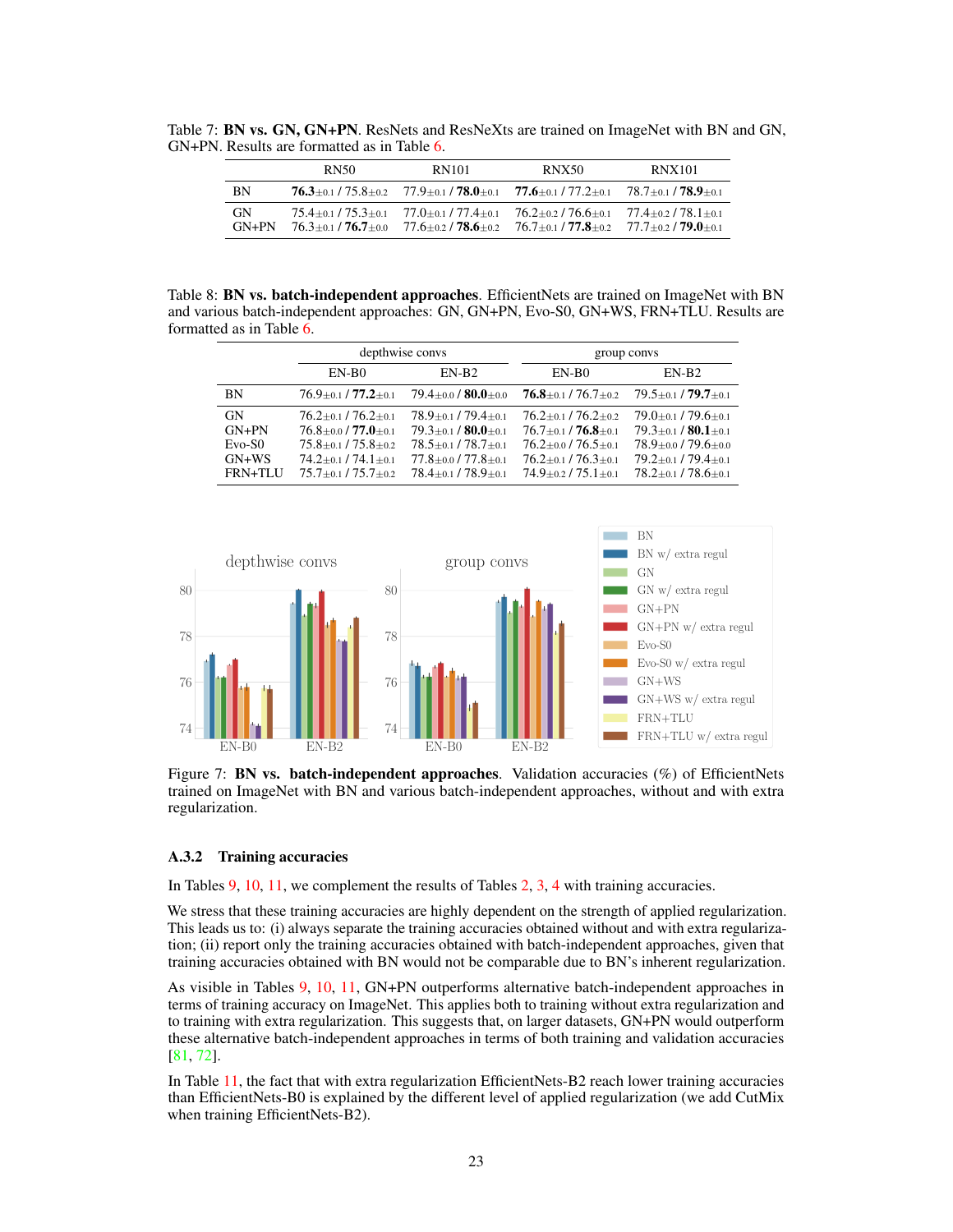<span id="page-6-0"></span>Table 9: Training accuracies in ResNet-50. Networks are trained on ImageNet with LN, GN,  $GN+WS$  with G groups, either without or with PN added on top (plain vs.  $+PN$ ). Results are formatted as X with X the training accuracy at the final epoch (mean and  $1\sigma$  interval in %). We report separately the results without extra regularization (top) and with extra regularization (bottom).

|                     |           |    | <b>RN50</b>  |                |  |
|---------------------|-----------|----|--------------|----------------|--|
|                     |           | G  | plain        | $+PN$          |  |
|                     | LN        |    | $75.7 + 0.1$ | $79.9 \pm 0.1$ |  |
|                     | <b>GN</b> | 8  | $77.2 + 0.1$ | $80.3 \pm 0.1$ |  |
| without extra regul | <b>GN</b> | 32 | $77.0 + 0.0$ | $79.2 + 0.2$   |  |
|                     | $GN+WS$   | 8  | $80.1 + 0.0$ | $80.4 \pm 0.0$ |  |
|                     | LN        |    | $71.8 + 0.1$ | $75.8 + 0.0$   |  |
|                     | GN        | 8  | $73.3 + 0.1$ | $76.2 \pm 0.1$ |  |
| with extra regul    | <b>GN</b> | 32 | $73.1 + 0.1$ | $75.1 \pm 0.1$ |  |
|                     | $GN+WS$   | 8  | $75.8 + 0.0$ | $76.3 + 0.0$   |  |

<span id="page-6-1"></span>Table 10: Training accuracies in ResNets and ResNeXts. Networks are trained on ImageNet with GN, GN+PN. Results are formatted as in Table [9.](#page-6-0)

|                     |         | RN50         | RN101          | <b>RNX50</b> | <b>RNX101</b>  |
|---------------------|---------|--------------|----------------|--------------|----------------|
| without extra regul | GN      | $77.0 + 0.0$ | $79.9 \pm 0.1$ | $79.6 + 0.1$ | $81.6 \pm 0.0$ |
|                     | $GN+PN$ | $80.3 + 0.1$ | $83.5 \pm 0.0$ | $84.1 + 0.1$ | $86.2 + 0.0$   |
| with extra regul    | GN      | $73.1 + 0.1$ | $76.5 + 0.0$   | $76.0 + 0.1$ | $78.6 + 0.1$   |
|                     | $GN+PN$ | $76.2 + 0.1$ | $79.7 + 0.1$   | $79.8 + 0.0$ | $82.7 + 0.0$   |

<span id="page-6-2"></span>Table 11: Training accuracies in EfficientNets. Networks are trained on ImageNet with various batch-independent approaches: GN, GN+PN, Evo-S0, GN+WS, FRN+TLU. Results are formatted as in Table [9.](#page-6-0)

|                     |                |                | depthwise convs |                             | group convs  |
|---------------------|----------------|----------------|-----------------|-----------------------------|--------------|
|                     |                | $EN-B0$        | $EN-B2$         | $EN-B0$                     | $EN-B2$      |
| without extra regul | GN             | $75.4 + 0.0$   | $80.9 + 0.1$    | $74.7 + 0.0$                | $80.1 + 0.1$ |
|                     | $GN+PN$        | $77.3 + 0.0$   | $82.7 + 0.0$    | $75.8{\scriptstyle \pm0.0}$ | $81.4 + 0.1$ |
|                     | $Evo-S0$       | $74.6 + 0.2$   | $79.8 \pm 0.2$  | $75.1 \pm 0.0$              | $80.4 + 0.1$ |
|                     | $GN+WS$        | $71.4 + 0.0$   | $77.6 + 0.0$    | $74.5 + 0.0$                | $80.2 + 0.1$ |
|                     | FRN+TLU        | $75.0 + 0.1$   | $80.4 + 0.0$    | $72.9 + 0.1$                | $78.5 + 0.1$ |
| with extra regul    | GN             | $71.2 \pm 0.1$ | $66.2 + 0.1$    | $70.5 + 0.1$                | $65.6 + 0.1$ |
|                     | $GN+PN$        | $72.8 \pm 0.0$ | $67.8 + 0.1$    | $71.5 + 0.1$                | $66.7 + 0.0$ |
|                     | $Evo-S0$       | $70.2 + 0.2$   | $64.4 + 0.3$    | $70.8 + 0.1$                | $65.6 + 0.1$ |
|                     | $GN+WS$        | $67.3 + 0.1$   | $63.4 + 0.1$    | $70.4 + 0.1$                | $65.4 + 0.0$ |
|                     | <b>FRN+TLU</b> | $70.4 \pm 0.3$ | $65.1 + 0.2$    | $68.8 + 0.2$                | $64.0 + 0.1$ |

### A.3.3 Effect of omitting PN's additional parameters

In Tables [12,](#page-7-1) [13](#page-7-2) and Figure [8,](#page-7-3) we report results with PN's additional parameters  $\tilde{\beta}^l$ ,  $\tilde{\gamma}^l$  set to 0. In that case,  $\tilde{\beta}^l$ ,  $\tilde{\gamma}^l$  can be equivalently omitted and the proxy variable  $Y^l$  can be simply considered as a standard Gaussian variable in each channel c, i.e.  $Y_c^l \sim \mathcal{N}(0, 1)$  (cf our implementation of Appendix [B\)](#page-9-0).

As visible in Tables [12,](#page-7-1) [13](#page-7-2) and Figure [8,](#page-7-3) the omission of PN's additional parameters  $\tilde{\beta}^l$ ,  $\tilde{\gamma}^l$  is indeed harmful. However, the drop of performance that results from omitting  $\tilde{\beta}^l$ ,  $\tilde{\gamma}^l$  in GN+PN is very small (in average less than  $0.1\%$  in validation accuracy).

Given that the omission of PN's additional parameters  $\tilde{\beta}^l$ ,  $\tilde{\gamma}^l$  leads to slight benefits in terms of computational requirements and simplicity of implementation, this variant of PN with  $\tilde{\beta}^l$ ,  $\tilde{\gamma}^l$  omitted might sometimes be a better trade-off.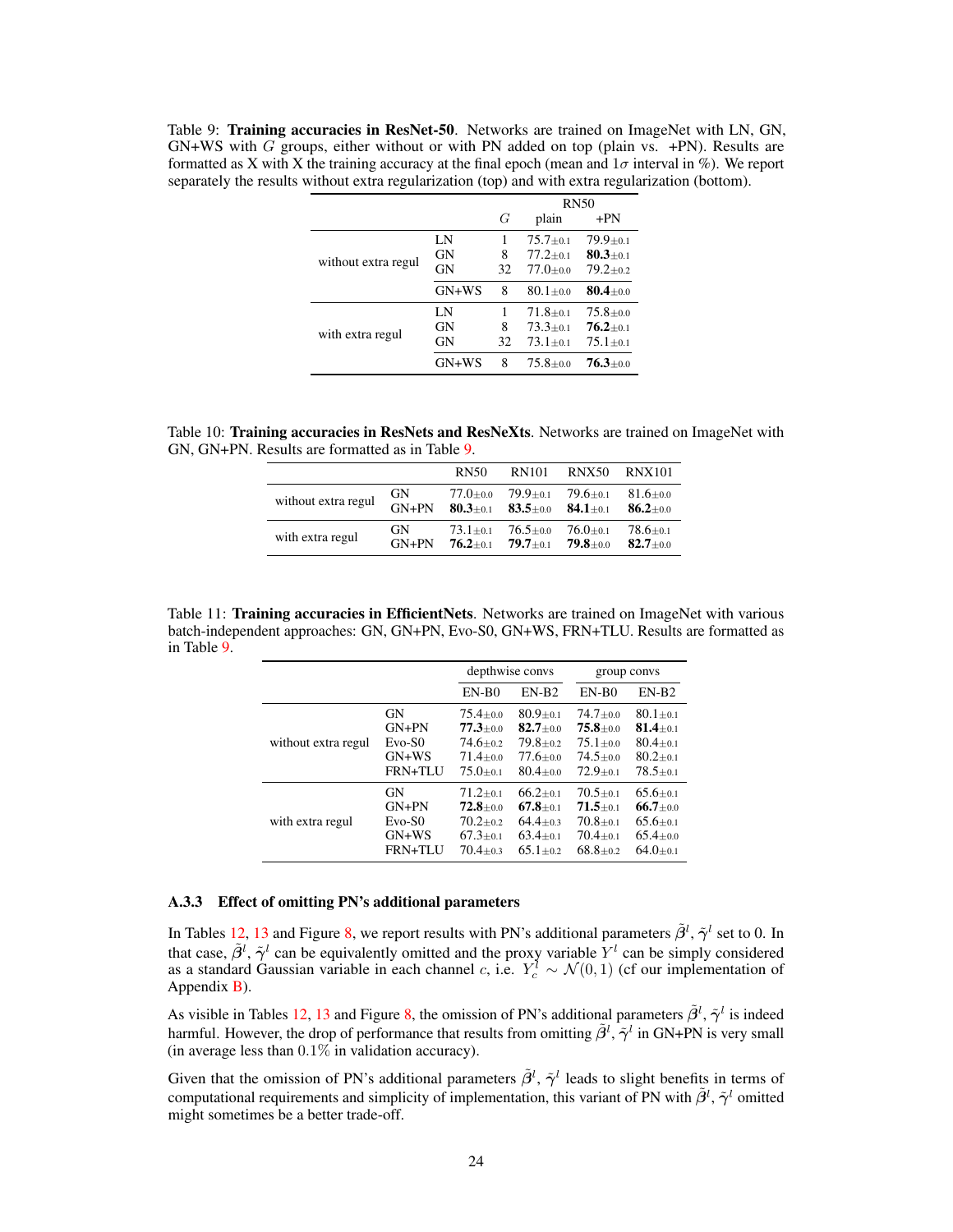<span id="page-7-1"></span>Table 12: Effect of omitting PN's additional parameters in ResNets and ResNeXts. Networks are trained on ImageNet with BN and GN, GN+PN with  $\tilde{\beta}^l$ ,  $\tilde{\gamma}^l$  included, and GN+PN with  $\tilde{\beta}^l$ ,  $\tilde{\gamma}^l$ omitted. Results are formatted as in Table [6.](#page-4-1)

|                                                                                                                                                                  | RN50 | RN101 | <b>RNX50</b>                                                                                                            | <b>RNX101</b> |
|------------------------------------------------------------------------------------------------------------------------------------------------------------------|------|-------|-------------------------------------------------------------------------------------------------------------------------|---------------|
| <b>BN</b>                                                                                                                                                        |      |       | $76.3 \pm 0.1 / 75.8 \pm 0.2$ $77.9 \pm 0.1 / 78.0 \pm 0.1$ $77.6 \pm 0.1 / 77.2 \pm 0.1$ $78.7 \pm 0.1 / 78.9 \pm 0.1$ |               |
| GN                                                                                                                                                               |      |       | $75.4\pm 0.1$ / $75.3\pm 0.1$ $77.0\pm 0.1$ / $77.4\pm 0.1$ $76.2\pm 0.2$ / $76.6\pm 0.1$ $77.4\pm 0.2$ / $78.1\pm 0.1$ |               |
| GN+PN with $\tilde{\beta}^l$ , $\tilde{\gamma}^l$ included 76.3±0.1/76.7±0.0 77.6±0.2/78.6±0.2 76.7±0.1/77.8±0.2 77.7±0.2/79.0±0.1                               |      |       |                                                                                                                         |               |
| GN+PN with $\tilde{\beta}^l$ , $\tilde{\gamma}^l$ omitted $76.3 \pm 0.076.7 \pm 0.177.5 \pm 0.0778.5 \pm 0.1776.5 \pm 0.1777.6 \pm 0.1775.6 \pm 0.179.0 \pm 0.1$ |      |       |                                                                                                                         |               |

<span id="page-7-2"></span>Table 13: Effect of omitting PN's additional parameters in EfficientNets. Networks are trained on ImageNet with BN and GN, GN+PN with  $\tilde{\beta}^l$ ,  $\tilde{\gamma}^l$  included, and GN+PN with  $\tilde{\beta}^l$ ,  $\tilde{\gamma}^l$  omitted. Results are formatted as in Table [6.](#page-4-1)

|                                                            | depthwise convs                 |                                                                                                                         |                                                           | group convs                                               |
|------------------------------------------------------------|---------------------------------|-------------------------------------------------------------------------------------------------------------------------|-----------------------------------------------------------|-----------------------------------------------------------|
|                                                            | EN-B <sub>0</sub>               | $EN-B2$                                                                                                                 | EN-B0                                                     | $EN-B2$                                                   |
| <b>BN</b>                                                  |                                 | $76.9\pm 0.1$ / $77.2\pm 0.1$ $79.4\pm 0.0$ / $80.0\pm 0.0$ $76.8\pm 0.1$ / $76.7\pm 0.2$ $79.5\pm 0.1$ / $79.7\pm 0.1$ |                                                           |                                                           |
| GN                                                         |                                 | $76.2 \pm 0.1 / 76.2 \pm 0.1$ $78.9 \pm 0.1 / 79.4 \pm 0.1$                                                             | $76.2{\scriptstyle \pm0.1}$ / $76.2{\scriptstyle \pm0.2}$ | $79.0 \scriptstyle \pm 0.1$ / $79.6 \scriptstyle \pm 0.1$ |
| GN+PN with $\tilde{\beta}^l$ , $\tilde{\gamma}^l$ included | $76.8 \pm 0.0$ / $77.0 \pm 0.1$ | $79.3 \pm 0.1 / 80.0 \pm 0.1$                                                                                           | $76.7 \pm 0.1 / 76.8 \pm 0.1$                             | $79.3 \pm 0.1 / 80.1 \pm 0.1$                             |
| GN+PN with $\tilde{\beta}^l$ , $\tilde{\gamma}^l$ omitted  |                                 | $76.6 \pm 0.2$ / 77.0 $\pm$ 0.1 $79.2 \pm 0.0$ / 79.9 $\pm$ 0.1 $76.7 \pm 0.1$ / 76.7 $\pm$ 0.1                         |                                                           | $79.3 \pm 0.1 / 80.0 \pm 0.2$                             |

<span id="page-7-3"></span>

Figure 8: Effect of omitting PN's additional parameters. Validation accuracies (%) of ResNets, ResNeXts and EfficientNets trained on ImageNet with BN and GN, GN+PN with  $\tilde{\beta}^l$ ,  $\tilde{\gamma}^l$  included, and GN+PN with  $\tilde{\beta}^l$ ,  $\tilde{\gamma}^l$  omitted, without and with extra regularization. EfficientNets are considered in the variant with group convolutions [\[79\]](#page--1-4).

### <span id="page-7-0"></span>A.3.4 Effect of changing the choice of the extra regularization

In Table [14](#page-8-1) and Figure [9,](#page-8-2) we report results in ResNets and ResNeXts with a change in the choice of the extra regularization. When using extra regularization, instead of using label smoothing  $[82]$ , dropout  $\lceil 83 \rceil$  and stochastic depth  $\lceil 84 \rceil$ , we use Mixup  $\lceil 85 \rceil$  in all networks, and in ResNet-101 and ResNeXt-101, we additionally use CutMix  $[86]$  (cf Appendix [A.1\)](#page-0-1).

We reach similar conclusions with the results of Table [14](#page-8-1) and Figure [9](#page-8-2) as with the results of Table [7:](#page-5-2) (i) BN is matched or outperformed by GN+PN, except for a small gap of performance in ResNeXt-50 (this gap of performance might be due to the imperfect "abstraction away" of regularization); (ii) good performance remains tied to the combination of both an efficient normalization and an efficient regularization.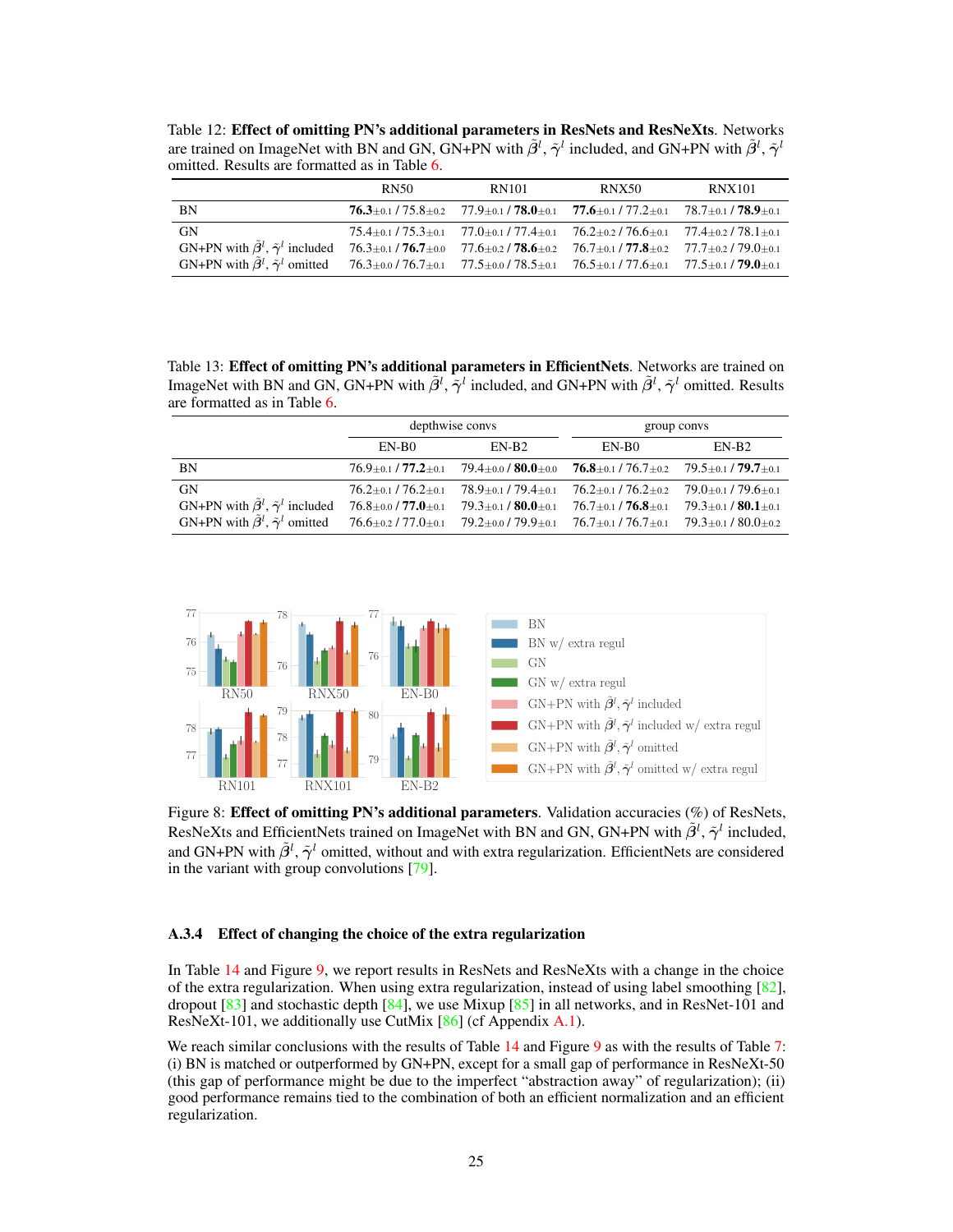<span id="page-8-1"></span>Table 14: Effect of changing the choice of the extra regularization. ResNets and ResNeXts are trained on ImageNet with BN and GN, GN+PN. Results are formatted as X / Z with X, Z the validation accuracies (mean and  $1\sigma$  interval in %) without extra regularization and with an extra regularization other than the one used in Table [7,](#page-5-2) respectively.

|                      | RN50                      | RN101                                                                                | <b>RNX50</b>                                                                                                            | <b>RNX101</b> |
|----------------------|---------------------------|--------------------------------------------------------------------------------------|-------------------------------------------------------------------------------------------------------------------------|---------------|
| BN                   |                           |                                                                                      | $76.3 \pm 0.1 / 76.3 \pm 0.0$ $77.9 \pm 0.1 / 78.1 \pm 0.1$ $77.6 \pm 0.1 / 78.0 \pm 0.0$ $78.7 \pm 0.1 / 79.5 \pm 0.0$ |               |
| <b>GN</b><br>$GN+PN$ | $76.3 + 0.1 / 77.0 + 0.0$ | $75.4 + 0.1$ / $75.9 + 0.1$ $77.0 + 0.1$ / $77.7 + 0.1$<br>$77.6 + 0.2 / 78.9 + 0.1$ | $76.2 + 0.2 / 76.7 + 0.1$ $77.4 + 0.2 / 78.3 + 0.1$<br>$76.7 + 0.1$ / $77.6 + 0.1$ $77.7 + 0.2$ / $79.6 + 0.1$          |               |

<span id="page-8-2"></span>

Figure 9: **Effect of changing the choice of the extra regularization**. Validation accuracies  $(\%)$  of ResNets and ResNeXts trained on ImageNet with BN and GN, GN+PN, without extra regularization and with an extra regularization other than the one used in Table [7.](#page-5-2)

### <span id="page-8-0"></span>A.4 Results on CIFAR-10 and CIFAR-100

In this section, we report results on CIFAR with different sizes of ResNets: ResNet-20 (RN20), ResNet-32 (RN32), ResNet-44 (RN44), ResNet-56 (RN56), ResNet-110 (RN110).

We report results on CIFAR-10 in Table [15,](#page-8-3) and results on CIFAR-100 in Table [16.](#page-8-4) We further provide a visualization of these results in Figure [10.](#page-9-1)

While slightly underperforming BN on CIFAR-10, GN+PN tends to slightly outperform BN on CIFAR-100. As a possible reason, BN's regularization could be more beneficial on the "easy" task of CIFAR-10 than on the "harder" task of CIFAR-100. To the extent that BN's regularization can be seen as a reduction of the network's effective capacity, such a reduction of the network's effective capacity could be more harmful for tasks that require more capacity, i.e. for harder tasks.

<span id="page-8-3"></span>Table 15: BN vs. GN, GN+PN on CIFAR-10. ResNets are trained with BN and GN, GN+PN. Results are formatted as  $X / Y$  with X, Y the validation accuracies (mean and  $1\sigma$  interval in %) without and with extra regularization, respectively.

|                      | RN <sub>20</sub> | RN32                                                                                                                                                                                     | <b>RN44</b> | RN56                                                        | RN110 |
|----------------------|------------------|------------------------------------------------------------------------------------------------------------------------------------------------------------------------------------------|-------------|-------------------------------------------------------------|-------|
| <b>BN</b>            |                  | $91.6\pm 0.3$ / $91.8\pm 0.2$ $92.4\pm 0.1$ / $92.7\pm 0.2$ $92.7\pm 0.2$ / $93.1\pm 0.2$ $93.0\pm 0.1$ / $93.4\pm 0.2$ $93.5\pm 0.1$ / $93.7\pm 0.2$                                    |             |                                                             |       |
| <b>GN</b><br>$GN+PN$ |                  | $90.8 + 0.2/90.7 + 0.1$ $91.5 + 0.2/91.5 + 0.1$ $91.8 + 0.2/92.0 + 0.1$<br>$91.4+0.2$ $91.6+0.3$ $92.3+0.2$ $92.5+0.2$ $92.8+0.2$ $92.9+0.2$ $92.9+0.2$ $93.2+0.2$ $93.2+0.1$ $93.6+0.1$ |             | $92.2\pm 0.2$ / $92.2\pm 0.2$ $92.6\pm 0.2$ / $92.9\pm 0.3$ |       |

<span id="page-8-4"></span>Table 16: BN vs. GN, GN+PN on CIFAR-100. ResNets are trained with BN and GN, GN+PN. Results are formatted as in Table [15.](#page-8-3)

|               | RN20 | RN32                                                                                                                                                                                                     | RN44 | <b>RN56</b>               | RN110                     |
|---------------|------|----------------------------------------------------------------------------------------------------------------------------------------------------------------------------------------------------------|------|---------------------------|---------------------------|
| BN            |      | $66.8 + 0.3/65.1 + 0.2$ $68.2 + 0.3/68.7 + 0.2$ $69.2 + 0.4/70.5 + 0.2$ $70.1 + 0.2/71.4 + 0.3$ $71.7 + 0.3/73.3 + 0.3$                                                                                  |      |                           |                           |
| GN<br>$GN+PN$ |      | $65.0 + 0.3/61.7 + 0.3$ $66.5 + 0.4/65.3 + 0.4$ $67.3 + 0.6/67.0 + 0.3$ $67.8 + 0.4/68.1 + 0.5$ $69.5 + 0.3/70.2 + 0.4$<br>$66.3 + 0.4 / 66.7 + 0.2$ $67.8 + 0.4 / 69.5 + 0.2$ $68.9 + 0.3 / 70.8 + 0.4$ |      | $69.8 + 0.3 / 71.7 + 0.4$ | $71.4 + 0.2 / 73.1 + 0.4$ |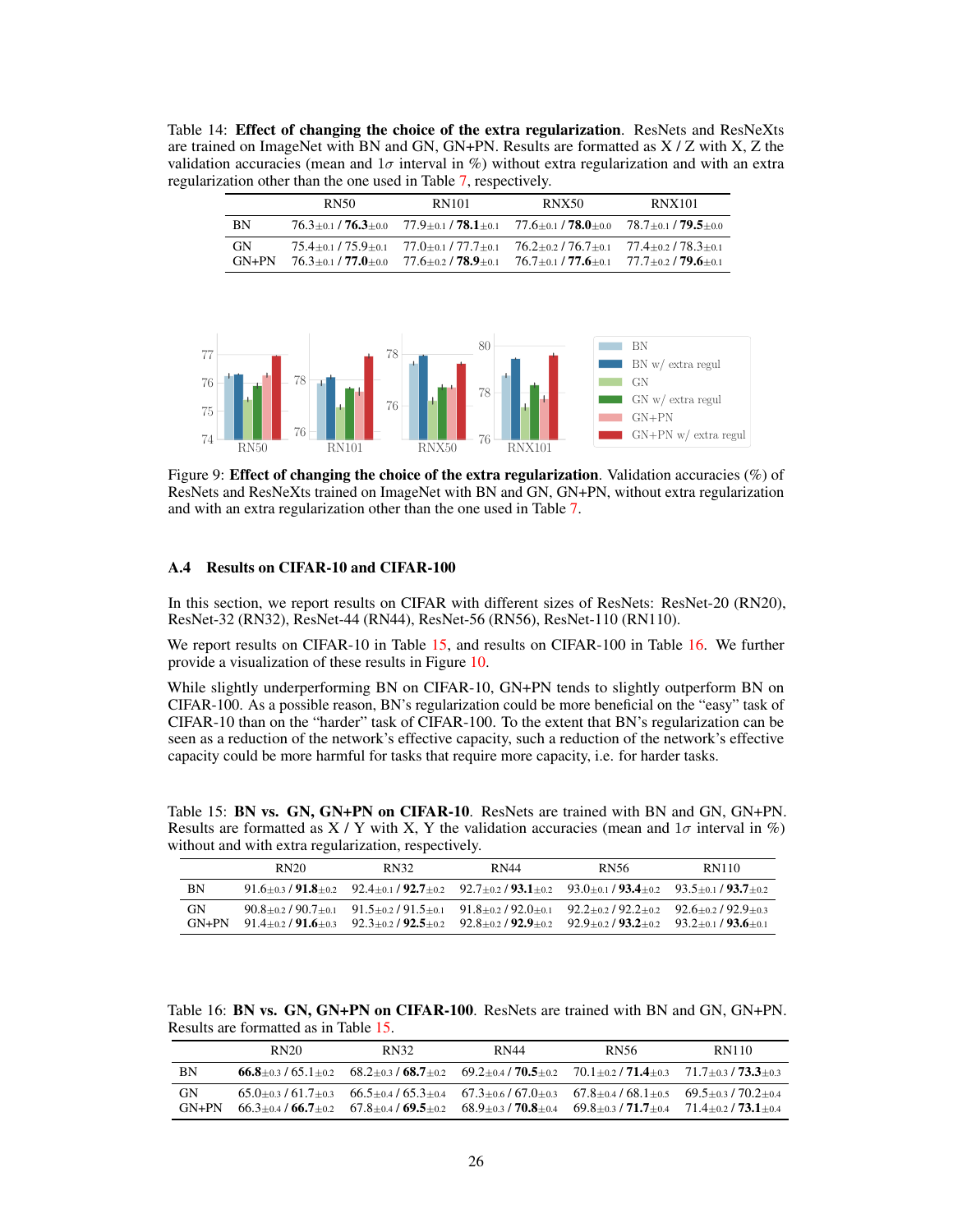<span id="page-9-1"></span>

Figure 10: **BN vs. GN, GN+PN**. Validation accuracies (%) of ResNets trained on CIFAR-10 (top) and CIFAR-100 (bottom) with BN and GN, GN+PN, without and with extra regularization.

# <span id="page-9-0"></span>B Implementation of Proxy Norm

In this section, we provide a Tensorflow 1 implementation of the proxy-normalized activation step when PN's additional parameters  $\tilde{\beta}^l$ ,  $\tilde{\gamma}^l$  are set to zero, i.e. omitted (cf Section [5\)](#page--1-0).

```
import tensorflow as tf
import numpy as np
from scipy.special import erfinv
def uniformly_sampled_gaussian(num_rand):
    rand = 2 * (np.arange(num\_rand) + 0.5) / float(num\_rand) - 1return np.sqrt(2) * erfinv(rand)
def proxy_norm_act(y,
                   activation_fn=tf.nn.relu,
                   proxy_epsilon=0.03,
                   num_samples=256):
    "'' ""
    TensorFlow 1 implementation of the proxy normalized activation step.
    Following the same convention as in the main text of this paper,
    the affine transform is applied in this step rather than in the normalization step.
    :param y: 4D activation tensor after the normalization step
    :param activation_fn: activation function
    :param proxy_epsilon: PN's numerical stability constant (should not be too low)
    :param num_samples: number of samples in the proxy distribution
    :return tilde_z: 4D activation tensor after the proxy-normalized activation step
    "'' ""
    def create_channelwise_variable(name, init):
        num_{\text{channels}} = int(y.get_{\text{shape}}()[-1])return tf.get_variable(name,
                                dtype=y.dtype,
                                shape=[1, 1, 1, num_{channels}],initializer=tf.constant_initializer(init))
    # shift and scale parameters after the norm
    beta = create_channelwise_variable('beta', 0.0)
    gamma = create_channelwise_variable('gamma', 1.0)
```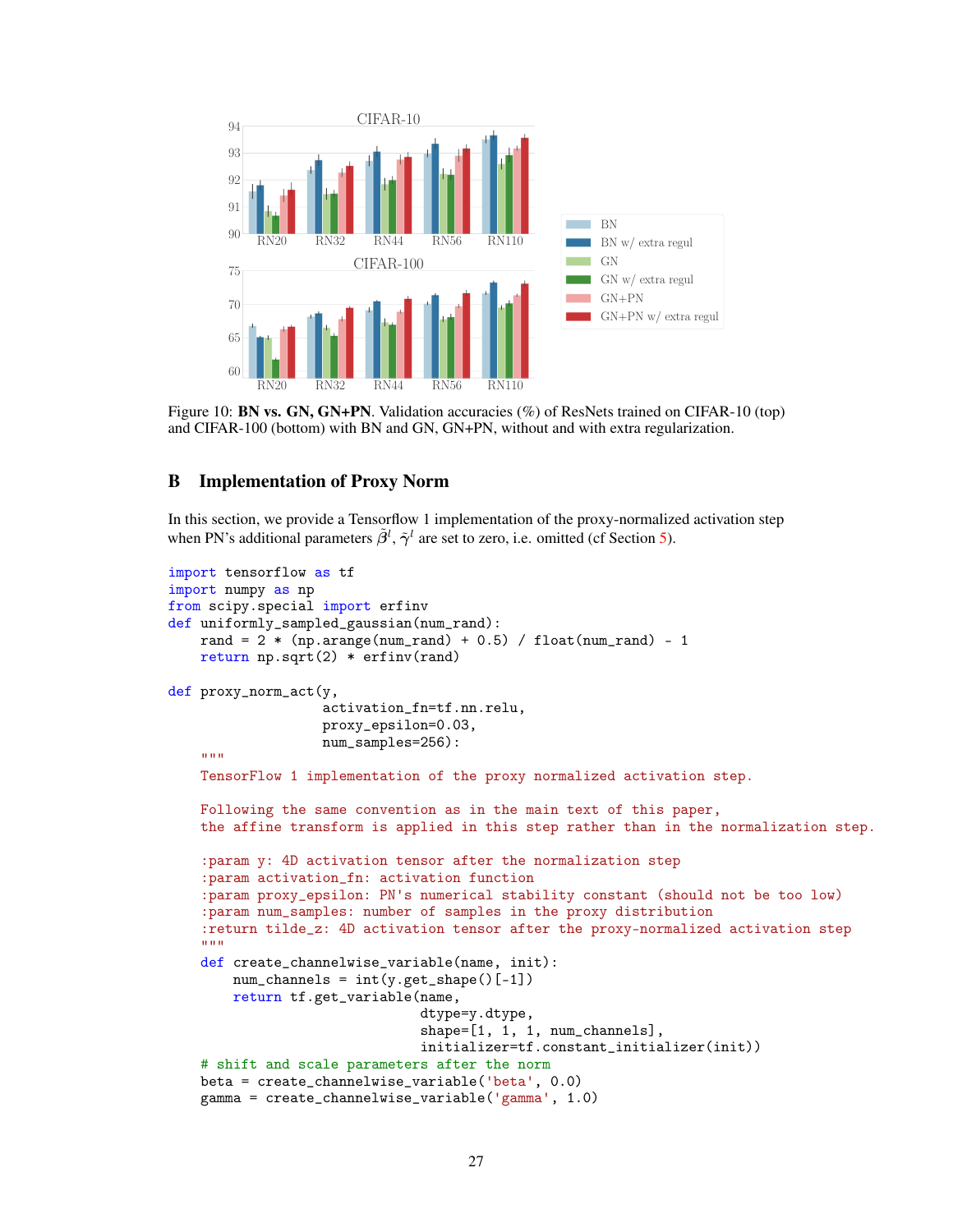```
# activation step
z = gamma * y + beta # affine transform
z = activation_fn(z) # activation function
# proxy normalization
proxy_y = tf.constant(uniformly_sampled_gaussian(num_samples), y.dtype)
proxy_y = tf.reshape(proxy_y, [num_samples, 1, 1, 1])
proxy_z = gamma * proxy_y + beta # affine transform on proxy distribution
proxy_z = activation_fn(proxy_z) # activation function on proxy distribution
# compute proxy statistics in float32
proxy_mean, proxy_var = tf.nn.moments(
    tf.cast(proxy_z, tf.float32), axes=[0], keepdims=True)
proxy_mean = tf.cast(proxy_mean, y.dtype)
inv_proxy_std = tf.cast(tf.rsqrt(proxy_var + proxy_epsilon), y.dtype)
# normalize z according to proxy statistics
tilde{z} = (z - proxy_mean) * inv_proxy\_stdreturn tilde_z
```
## C Proofs of results other than Theorems [1,](#page--1-22) [2,](#page--1-34) [3](#page--1-13)

### C.1 Layer-wise power equals one

<span id="page-10-0"></span>**Proposition 1.** If  $\sigma_{I_{\mathbf{x},c}}(\mathbf{x}^l) \neq 0$  for all  $\mathbf{x} \in \mathcal{D}$  and  $c \in \{1,\ldots,C_l\}$ , then it holds that  $\mathcal{P}(\mathbf{y}^l) = 1$  for *any choice of* Norm  $\in$  {BN, LN, IN, GN}.

**Proof.** The proof proceeds by distinguishing each case in Norm  $\in \{BN, LN, IN, GN\}$ .

**Case of BN.** If we fix a channel c, the assumption  $\sigma_c(\mathbf{x}^l) \neq 0$  implies that

$$
\mathcal{P}_c(\mathbf{y}^l)=\frac{\mathbb{E}_{\mathbf{x},\alpha}\Big[\big(\mathbf{x}_{\alpha,c}^l-\mu_c(\mathbf{x}^l)\big)^2\Big]}{\sigma_c(\mathbf{x}^l)^2}=\frac{\sigma_c(\mathbf{x}^l)^2}{\sigma_c(\mathbf{x}^l)^2}=1.
$$

We immediately get  $\mathcal{P}(\mathbf{y}^l) = \mathbb{E}_c \Big[ \mathcal{P}_c(\mathbf{y}^l) \Big] = 1.$ 

**Case of GN.** Let us fix  $x \in \mathcal{D}$  and let us denote  $\mathcal{G}_g$  for  $g \in \{1, \ldots, G\}$  the G groups of channels and  $I_{\mathbf{x}}^{(g)} = {\mathbf{x}, c \in \mathcal{G}_g}$  for  $g \in \{1, ..., G\}$  the G conditional sets of standardization.

The assumption  $\sigma_{I_{\mathbf{x}}^{(g)}}(\mathbf{x}^l) \neq 0$  implies for any g that

$$
\mathcal{P}_{I_\mathbf{x}^{(g)}}(\mathbf{y}^l)=\frac{\mathbb{E}_{\alpha,c|c\in\mathcal{G}_g}\Big[\big(\mathbf{x}_{\alpha,c}^l-\mu_{I_\mathbf{x}^{(g)}}(\mathbf{x}^l)\big)^2\Big]}{\sigma_{I_\mathbf{x}^{(g)}}(\mathbf{x}^l)^2}=\frac{\sigma_{I_\mathbf{x}^{(g)}}(\mathbf{x}^l)^2}{\sigma_{I_\mathbf{x}^{(g)}}(\mathbf{x}^l)^2}=1.
$$

This implies

$$
\mathcal{P}_{\mathbf{x}}(\mathbf{y}^l) = \frac{1}{C_l} \sum_c \mathcal{P}_{\mathbf{x},c}(\mathbf{y}^l) = \frac{1}{C_l} \sum_g \sum_{c \in \mathcal{G}_g} \mathcal{P}_{\mathbf{x},c}(\mathbf{y}^l)
$$

$$
= \frac{1}{C_l} \sum_g |\mathcal{G}_g| \mathcal{P}_{I_{\mathbf{x}}^{(g)}}(\mathbf{y}^l) = \frac{1}{C_l} \sum_g |\mathcal{G}_g| = 1,
$$

where we used  $\mathcal{P}_{I_{\mathbf{x}}^{(g)}}(\mathbf{y}^l) = \frac{1}{|\mathcal{G}_g|} \sum_{c \in \mathcal{G}_g} \mathcal{P}_{\mathbf{x},c}(\mathbf{y}^l).$ We immediately get  $\mathcal{P}(\mathbf{y}^l) = \mathbb{E}_{\mathbf{x}} \left[ \mathcal{P}_{\mathbf{x}}(\mathbf{y}^l) \right] = 1.$ 

Cases of LN and IN. The cases of LN and IN immediately follow from the cases of GN with  $G = 1$  group and  $G = C_l$  groups. □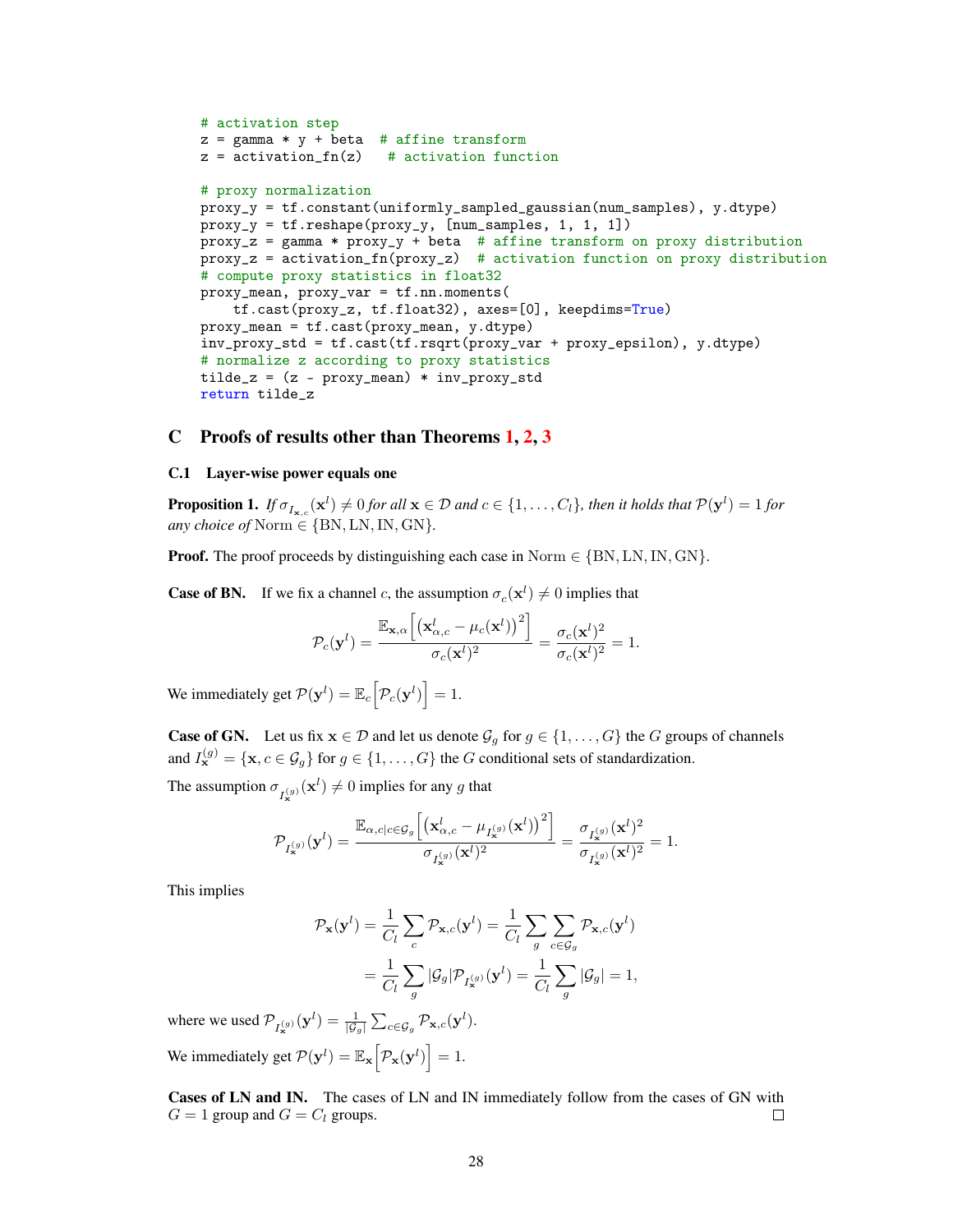### C.2 Channel-wise collapse implies channel-wise linearity

Some additional notations are required in this section. We denote  $\Theta^l \equiv (\omega^1, \beta^1, \gamma^1, \dots, \omega^l, \beta^l, \gamma^l)$ the aggregated model parameters up to layer  $l$ .

We further define the linearized post-activations  $\tilde{\mathbf{z}}^l$  as

<span id="page-11-0"></span>
$$
\forall \alpha, c: \quad \widetilde{\mathbf{z}}_{\alpha,c}^l = \widetilde{\lambda}_c \widetilde{\mathbf{y}}_{\alpha,c}^l, \tag{8}
$$
\n
$$
\forall c: \quad \widetilde{\lambda}_c = \arg\min_{\lambda_c} \mathbb{E}_{\mathbf{x},\alpha} \Big[ \big( \mathbf{z}_{\alpha,c}^l - \lambda_c \widetilde{\mathbf{y}}_{\alpha,c}^l \big)^2 \Big] = \arg\min_{\lambda_c} \mathbb{E}_{\mathbf{x},\alpha} \Big[ \big( \phi(\widetilde{\mathbf{y}}_{\alpha,c}^l) - \lambda_c \widetilde{\mathbf{y}}_{\alpha,c}^l \big)^2 \Big]. \tag{9}
$$

The linearized post-activations  $\tilde{\mathbf{z}}^l$  are the channel-wise linear best-fit of  $\mathbf{z}^l = \phi(\tilde{\mathbf{y}}^l)$  using  $\tilde{\mathbf{y}}^l$ .

We start by proving that the inequality  $\mathcal{P}_c(\tilde{\mathbf{y}}^l) - \mathcal{P}_c^{(1)}(\tilde{\mathbf{y}}^l) \leq \tilde{\eta} \mathcal{P}_c^{(1)}(\tilde{\mathbf{y}}^l)$  for sufficiently small  $\tilde{\eta}$ implies channel-wise linearity (Proposition [2\)](#page-11-2). We then prove that the inequality  $\mathcal{P}_c(\tilde{\mathbf{y}}^l) - \mathcal{P}_c^{(1)}(\tilde{\mathbf{y}}^l) \leq$  $\tilde{\eta} \mathcal{P}_c(\tilde{\mathbf{y}}^l)$  for sufficiently small  $\tilde{\eta}$  implies channel-wise-linearity (Proposition [3\)](#page-13-0).

<span id="page-11-2"></span>**Proposition 2.** *If we fix some*  $d \in \mathbb{N}^*$ , *there exists*  $\tilde{\eta} > 0$  *such that for any choice of*  $(\phi, H, W, \mathcal{D}, \Theta^l)$ , *it holds that*

<span id="page-11-1"></span>
$$
(HW|\mathcal{D}| = d) \wedge \left(\mathcal{P}_c(\tilde{\mathbf{y}}^l) - \mathcal{P}_c^{(1)}(\tilde{\mathbf{y}}^l) \leq \tilde{\eta} \mathcal{P}_c^{(1)}(\tilde{\mathbf{y}}^l)\right) \implies \mathbf{z}_{\alpha,c}^l = \tilde{\mathbf{z}}_{\alpha,c}^l \ \forall \mathbf{x}, \alpha,
$$

 $w$ here  $\widetilde{\mathbf{z}}^l$  are the linearized post-activations defined in Eq. [\(8\)](#page-11-0), [\(9\)](#page-11-1) and  $\wedge$  is the logical "and".

**Proof.** Any positive homogeneous  $\phi$  satisfies  $\phi(r) = r\phi(1)$  and  $\phi(-r) = r\phi(-1)$  for any  $r > 0$ . This means that any positive homogeneous  $\phi$  is: (i) fully determined by its values at +1 and −1; (ii) linear on the intervals  $(-\infty, 0]$  and  $[0, +\infty)$ .

A sufficient condition for the linearity with respect to  $x, \alpha$  in channel c is therefore a constant sign of  $\tilde{\mathbf{y}}_{\alpha,c}^l$  for all  $\mathbf{x}, \alpha$ . Let us see that this constant sign is implied by a sufficiently severe channel-wise collapse.

We start by proving the result with the two distinct conditionalities: (i)  $\sigma_c(\tilde{\mathbf{y}}^l) = 0$  and (ii)  $\sigma_c(\tilde{\mathbf{y}}^l) > 0$ .

**Conditionality**  $\sigma_c(\tilde{\mathbf{y}}^l) = 0$ . If  $\sigma_c(\tilde{\mathbf{y}}^l) = 0$ , then  $\tilde{\mathbf{y}}_{\alpha,c}^l = \mu_c(\tilde{\mathbf{y}}^l)$ ,  $\forall \mathbf{x}, \alpha$ .

Let us then define  $\lambda_c$  such that  $\lambda_c = 0$  if  $\mu_c(\tilde{\mathbf{y}}^l) = 0$ , and  $\lambda_c = \frac{\phi(\mu_c(\tilde{\mathbf{y}}^l))}{\mu_c(\tilde{\mathbf{y}}^l)}$  otherwise.

For any choice of positive homogeneous  $\phi$ , it holds that  $\phi(0) = 0$ . Combined with the definition of  $\lambda_c$ , this implies  $\phi(\mu_c(\tilde{\mathbf{y}}^l)) = \lambda_c \mu_c(\tilde{\mathbf{y}}^l)$  and thus  $\forall \mathbf{x}, \alpha$ :

$$
\mathbf{z}_{\alpha,c}^l = \phi(\tilde{\mathbf{y}}_{\alpha,c}^l) = \phi(\mu_c(\tilde{\mathbf{y}}^l)) = \lambda_c \mu_c(\tilde{\mathbf{y}}^l) = \lambda_c \tilde{\mathbf{y}}_{\alpha,c}^l.
$$

Given the definition of the linearized post-activations  $\tilde{\mathbf{z}}^l$ , this means

$$
\mathbb{E}_{\mathbf{x},\alpha}\Big[\big(\mathbf{z}_{\alpha,c}^l-\widetilde{\mathbf{z}}_{\alpha,c}^l\big)^2\Big]\leq \mathbb{E}_{\mathbf{x},\alpha}\Big[\big(\mathbf{z}_{\alpha,c}^l-\lambda_c\widetilde{\mathbf{y}}_{\alpha,c}^l\big)^2\Big]=0.
$$

This immediately implies  $\forall x, \alpha: \mathbf{z}_{\alpha,c}^l = \widetilde{\mathbf{z}}_{\alpha,c}^l$ . Thus, for any  $(\phi, H, W, \mathcal{D}, \Theta^l)$  such that  $\sigma_c(\widetilde{\mathbf{y}}^l) = 0$ , it holds that  $\forall \mathbf{x}, \alpha$ :  $\mathbf{z}^l_{\alpha,c} = \widetilde{\mathbf{z}}^l_{\alpha,c}$ .

More concisely, it holds for any choice of  $(\phi, H, W, \mathcal{D}, \Theta^l)$  that

<span id="page-11-3"></span>
$$
\sigma_c(\tilde{\mathbf{y}}^l) = 0 \implies \mathbf{z}_{\alpha,c}^l = \tilde{\mathbf{z}}_{\alpha,c}^l \ \forall \mathbf{x}, \alpha. \tag{10}
$$

**Conditionality**  $\sigma_c(\tilde{\mathbf{y}}^l) > 0$ . We start by fixing  $(\phi, H, W, \mathcal{D}, \Theta^l)$ . For any given  $k > 0$ , Chebyshev's inequality implies

$$
\mathbb{P}_{\mathbf{x},\alpha}\Big[|\tilde{\mathbf{y}}_{\alpha,c}^l - \mu_c(\tilde{\mathbf{y}}^l)| \geq k \sigma_c(\tilde{\mathbf{y}}^l)\Big] \leq \frac{1}{k^2},
$$
  

$$
\mathbb{P}_{\mathbf{x},\alpha}\Big[\big(\tilde{\mathbf{y}}_{\alpha,c}^l - \mu_c(\tilde{\mathbf{y}}^l)\big)^2 \geq k^2 \sigma_c(\tilde{\mathbf{y}}^l)^2\Big] \leq \frac{1}{k^2}.
$$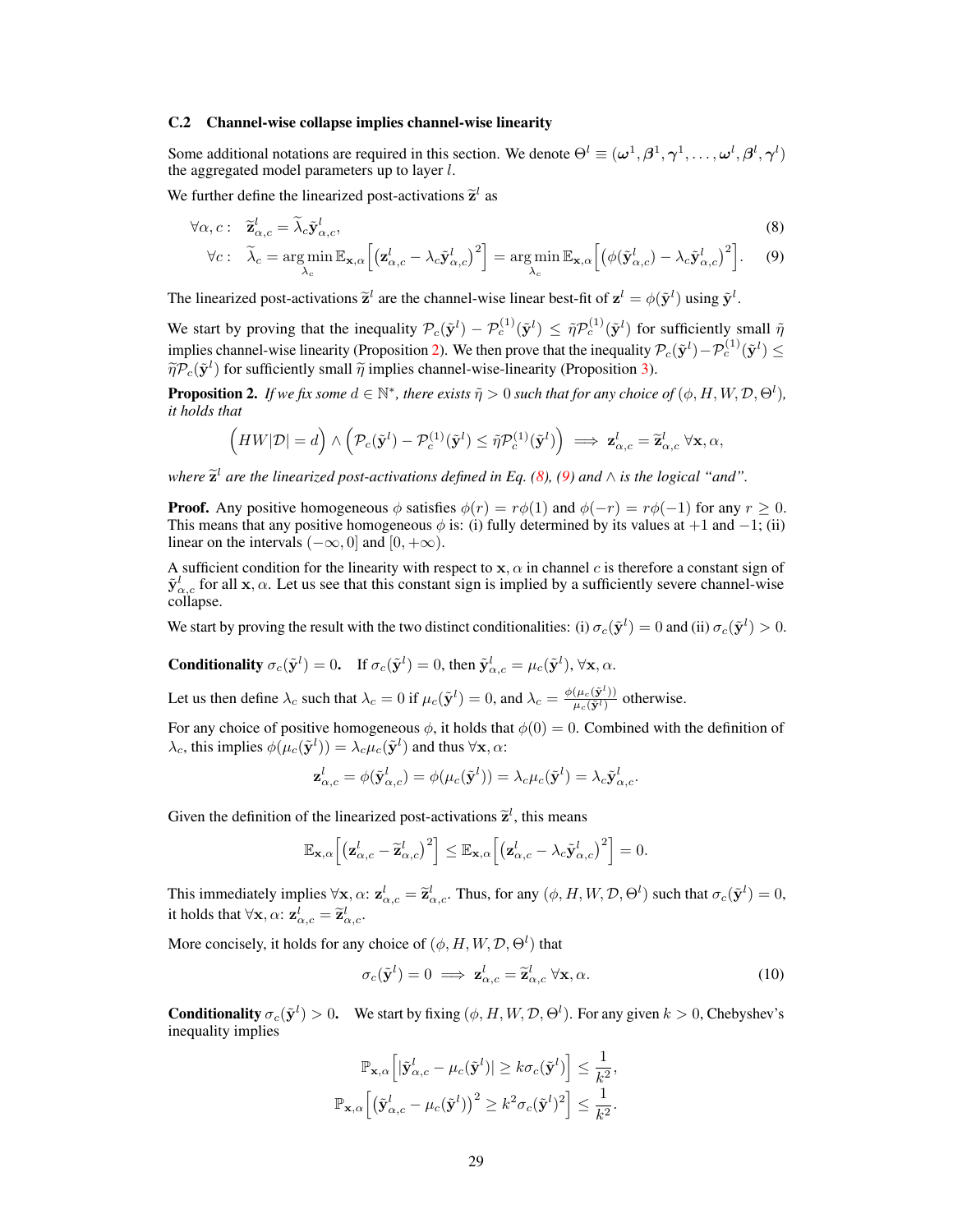Thus, if 
$$
\mathcal{P}_c(\tilde{\mathbf{y}}^l) - \mathcal{P}_c^{(1)}(\tilde{\mathbf{y}}^l) \le \eta \mathcal{P}_c^{(1)}(\tilde{\mathbf{y}}^l)
$$
 for some  $\eta > 0$ , it holds for any given  $k > 0$  that  
\n
$$
1 - \frac{1}{k^2} \le \mathbb{P}_{\mathbf{x},\alpha} \Big[ \big(\tilde{\mathbf{y}}_{\alpha,c}^l - \mu_c(\tilde{\mathbf{y}}^l)\big)^2 < k^2 \sigma_c(\tilde{\mathbf{y}}^l)^2 \Big] = \mathbb{P}_{\mathbf{x},\alpha} \Big[ \big(\tilde{\mathbf{y}}_{\alpha,c}^l - \mu_c(\tilde{\mathbf{y}}^l)\big)^2 < k^2 \big(\mathcal{P}_c(\tilde{\mathbf{y}}^l) - \mathcal{P}_c^{(1)}(\tilde{\mathbf{y}}^l)\big) \Big] \le \mathbb{P}_{\mathbf{x},\alpha} \Big[ \big(\tilde{\mathbf{y}}_{\alpha,c}^l - \mu_c(\tilde{\mathbf{y}}^l)\big)^2 < k^2 \eta \mathcal{P}_c^{(1)}(\tilde{\mathbf{y}}^l) \Big] = \mathbb{P}_{\mathbf{x},\alpha} \Big[ \big(\tilde{\mathbf{y}}_{\alpha,c}^l - \mu_c(\tilde{\mathbf{y}}^l)\big)^2 < k^2 \eta \mu_c(\tilde{\mathbf{y}}^l)^2 \Big] \le \mathbb{P}_{\mathbf{x},\alpha} \Big[ |\tilde{\mathbf{y}}_{\alpha,c}^l - \mu_c(\tilde{\mathbf{y}}^l)| < k \sqrt{\eta} |\mu_c(\tilde{\mathbf{y}}^l)| \Big].
$$

Choosing  $k = \frac{1}{\sqrt{\eta}}$ , we get

$$
\mathbb{P}_{\mathbf{x},\alpha}\Big[|\tilde{\mathbf{y}}_{\alpha,c}^l - \mu_c(\tilde{\mathbf{y}}^l)| \geq |\mu_c(\tilde{\mathbf{y}}^l)|\Big] \leq \eta.
$$

Now if we suppose that  $\eta$  is such that  $\frac{1}{HW|\mathcal{D}|} > \eta > 0$ , we get

$$
\mathbb{P}_{\mathbf{x},\alpha}\left[|\tilde{\mathbf{y}}_{\alpha,c}^{l} - \mu_{c}(\tilde{\mathbf{y}}^{l})| \geq |\mu_{c}(\tilde{\mathbf{y}}^{l})| \right] < \frac{1}{HW|\mathcal{D}|}.\tag{11}
$$

Eq. [\(11\)](#page-12-0) could not hold if there existed  $x \in \mathcal{D}$  and  $\alpha \in \{1, ..., H\} \times \{1, ..., W\}$  such that  $|\tilde{\mathbf{y}}_{\alpha,c}^l - \mu_c(\tilde{\mathbf{y}}^l)| \geq |\mu_c(\tilde{\mathbf{y}}^l)|$ . Consequently,  $|\tilde{\mathbf{y}}_{\alpha,c}^l - \mu_c(\tilde{\mathbf{y}}^l)| < |\mu_c(\tilde{\mathbf{y}}^l)|$  for all  $\mathbf{x}, \alpha$ , implying that there exists a tensor  $\mathbf{r}^l \in \mathbb{R}^{H \times W \times C_l}$  that implicitly depends on x such that  $\forall \mathbf{x}, \alpha$ :

<span id="page-12-1"></span><span id="page-12-0"></span>
$$
\tilde{\mathbf{y}}_{\alpha,c}^{l} = \mathbf{r}_{\alpha,c}^{l} \mu_c(\tilde{\mathbf{y}}^l), \qquad \mathbf{r}_{\alpha,c}^{l} \ge 0.
$$
\n(12)

Now if we combine  $\sigma_c(\tilde{\mathbf{y}}^l) > 0$  with  $\mathcal{P}_c(\tilde{\mathbf{y}}^l) - \mathcal{P}_c^{(1)}(\tilde{\mathbf{y}}^l) \leq \eta \mathcal{P}_c^{(1)}(\tilde{\mathbf{y}}^l)$ , we deduce that  $\mathcal{P}_c^{(1)}(\tilde{\mathbf{y}}^l) > 0$ and thus that  $\mu_c(\tilde{\mathbf{y}}^l) \neq 0$ . Combining this with Eq. [\(12\)](#page-12-1), we get  $\forall \mathbf{x}, \alpha$ :

$$
\mathbf{z}_{\alpha,c}^l = \phi(\tilde{\mathbf{y}}_{\alpha,c}^l) = \mathbf{r}_{\alpha,c}^l \phi(\mu_c(\tilde{\mathbf{y}}^l)) = \frac{\phi(\mu_c(\tilde{\mathbf{y}}^l))}{\mu_c(\tilde{\mathbf{y}}^l)} \mathbf{r}_{\alpha,c}^l \mu_c(\tilde{\mathbf{y}}^l) = \lambda_c \tilde{\mathbf{y}}_{\alpha,c}^l,
$$

where we defined  $\lambda_c \equiv \frac{\phi(\mu_c(\tilde{\mathbf{y}}^l))}{\mu_c(\tilde{\mathbf{y}}^l)}$ .

Given the definition of the linearized post-activations  $\tilde{\mathbf{z}}^l$ , this means

<span id="page-12-3"></span>
$$
\mathbb{E}_{\mathbf{x},\alpha}\Big[\big(\mathbf{z}_{\alpha,c}^{l}-\widetilde{\mathbf{z}}_{\alpha,c}^{l}\big)^{2}\Big]\leq\mathbb{E}_{\mathbf{x},\alpha}\Big[\big(\mathbf{z}_{\alpha,c}^{l}-\lambda_{c}\widetilde{\mathbf{y}}_{\alpha,c}^{l}\big)^{2}\Big]=0.
$$

This immediately implies  $\forall \mathbf{x}, \alpha$ :  $\mathbf{z}_{\alpha,c}^l = \widetilde{\mathbf{z}}_{\alpha,c}^l$ .

Thus, if we fix some  $d \in \mathbb{N}^*$  and if we define  $\tilde{\eta} = \frac{1}{2d}$ , it holds for any choice of  $(\phi, H, W, \mathcal{D}, \Theta^l)$  such that (i)  $HW|\mathcal{D}| = d$ , (ii)  $\mathcal{P}_c(\tilde{\mathbf{y}}^l) - \mathcal{P}_c^{(1)}(\tilde{\mathbf{y}}^l) \leq \tilde{\eta} \mathcal{P}_c^{(1)}(\tilde{\mathbf{y}}^l)$ , (iii)  $\sigma_c(\tilde{\mathbf{y}}^l) > 0$ , that  $\forall \mathbf{x}, \alpha$ :  $\mathbf{z}_{\alpha,c}^l = \tilde{\mathbf{z}}_{\alpha,c}^l$ .

More concisely, it holds for any choice of  $(\phi, H, W, \mathcal{D}, \Theta^l)$  that

$$
\left(HW|\mathcal{D}|=d\right) \wedge \left(\mathcal{P}_c(\tilde{\mathbf{y}}^l)-\mathcal{P}_c^{(1)}(\tilde{\mathbf{y}}^l)\leq \tilde{\eta}\mathcal{P}_c^{(1)}(\tilde{\mathbf{y}}^l)\right) \wedge \left(\sigma_c(\tilde{\mathbf{y}}^l)>0\right) \implies \mathbf{z}_{\alpha,c}^l=\tilde{\mathbf{z}}_{\alpha,c}^l \,\forall \mathbf{x},\alpha. \tag{13}
$$

**General case.** To wrap up, if we fix some  $d \in \mathbb{N}^*$  and if we reuse the definition  $\tilde{\eta} = \frac{1}{2d}$ , it holds for any choice of  $(\phi, H, W, \mathcal{D}, \Theta^l)$  that

<span id="page-12-2"></span>
$$
\left(HW|\mathcal{D}|=d\right) \wedge \left(\mathcal{P}_c(\tilde{\mathbf{y}}^l) - \mathcal{P}_c^{(1)}(\tilde{\mathbf{y}}^l) \leq \tilde{\eta} \mathcal{P}_c^{(1)}(\tilde{\mathbf{y}}^l)\right)
$$
\n
$$
\implies \left(\left(HW|\mathcal{D}|=d\right) \wedge \left(\mathcal{P}_c(\tilde{\mathbf{y}}^l) - \mathcal{P}_c^{(1)}(\tilde{\mathbf{y}}^l) \leq \tilde{\eta} \mathcal{P}_c^{(1)}(\tilde{\mathbf{y}}^l)\right) \wedge \left(\sigma_c(\tilde{\mathbf{y}}^l) = 0\right)\right)
$$
\n
$$
\vee \left(\left(HW|\mathcal{D}|=d\right) \wedge \left(\mathcal{P}_c(\tilde{\mathbf{y}}^l) - \mathcal{P}_c^{(1)}(\tilde{\mathbf{y}}^l) \leq \tilde{\eta} \mathcal{P}_c^{(1)}(\tilde{\mathbf{y}}^l)\right) \wedge \left(\sigma_c(\tilde{\mathbf{y}}^l) > 0\right)\right)
$$
\n
$$
\implies \left(\mathbf{z}_{\alpha,c}^l = \tilde{\mathbf{z}}_{\alpha,c}^l \ \forall \mathbf{x}, \alpha\right) \vee \left(\mathbf{z}_{\alpha,c}^l = \tilde{\mathbf{z}}_{\alpha,c}^l \ \forall \mathbf{x}, \alpha\right) \qquad (14)
$$
\n
$$
\implies \left(\mathbf{z}_{\alpha,c}^l = \tilde{\mathbf{z}}_{\alpha,c}^l \ \forall \mathbf{x}, \alpha\right),
$$

where Eq. [\(14\)](#page-12-2) is obtained using Eq. [\(10\)](#page-11-3) and Eq. [\(13\)](#page-12-3) and  $\wedge$ ,  $\vee$  are the logical "and" and "or".  $\square$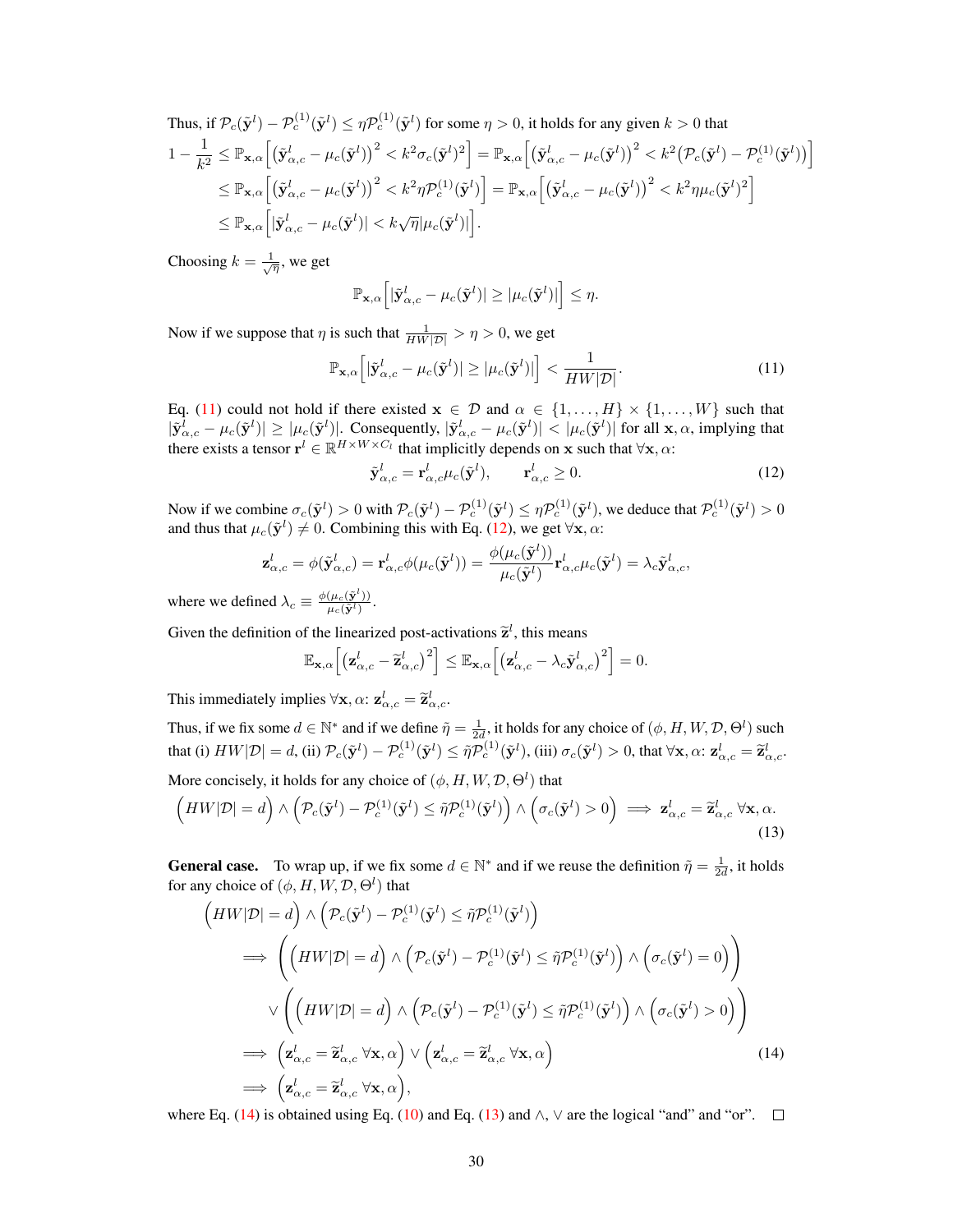<span id="page-13-0"></span>**Proposition 3.** *If we fix some*  $d \in \mathbb{N}^*$ , *there exists*  $\widetilde{\eta} > 0$  *such that for any choice of*  $(\phi, H, W, \mathcal{D}, \Theta^l)$ , *it holds that it holds that*

$$
(HW|\mathcal{D}| = d) \wedge \left(\mathcal{P}_c(\tilde{\mathbf{y}}^l) - \mathcal{P}_c^{(1)}(\tilde{\mathbf{y}}^l) \leq \tilde{\eta} \mathcal{P}_c(\tilde{\mathbf{y}}^l)\right) \implies \mathbf{z}_{\alpha,c}^l = \tilde{\mathbf{z}}_{\alpha,c}^l \ \forall \mathbf{x}, \alpha,
$$

*where*  $\tilde{\mathbf{z}}^l$  are the linearized post-activations defined in Eq. [\(8\)](#page-11-0), [\(9\)](#page-11-1) and  $\wedge$  is the logical "and".

**Proof.** We start by noting that for any  $1 > \eta > 0$ :

$$
\mathcal{P}_c(\tilde{\mathbf{y}}^l) - \mathcal{P}_c^{(1)}(\tilde{\mathbf{y}}^l) \leq \eta \mathcal{P}_c(\tilde{\mathbf{y}}^l) \iff \mathcal{P}_c(\tilde{\mathbf{y}}^l) - \mathcal{P}_c^{(1)}(\tilde{\mathbf{y}}^l) \leq \eta \Big( \mathcal{P}_c(\tilde{\mathbf{y}}^l) - \mathcal{P}_c^{(1)}(\tilde{\mathbf{y}}^l) + \mathcal{P}_c^{(1)}(\tilde{\mathbf{y}}^l) \Big) \n\iff \mathcal{P}_c(\tilde{\mathbf{y}}^l) - \mathcal{P}_c^{(1)}(\tilde{\mathbf{y}}^l) \leq \frac{\eta}{1 - \eta} \mathcal{P}_c^{(1)}(\tilde{\mathbf{y}}^l).
$$

Thus, if we fix some  $d \in \mathbb{N}^*$  and if we define  $\tilde{\eta} = \frac{1}{2d}$  and  $\tilde{\eta} = \frac{\tilde{\eta}}{1+\tilde{\eta}}$ , it holds for any choice of  $(\phi, H, W, \mathcal{D}, \Theta^l)$  that

$$
\left(HW|\mathcal{D}| = d\right) \wedge \left(\mathcal{P}_c(\tilde{\mathbf{y}}^l) - \mathcal{P}_c^{(1)}(\tilde{\mathbf{y}}^l) \leq \tilde{\eta}\mathcal{P}_c(\tilde{\mathbf{y}}^l)\right)
$$
\n
$$
\iff \left(HW|\mathcal{D}| = d\right) \wedge \left(\mathcal{P}_c(\tilde{\mathbf{y}}^l) - \mathcal{P}_c^{(1)}(\tilde{\mathbf{y}}^l) \leq \frac{\tilde{\eta}}{1 - \tilde{\eta}}\mathcal{P}_c^{(1)}(\tilde{\mathbf{y}}^l)\right)
$$
\n
$$
\iff \left(HW|\mathcal{D}| = d\right) \wedge \left(\mathcal{P}_c(\tilde{\mathbf{y}}^l) - \mathcal{P}_c^{(1)}(\tilde{\mathbf{y}}^l) \leq \tilde{\eta}\mathcal{P}_c^{(1)}(\tilde{\mathbf{y}}^l)\right)
$$
\n
$$
\implies \left(\mathbf{z}_{\alpha,c}^l = \tilde{\mathbf{z}}_{\alpha,c}^l \ \forall \mathbf{x}, \alpha\right), \tag{15}
$$

where Eq. [\(15\)](#page-13-1) is obtained using Proposition [2](#page-11-2) and  $\wedge$  is the logical "and".

### C.3 Alteration of expressivity with IN

In this section, we first prove that, for any dataset  $D$ , networks without normalization can express mappings arbitrarily close to the identity (Proposition [4\)](#page-13-2). We then prove that, in general, networks with IN cannot express mappings arbitrarily close to the identity (Proposition [5\)](#page-14-0).

<span id="page-13-2"></span>**Proposition 4.** *Lift any assumptions on*  $\phi$  *and suppose instead that*  $\phi$  *is non-polynomial. Further suppose that each layer l up to depth* L *implements the following two steps*  $\forall \alpha, c$ *:* 

$$
\mathbf{y}_{\alpha,c}^l = (\boldsymbol{\omega}^l * \mathbf{z}^{l-1})_{\alpha,c} + \mathbf{b}_c^l,
$$
\n(16)

<span id="page-13-4"></span><span id="page-13-3"></span><span id="page-13-1"></span> $\Box$ 

$$
\mathbf{z}_{\alpha,c}^l = \phi(\mathbf{y}_{\alpha,c}^l),\tag{17}
$$

where  $\mathbf{z}^0 \equiv \mathbf{x}$ , and  $\boldsymbol{\omega}^l \in \mathbb{R}^{K_l \times K_l \times C_{l-1} \times C_l}$  and  $\mathbf{b}^l \in \mathbb{R}^{C_l}$  are the weights and biases at layer *l*.

*Now fix a layer*  $l \in \{1, \ldots, L\}$ *, the spatial extents*  $H$ *, W<sub>r</sub>*, the widths  $C_0$ *,*  $C_l$  *assumed equal at layer* 0 *and layer l, and the dataset* D. Further denote  $\Phi_l$  the network mapping from x to  $y^l$  such that  $y^l = \Phi_l(\mathbf{x})$ .

*Then for any*  $\epsilon > 0$ , there exists a choice of intermediate widths  $(C_k)_{1 \leq k \leq l}$  and model parameters  $(\boldsymbol{\omega}^1, \mathbf{b}^1, \dots, \boldsymbol{\omega}^l, \mathbf{b}^l)$  such that

$$
\max_{\mathbf{x}\in\mathcal{D}}||\Phi_l(\mathbf{x})-\mathbf{x}||\leq\epsilon.
$$

Proof. The proof proceeds in multiple steps of increasing generality.

**Case of unit spatial extent of activations and kernels.** When H, W are equal to 1 and  $K_k$  is equal to one at every layer k, the propagation of Eq.  $(16)$ ,  $(17)$  becomes strictly equivalent to the propagation in a fully-connected network.

If l is the first layer in the network  $(l = 1)$ , we may obtain the strict equality  $\Phi_l =$  identity by choosing the reshaped matricial version  $W^l \in \mathbb{R}^{C_0 \times C_l}$  of  $\omega^l$  as the identity and  $\mathbf{b}^l$  as zero.

Otherwise ( $l \geq 2$ ), we may apply the universal approximation theorem [\[91\]](#page--1-35). Given the assumption of non-polynomial activation function  $\phi$ , this means that for any  $\epsilon > 0$ , there exists a choice of intermediate widths  $(C_k)_{1 \leq k < l}$  and model parameters  $(\omega^1, \mathbf{b}^1, \dots, \omega^l, \mathbf{b}^l)$  such that

<span id="page-13-5"></span>
$$
\max_{\mathbf{x} \in \mathcal{D}} ||\Phi_l(\mathbf{x}) - \mathbf{x}|| \le \epsilon.
$$
 (18)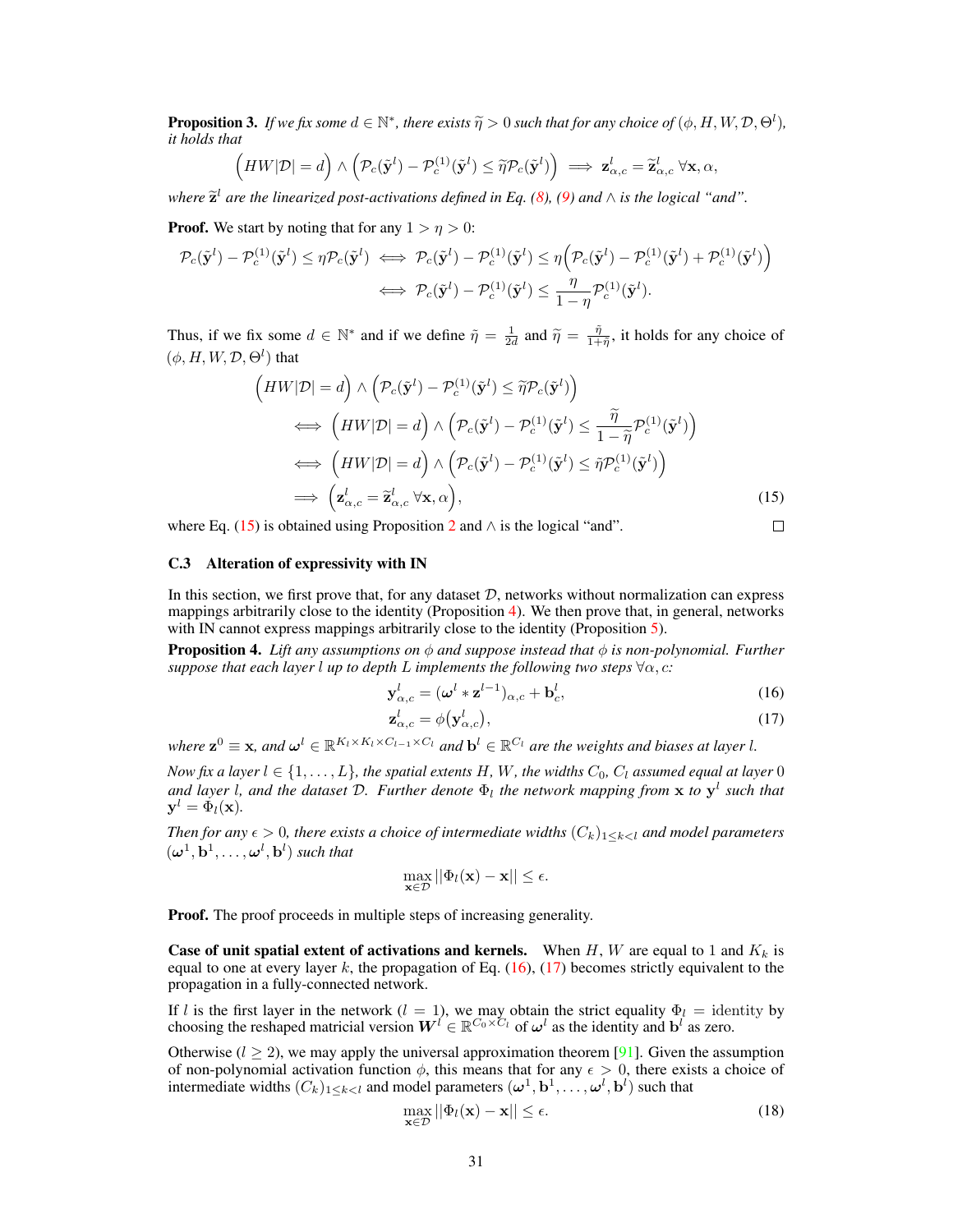**Case of unit spatial extent of kernels.** When  $K_k$  is equal to one at every layer k, the propagation of Eq. [\(16\)](#page-13-3), [\(17\)](#page-13-4) "occurs" strictly independently for each spatial position  $\alpha$ .

Let us then consider a neural network that takes an input  $\bar{\mathbf{x}} \in \mathbb{R}^{1 \times 1 \times C_0}$  and provides  $\bar{\mathbf{y}}^l$ ,  $\bar{\mathbf{z}}^l$  at every layer *l* by implementing the same steps as Eq. [\(16\)](#page-13-3), [\(17\)](#page-13-4). Let us denote  $\Psi_l$  the network mapping from  $\bar{\mathbf{x}}$  to  $\bar{\mathbf{y}}^l$  such that  $\bar{\mathbf{y}}^l = \Psi_l(\bar{\mathbf{x}})$ . And let us further denote  $\bar{\mathcal{D}} = {\{\bar{\mathbf{x}}_{\mathbf{x}}^{(\mathbf{x},\alpha)}\}_{\mathbf{x} \in \mathcal{D}, \alpha \in \{1,\dots,H\} \times \{1,\dots,W\}}$ , where  $\bar{\mathbf{x}}^{(\mathbf{x},\alpha)} \in \mathbb{R}^{1 \times 1 \times C_0}$  denotes the reshaped version of  $\mathbf{x}_{\alpha,:} \in \mathbb{R}^{C_0}$  for any  $\mathbf{x}, \alpha$ .

If we fix any  $\epsilon > 0$  and if we apply Eq. [\(18\)](#page-13-5) from the previous case with  $\frac{1}{\sqrt{HW}}\epsilon$ , we get that there exists a choice of intermediate widths  $(C_k)_{1\leq k< l}$  and model parameters  $(\omega^1,\mathbf{b}^1,\ldots,\omega^l,\mathbf{b}^l)$  such that

$$
\max_{\bar{\mathbf{x}} \in \overline{\mathcal{D}}} ||\Psi_l(\bar{\mathbf{x}}) - \bar{\mathbf{x}}|| = \max_{\mathbf{x} \in \mathcal{D}, \alpha \in \{1, \dots, H\} \times \{1, \dots, W\}} ||\Psi_l(\bar{\mathbf{x}}^{(\mathbf{x}, \alpha)}) - \bar{\mathbf{x}}^{(\mathbf{x}, \alpha)}|| \le \frac{1}{\sqrt{HW}}\epsilon.
$$
 (19)

Let us then fix  $(C_k)_{1 \leq k < l}$  and  $(\boldsymbol{\omega}^1, \mathbf{b}^1, \dots, \boldsymbol{\omega}^l, \mathbf{b}^l)$  such that Eq. [\(19\)](#page-14-1) holds.

Due to the independence of spatial positions, the mapping  $\Phi_l$  is such that  $\Phi_l(\mathbf{x})_{\alpha,:}$  is a reshaped version of  $\Psi_l(\bar{\mathbf{x}}^{(\mathbf{x},\alpha)})$  for any  $\mathbf{x}, \alpha$ . This means that  $\forall \mathbf{x} \in \mathcal{D}$  and  $\forall \alpha \in \{1,\dots,H\} \times \{1,\dots,W\}$ :

$$
||\Phi_l(\mathbf{x})_{\alpha,:} - \mathbf{x}_{\alpha,:}|| = ||\Psi_l(\bar{\mathbf{x}}^{(\mathbf{x},\alpha)}) - \bar{\mathbf{x}}^{(\mathbf{x},\alpha)}|| \le \frac{1}{\sqrt{HW}}\epsilon,
$$
  

$$
||\Phi_l(\mathbf{x}) - \mathbf{x}||^2 = \sum_{\alpha \in \{1,\dots,H\} \times \{1,\dots,W\}} ||\Phi_l(\mathbf{x})_{\alpha,:} - \mathbf{x}_{\alpha,:}||^2 \le \sum_{\alpha \in \{1,\dots,H\} \times \{1,\dots,W\}} \frac{1}{HW}\epsilon^2 \le \epsilon^2.
$$

This immediately implies

<span id="page-14-1"></span>
$$
\max_{\mathbf{x}\in\mathcal{D}}||\Phi_l(\mathbf{x})-\mathbf{x}||\leq\epsilon.
$$

**General case.** Let us consider the neural network that takes  $\mathbf{x} \in \mathcal{D}$  as input and provides  $\bar{\mathbf{y}}^l, \bar{\mathbf{z}}^l$  at every layer l by implementing Eq. [\(16\)](#page-13-3), [\(17\)](#page-13-4) with weights  $\bar{\omega}^l \in \mathbb{R}^{\bar{1} \times 1 \times C_{l-1} \times C_l}$ , biases  $\bar{\mathbf{b}}^l \in \mathbb{R}^{C_l}$  and activation function  $\phi$ . Let us then denote  $\Psi_l$  the network mapping from x to  $\bar{\mathbf{y}}^l$  such that  $\bar{\mathbf{y}}^l = \Psi_l(\mathbf{x})$ .

If we fix any  $\epsilon > 0$ , we get from the previous case that there exists a choice of intermediate widths  $(C_k)_{1 \leq k \leq l}$  and model parameters  $(\bar{\omega}^1, \bar{\mathbf{b}}^1, \ldots, \bar{\omega}^l, \bar{\mathbf{b}}^l)$  such that

<span id="page-14-2"></span>
$$
\max_{\mathbf{x}\in\mathcal{D}}||\Psi_l(\mathbf{x}) - \mathbf{x}|| \le \epsilon.
$$
 (20)

Let us then fix  $(C_k)_{1 \leq k < l}$  and  $(\bar{\omega}^1, \bar{\mathbf{b}}^1, \dots, \bar{\omega}^l, \bar{\mathbf{b}}^l)$  such that Eq. [\(20\)](#page-14-2) holds. Let us further define the weights and biases  $\boldsymbol{\omega}^k$ ,  $\mathbf{b}^k$  at each layer k such that  $\forall h, w, c, c'$ :

$$
\omega_{h,w,c,c'}^k \equiv \begin{cases}\n\bar{\omega}_{1,1,c,c'}^k & \text{associates spatial positions } \alpha \text{ in the two initial conditions } \alpha \text{ in the convolution input } \mathbf{z}_{\alpha,c}^{l-1} \\
\vdots & \text{to the same spatial positions } \alpha \text{ in the convolution output } \mathbf{y}_{\alpha,c'}^{l-1}, \\
0 & \text{otherwise,} \n\end{cases}
$$

Then it holds that  $\Phi_l = \Psi_l$ , which in turn implies

$$
\max_{\mathbf{x}\in\mathcal{D}}||\Phi_l(\mathbf{x})-\mathbf{x}||\leq\epsilon.
$$

<span id="page-14-0"></span>Proposition 5. *Suppose that the neural network implements Eq. [\(2\)](#page--1-18), [\(3\)](#page--1-19), [\(4\)](#page--1-20) in every layer up to depth* L *and suppose* Norm = IN*.*

*Further fix a layer*  $l \in \{1, \ldots, L\}$ *, the spatial extents* H, W, the widths  $C_0$ ,  $C_l$  assumed equal at *layer* 0 *and layer* l*, and any dataset* D *such that there exists at least one channel in which the inputs of* D *do not all share the same statistics of instance mean, i.e.*

$$
\exists c, \ \exists \mathbf{x}', \mathbf{x}'' \in \mathcal{D} : \qquad \mathbb{E}_{\alpha}[\mathbf{x}'_{\alpha,c}] \neq \mathbb{E}_{\alpha}[\mathbf{x}''_{\alpha,c}].
$$

*Then there exists*  $\epsilon > 0$  *such that for any choice of intermediate widths*  $(C_k)_{1 \leq k \leq l}$  *and model* parameters  $(\bm{\omega}^1, \bm{\beta}^1, \bm{\gamma}^1, \dots, \bm{\omega}^l, \bm{\beta}^l, \bm{\gamma}^l),$  it holds that

$$
\max_{\mathbf{x}\in\mathcal{D}}||\Phi_l(\mathbf{x})-\mathbf{x}||>\epsilon,
$$

where  $\Phi_l$  denotes the network mapping from  ${\bf x}$  to  $\tilde{{\bf y}}^l$  such that  $\tilde{{\bf y}}^l = \Phi_l({\bf x}),\,\forall {\bf x}.$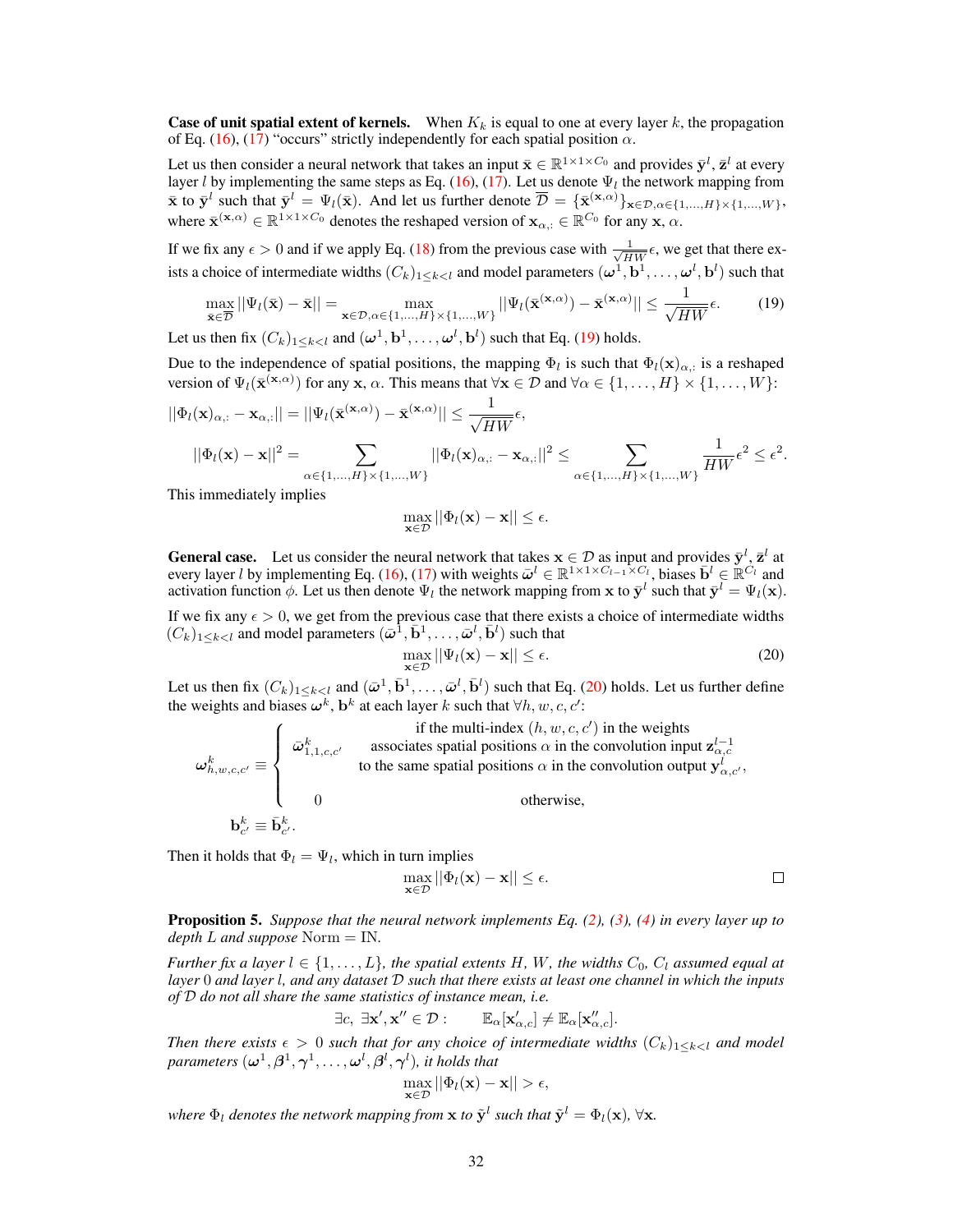**Proof.** Let us proceed by contradiction and suppose that for any  $\epsilon > 0$ , there exists a choice of intermediate widths  $(C_k)_{1 \leq k \leq l}$  and model parameters  $(\omega^1, \beta^1, \gamma^1, \ldots, \omega^l, \beta^l, \gamma^l)$  such that

<span id="page-15-1"></span>
$$
\max_{\mathbf{x}\in\mathcal{D}}||\Phi_l(\mathbf{x}) - \mathbf{x}|| \le \epsilon.
$$
\n(21)

Given the assumption on D, there exists some channel c and some inputs  $x', x'' \in \mathcal{D}$  such that

<span id="page-15-2"></span><span id="page-15-0"></span>
$$
\mathbb{E}_{\alpha}[\mathbf{x}'_{\alpha,c}] \neq \mathbb{E}_{\alpha}[\mathbf{x}''_{\alpha,c}].
$$
\n(22)

Let us then fix c and  $\mathbf{x}', \mathbf{x}'' \in \mathcal{D}$  satisfying Eq. [\(22\)](#page-15-0), and let us define  $\eta \equiv \left| \mathbb{E}_{\alpha}[\mathbf{x}'_{\alpha,c}] - \mathbb{E}_{\alpha}[\mathbf{x}''_{\alpha,c}] \right| > 0$ . Applying Eq. [\(21\)](#page-15-1) with  $\epsilon = \frac{\sqrt{HW}}{4} \eta$ , we get that there exists a choice of intermediate widths  $(C_k)_{1 \leq k < l}$  and model parameters  $(\omega^1, \beta^1, \gamma^1, \ldots, \omega^l, \beta^l, \gamma^l)$  such that

<span id="page-15-4"></span>
$$
\max_{\mathbf{x}\in\mathcal{D}}||\Phi_l(\mathbf{x}) - \mathbf{x}|| \le \frac{\sqrt{HW}}{4}\eta.
$$
 (23)

Let us then fix  $(C_k)_{1\leq k< l}$  and  $(\omega^1,\beta^1,\gamma^1,\ldots,\omega^l,\beta^l,\gamma^l)$  such that Eq. [\(23\)](#page-15-2) holds. This gives

$$
\sum_{\alpha} \left(\Phi_l(\mathbf{x}')_{\alpha,c} - \mathbf{x}'_{\alpha,c}\right)^2 \le ||\Phi_l(\mathbf{x}') - \mathbf{x}'||^2 \le \left(\frac{\sqrt{HW}}{4}\eta\right)^2,
$$

$$
\sum_{\alpha} \left(\Phi_l(\mathbf{x}'')_{\alpha,c} - \mathbf{x}''_{\alpha,c}\right)^2 \le ||\Phi_l(\mathbf{x}'') - \mathbf{x}''||^2 \le \left(\frac{\sqrt{HW}}{4}\eta\right)^2,
$$

$$
\mathbb{E}_{\alpha}\left[\left(\Phi_l(\mathbf{x}')_{\alpha,c} - \mathbf{x}'_{\alpha,c}\right)^2\right] + \mathbb{E}_{\alpha}\left[\left(\Phi_l(\mathbf{x}'')_{\alpha,c} - \mathbf{x}''_{\alpha,c}\right)^2\right] \le \frac{2}{HW}\left(\frac{\sqrt{HW}}{4}\eta\right)^2.
$$
(24)

At the same time, for any input x, it holds that

$$
\mathbb{E}_{\alpha}\left[\left(\Phi_{l}(\mathbf{x})_{\alpha,c} - \mathbf{x}_{\alpha,c}\right)^{2}\right] = \mathbb{E}_{\alpha}\left[\Phi_{l}(\mathbf{x})_{\alpha,c} - \mathbf{x}_{\alpha,c}\right]^{2} + \text{Var}_{\alpha}\left[\Phi_{l}(\mathbf{x})_{\alpha,c} - \mathbf{x}_{\alpha,c}\right]
$$
\n
$$
\geq \mathbb{E}_{\alpha}\left[\Phi_{l}(\mathbf{x})_{\alpha,c} - \mathbf{x}_{\alpha,c}\right]^{2}.
$$
\n(25)

Using ∀*a*, *b*:  $(a - b)^2 \le 2a^2 + 2b^2$ , combined with Eq. [\(25\)](#page-15-3) and Eq. [\(24\)](#page-15-4), we get

$$
\begin{split}\n\left(\mathbb{E}_{\alpha}\Big[\Phi_{l}(\mathbf{x}')_{\alpha,c} - \mathbf{x}'_{\alpha,c}\Big] - \mathbb{E}_{\alpha}\Big[\Phi_{l}(\mathbf{x}'')_{\alpha,c} - \mathbf{x}''_{\alpha,c}\Big]\right)^{2} \\
&\leq 2\mathbb{E}_{\alpha}\Big[\Phi_{l}(\mathbf{x}')_{\alpha,c} - \mathbf{x}'_{\alpha,c}\Big]^{2} + 2\mathbb{E}_{\alpha}\Big[\Phi_{l}(\mathbf{x}'')_{\alpha,c} - \mathbf{x}''_{\alpha,c}\Big]^{2} \\
&\leq 2\mathbb{E}_{\alpha}\Big[\big(\Phi_{l}(\mathbf{x}')_{\alpha,c} - \mathbf{x}'_{\alpha,c}\big)^{2}\Big] + 2\mathbb{E}_{\alpha}\Big[\big(\Phi_{l}(\mathbf{x}'')_{\alpha,c} - \mathbf{x}''_{\alpha,c}\big)^{2}\Big] \\
&\leq \frac{4}{HW}\Big(\frac{\sqrt{HW}}{4}\eta\Big)^{2}.\n\end{split} \tag{26}
$$

Next, we note that with IN all inputs x are associated to the same instance means in each channel of  $\tilde{\mathbf{y}}^l = \Phi_l(\mathbf{x})$ . This means in particular that

$$
\mathbb{E}_{\alpha}\Big[\Phi_l(\mathbf{x}')_{\alpha,c}\Big] = \mathbb{E}_{\alpha}\Big[\Phi_l(\mathbf{x}'')_{\alpha,c}\Big].
$$
\n(27)

Combining Eq.  $(26)$  with Eq.  $(27)$ , we get

$$
\begin{aligned} \Big( \mathbb{E}_\alpha[\mathbf{x}'_{\alpha,c}] - \mathbb{E}_\alpha[\mathbf{x}''_{\alpha,c}] \Big)^2 &\leq \frac{4}{HW} \Big( \frac{\sqrt{HW}}{4} \eta \Big)^2, \\ \big| \mathbb{E}_\alpha[\mathbf{x}'_{\alpha,c}] - \mathbb{E}_\alpha[\mathbf{x}''_{\alpha,c}] \big| &\leq \frac{2}{\sqrt{HW}} \frac{\sqrt{HW}}{4} \eta = \frac{\eta}{2}. \end{aligned}
$$

Since we earlier defined  $\eta$  as  $\eta \equiv \left| \mathbb{E}_{\alpha}[\mathbf{x}'_{\alpha,c}] - \mathbb{E}_{\alpha}[\mathbf{x}'_{\alpha,c}] \right| > 0$ , we reach a contradiction.

<span id="page-15-6"></span><span id="page-15-5"></span><span id="page-15-3"></span> $\Box$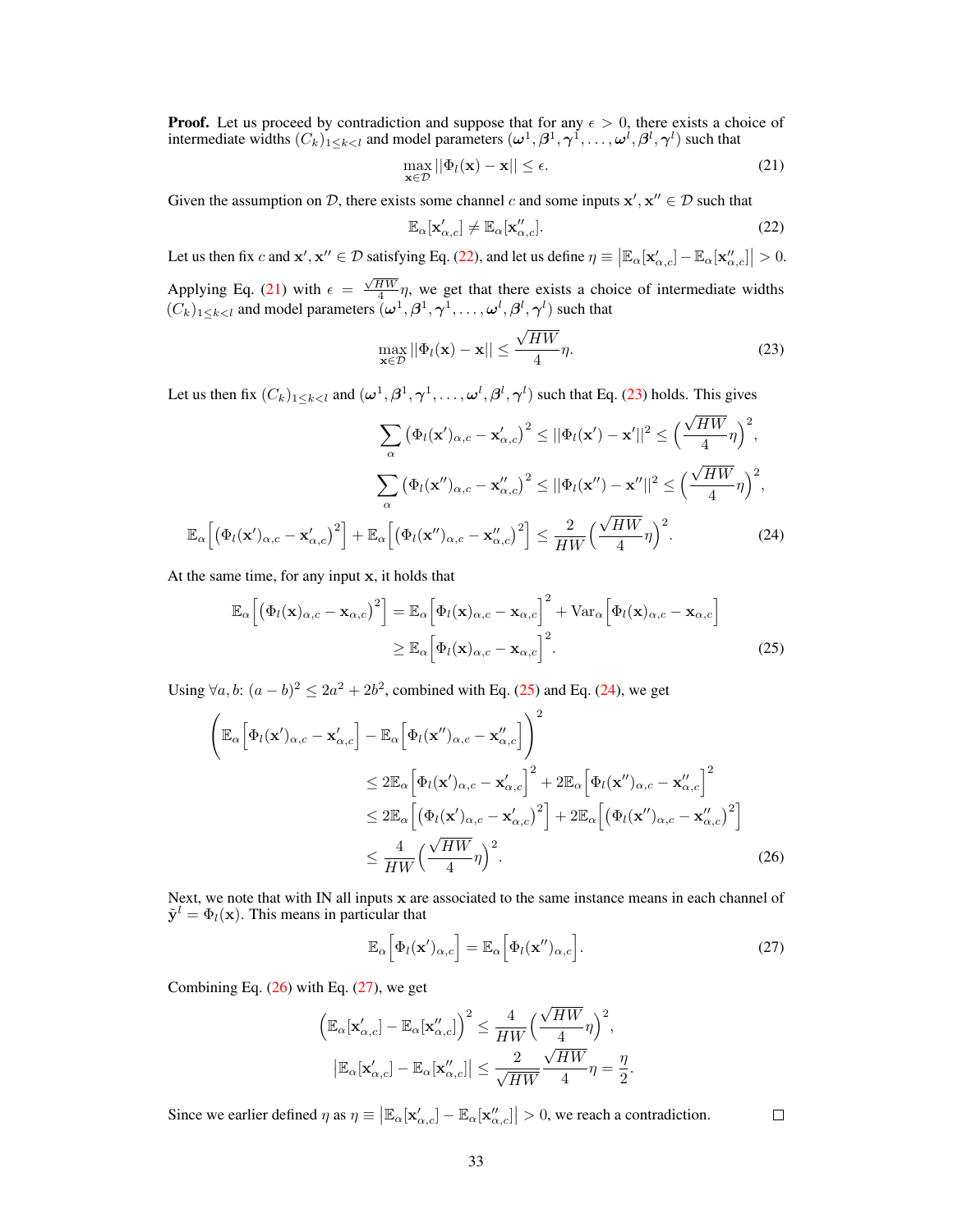### D Proof of Theorem [1](#page--1-22)

### D.1 Additional notations

Some additional notations are required in this section.

**Model parameters.** We introduce the notations  $\theta^l \equiv (\omega^l, \beta^l, \gamma^l)$  for the model parameters at layer l and  $\Theta^l \equiv (\omega^1, \beta^1, \gamma^1, \dots, \omega^l, \beta^l, \gamma^l)$  for the aggregated model parameters up to layer l.

Activation tensors. For each layer *l*, we define the tensors  $\hat{\mathbf{z}}^{l-1}$ ,  $\hat{\mathbf{x}}^l$ ,  $\hat{\mathbf{y}}^l$ ,  $\check{\mathbf{z}}^l$  such that  $\forall \alpha, c$ :

<span id="page-16-0"></span>
$$
\hat{\mathbf{z}}_{\alpha,c}^{l-1} = \sqrt{\frac{\mathcal{P}(\mathbf{z}^{l-1})}{\mathcal{P}_{\mathbf{x}}(\mathbf{z}^{l-1})}} \mathbf{z}_{\alpha,c}^{l-1},\tag{28}
$$

$$
\hat{\mathbf{x}}_{\alpha,c}^{l} = \sqrt{\frac{\mathcal{P}(\mathbf{z}^{l-1})}{\mathcal{P}_{\mathbf{x}}(\mathbf{z}^{l-1})}} \mathbf{x}_{\alpha,c}^{l} = (\boldsymbol{\omega}^{l} * \hat{\mathbf{z}}^{l-1})_{\alpha,c},
$$
\n(29)

$$
\hat{\mathbf{y}}_{\alpha,c}^{l} = \frac{1}{\omega \sqrt{\mathcal{P}(\mathbf{z}^{l-1})}} \hat{\mathbf{x}}_{\alpha,c}^{l},\tag{30}
$$

<span id="page-16-1"></span>
$$
\check{\mathbf{y}}_{\alpha,c}^l = \gamma_c^l \hat{\mathbf{y}}_{\alpha,c}^l + \beta_c^l,\tag{31}
$$

<span id="page-16-3"></span><span id="page-16-2"></span>
$$
\check{\mathbf{z}}_{\alpha,c}^l = \phi(\check{\mathbf{y}}_{\alpha,c}^l),\tag{32}
$$

with the convention that, if  $\mathcal{P}_{\mathbf{x}}(\mathbf{z}^{l-1}) = 0$ , then  $\forall \alpha, c: \hat{\mathbf{z}}_{\alpha,c}^{l-1} = 0$ ,  $\hat{\mathbf{x}}_{\alpha,c}^{l} = 0$  and if  $\mathcal{P}(\mathbf{z}^{l-1}) = 0$ , then  $\forall \alpha, c: \hat{\mathbf{y}}_{\alpha,c}^l = 0.$ 

**Moments.** We introduce the notation  $\varrho(\mathbf{y}^l)$  for the ratio of the traces of the covariance matrix and Gram matrix of the activation vectors  $(\mathbf{y}^l_{\alpha,1},\ldots,\mathbf{y}^l_{\alpha,C_l})^{\mathrm{T}}$  with respect to the randomness from  $(\mathbf{x},\alpha)$ , i.e.

$$
\varrho(\mathbf{y}^l) \equiv \frac{\mathcal{P}(\mathbf{y}^l) - \mathcal{P}^{(1)}(\mathbf{y}^l)}{\mathcal{P}(\mathbf{y}^l)} \le 1,
$$

with the convention that, if  $P(y^l) = 0$ , then  $\varrho(y^l) = 0$ .

We extend the definition of the terms  $\mathcal{P}_c^{(1)}(\mathbf{y}^l), \mathcal{P}_c^{(2)}(\mathbf{y}^l), \mathcal{P}_c^{(3)}(\mathbf{y}^l), \mathcal{P}_c^{(4)}(\mathbf{y}^l)$  and  $\mathcal{P}^{(1)}(\mathbf{y}^l), \mathcal{P}^{(2)}(\mathbf{y}^l),$  $\mathcal{P}^{(3)}(\mathbf{y}^l), \mathcal{P}^{(4)}(\mathbf{y}^l), \varrho(\mathbf{y}^l)$  to all the other activation tensors of layer l.

### D.2 Required Lemmas

<span id="page-16-4"></span>**Lemma [1](#page--1-17).** *Fix a layer*  $l \geq 1$ *,*  $\nu_{\omega}$ *,*  $\nu_{\beta}$ *,*  $\nu_{\gamma}$ *,*  $\mathcal{D}$  *<i>in Definition 1 and model parameters*  $\Theta^{l-1}$  *up to layer* l − 1 *such that* Px(z l−1 ) > 0*,* ∀x*. Further suppose* Norm = LN *and suppose that the convolution of Eq. [\(2\)](#page--1-18) uses periodic boundary conditions.*

*Then for any*  $\eta > 0$  *and any*  $\delta > 0$ , there exists  $N'(\eta, \delta) \in \mathbb{N}^*$  independent of  $\Theta^{l-1}$ , *l such that if*  $C_l \geq N'(\eta, \delta)$ , it holds for random nets of Definition [1](#page--1-17) that

$$
\mathbb{P}_{\theta_l}\left[|\varrho(\hat{\mathbf{y}}^l) - \varrho(\hat{\mathbf{z}}^{l-1})| \leq \eta\right] \geq 1 - \delta,
$$
  

$$
\mathbb{P}_{\theta_l}\left[|\varrho(\tilde{\mathbf{z}}^l) - \rho\chi(\hat{\mathbf{z}}^{l-1})\varrho(\hat{\mathbf{z}}^{l-1})| \leq \eta\right] \geq 1 - \delta,
$$

*where*  $\hat{\mathbf{z}}^{l-1}$ ,  $\hat{\mathbf{y}}^l$ ,  $\check{\mathbf{z}}^l$  are defined in Eq. [\(28\)](#page-16-0), [\(30\)](#page-16-1), [\(32\)](#page-16-2), and where  $\rho = \frac{\gamma^2}{\gamma^2 + \beta^2} < 1$  and  $\chi(\hat{\mathbf{z}}^{l-1}) \in \mathbb{R}^+$ *is dependent on*  $\Theta^{l-1}$  *but independent of*  $\theta^l$  *such that*  $\chi(\hat{\mathbf{z}}^{l-1}) \leq 1$  *in general and*  $\chi(\hat{\mathbf{z}}^{l-1}) = 1$  *if*  $\phi =$  identity.

**Proof.** First noting that  $\hat{\mathbf{x}}^l = \boldsymbol{\omega}^l * \hat{\mathbf{z}}^{l-1}$ , we define  $\hat{\mathbf{r}}^{l-1} \in \mathbb{R}^{H \times W \times K_l^2 C_{l-1}}$  the "receptive field" tensor containing at each spatial position  $\alpha \in \{1, \dots, H\} \times \{1, \dots, W\}$  the  $K_l^2 C_{l-1}$  elements of  $\hat{\mathbf{z}}^{l-1}$  belonging to the receptive field of  $(\hat{\mathbf{x}}_{\alpha,1}^l, \dots, \hat{\mathbf{x}}_{\alpha,C_l}^l)^{\mathrm{T}}$ .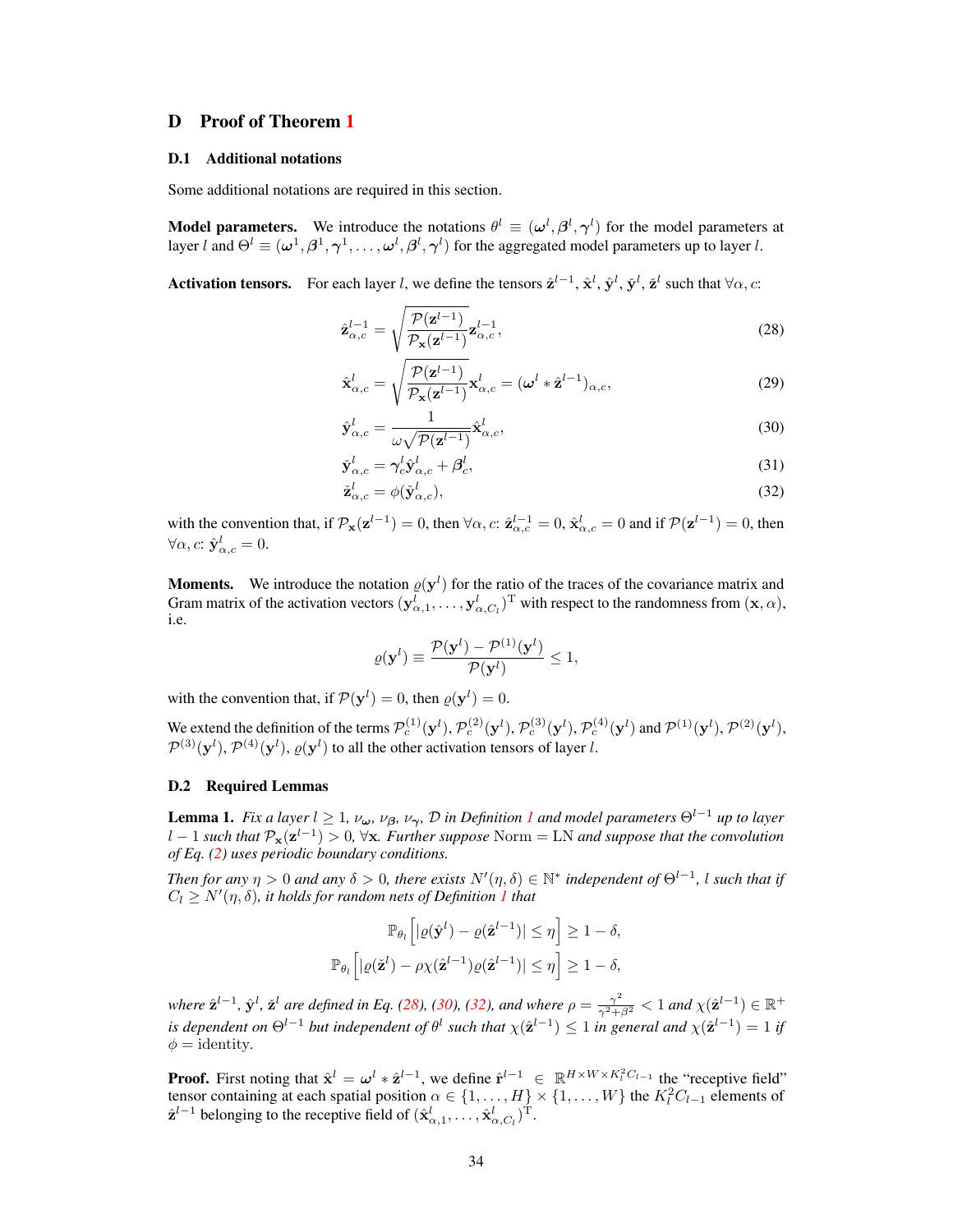For a fixed fan-in element  $c'$  originating from channel  $c$ , the assumption of periodic boundary conditions implies that  $\hat{\mathbf{r}}_{\alpha,c'}^{l-1}$  has the same distribution as  $\hat{\mathbf{z}}_{\alpha,c}^{l-1}$  with respect to  $(\mathbf{x},\alpha)$ , implying

$$
\mathcal{P}_{c'}(\hat{\mathbf{r}}^{l-1}) = \mathcal{P}_c(\hat{\mathbf{z}}^{l-1}), \qquad \mathcal{P}_{c'}^{(1)}(\hat{\mathbf{r}}^{l-1}) = \mathcal{P}_c^{(1)}(\hat{\mathbf{z}}^{l-1}).
$$

Since the number of fan-in elements c' originating from channel c is equal to  $K_l^2$  for any choice of c, it follows that

$$
\mathcal{P}(\hat{\mathbf{r}}^{l-1}) = \mathcal{P}(\hat{\mathbf{z}}^{l-1}), \qquad \mathcal{P}^{(1)}(\hat{\mathbf{r}}^{l-1}) = \mathcal{P}^{(1)}(\hat{\mathbf{z}}^{l-1}). \tag{33}
$$

Now if we denote  $W^l \in \mathbb{R}^{C_l \times K_l^2 C_{l-1}}$  the reshaped matricial form of  $\omega^l$ , we obtain that  $\forall \alpha$ :  $(\hat{\mathbf{x}}_{\alpha,1}^l, \ldots, \hat{\mathbf{x}}_{\alpha,C_l}^l)^{\mathrm{T}} = \mathbf{W}^l (\hat{\mathbf{r}}_{\alpha,1}^{l-1}, \ldots, \hat{\mathbf{r}}_{\alpha,K_l^2 C_{l-1}}^{l-1})^{\mathrm{T}}$ , implying  $\forall c$ :

<span id="page-17-3"></span><span id="page-17-0"></span>
$$
\mu_c(\hat{\mathbf{x}}^l) = \mathbb{E}_{\mathbf{x},\alpha} \left[ \hat{\mathbf{x}}^l_{\alpha,c} \right] = \mathbb{E}_{\mathbf{x},\alpha} \left[ \sum_{c'} \mathbf{W}^l_{cc'} \hat{\mathbf{r}}^{l-1}_{\alpha,c'} \right],\tag{34}
$$

<span id="page-17-2"></span><span id="page-17-1"></span>
$$
\mathcal{P}_c(\hat{\mathbf{x}}^l) = \mathbb{E}_{\mathbf{x}, \alpha} \left[ (\hat{\mathbf{x}}_{\alpha, c}^l)^2 \right] = \mathbb{E}_{\mathbf{x}, \alpha} \left[ \left( \sum_{c'} \mathbf{W}_{cc'}^l \hat{\mathbf{r}}_{\alpha, c'}^{l-1} \right)^2 \right],
$$
\n(35)

$$
\mathcal{P}_c^{(1)}(\hat{\mathbf{x}}^l) = \mu_c(\hat{\mathbf{x}}^l)^2 = \mathbb{E}_{\mathbf{x},\alpha} \left[ \sum_{c'} \mathbf{W}_{cc'}^l \hat{\mathbf{r}}_{\alpha,c'}^{l-1} \right]^2.
$$
 (36)

Further expanding Eq. [\(34\)](#page-17-0), [\(35\)](#page-17-1), [\(36\)](#page-17-2), we get  $\forall c$ :

$$
\mu_c(\hat{\mathbf{x}}^l) = \sum_{c'} \mathbf{W}_{cc'}^l \mathbb{E}_{\mathbf{x},\alpha} \Big[ \hat{\mathbf{r}}_{\alpha,c'}^{l-1} \Big],
$$
  
\n
$$
\mathcal{P}_c(\hat{\mathbf{x}}^l) = \sum_{c',c''} \mathbf{W}_{cc'}^l \mathbf{W}_{cc''}^l \mathbb{E}_{\mathbf{x},\alpha} \Big[ \hat{\mathbf{r}}_{\alpha,c'}^{l-1} \hat{\mathbf{r}}_{\alpha,c''}^{l-1} \Big],
$$
  
\n
$$
\mathcal{P}_c^{(1)}(\hat{\mathbf{x}}^l) = \sum_{c',c''} \mathbf{W}_{cc'}^l \mathbf{W}_{cc''}^l \mathbb{E}_{\mathbf{x},\alpha} \Big[ \hat{\mathbf{r}}_{\alpha,c'}^{l-1} \Big] \mathbb{E}_{\mathbf{x},\alpha} \Big[ \hat{\mathbf{r}}_{\alpha,c''}^{l-1} \Big],
$$
  
\n
$$
\mathcal{P}_c(\hat{\mathbf{x}}^l) - \mathcal{P}_c^{(1)}(\hat{\mathbf{x}}^l) = \sum_{c',c''} \mathbf{W}_{cc'}^l \mathbf{W}_{cc''}^l \Big( \mathbb{E}_{\mathbf{x},\alpha} \Big[ \hat{\mathbf{r}}_{\alpha,c'}^{l-1} \hat{\mathbf{r}}_{\alpha,c''}^{l-1} \Big] - \mathbb{E}_{\mathbf{x},\alpha} \Big[ \hat{\mathbf{r}}_{\alpha,c'}^{l-1} \Big] \mathbb{E}_{\mathbf{x},\alpha} \Big[ \hat{\mathbf{r}}_{\alpha,c'}^{l-1} \Big] \mathbb{E}_{\mathbf{x},\alpha} \Big[ \hat{\mathbf{r}}_{\alpha,c'}^{l-1} \Big] \mathbb{E}_{\mathbf{x},\alpha} \Big[ \hat{\mathbf{r}}_{\alpha,c'}^{l-1} \Big] \Big).
$$

Since the components of  $\sqrt{K_l^2 C_{l-1}} \mathbf{W}^l$  are sampled i.i.d. from the fixed distribution  $\nu_\omega$  which is assumed symmetric around zero, we get  $\forall c$ :

<span id="page-17-6"></span><span id="page-17-5"></span><span id="page-17-4"></span>
$$
\mathbb{E}_{\theta^{l}}\left[\mu_{c}(\hat{\mathbf{x}}^{l})\right] = 0, \qquad (37)
$$
\n
$$
\mathbb{E}_{\theta^{l}}\left[\mathcal{P}_{c}(\hat{\mathbf{x}}^{l})\right] = \sum_{c'} \mathbb{E}_{\theta^{l}}\left[(\mathbf{W}_{cc'}^{l})^{2}\right] \mathbb{E}_{\mathbf{x},\alpha}\left[(\hat{\mathbf{r}}_{\alpha,c'}^{l-1})^{2}\right]
$$
\n
$$
= \sum_{c'} \frac{\omega^{2}}{K_{l}^{2}C_{l-1}} \mathcal{P}_{c'}(\hat{\mathbf{r}}^{l-1})
$$
\n
$$
= \omega^{2} \mathcal{P}(\hat{\mathbf{z}}^{l-1}), \qquad (38)
$$
\n
$$
\mathbb{E}_{\theta^{l}}\left[\mathcal{P}_{c}(\hat{\mathbf{x}}^{l}) - \mathcal{P}_{c}^{(1)}(\hat{\mathbf{x}}^{l})\right] = \sum_{c'} \mathbb{E}_{\theta^{l}}\left[(\mathbf{W}_{cc'}^{l})^{2}\right] \left(\mathbb{E}_{\mathbf{x},\alpha}\left[(\hat{\mathbf{r}}_{\alpha,c'}^{l-1})^{2}\right] - \mathbb{E}_{\mathbf{x},\alpha}\left[\hat{\mathbf{r}}_{\alpha,c'}^{l-1}\right]^{2}\right)
$$
\n
$$
= \sum_{c'} \frac{\omega^{2}}{K_{l}^{2}C_{l-1}} \left(\mathcal{P}_{c'}(\hat{\mathbf{r}}^{l-1}) - \mathcal{P}_{c'}^{(1)}(\hat{\mathbf{r}}^{l-1})\right)
$$
\n
$$
= \omega^{2} \left(\mathcal{P}(\hat{\mathbf{z}}^{l-1}) - \mathcal{P}^{(1)}(\hat{\mathbf{z}}^{l-1})\right), \qquad (39)
$$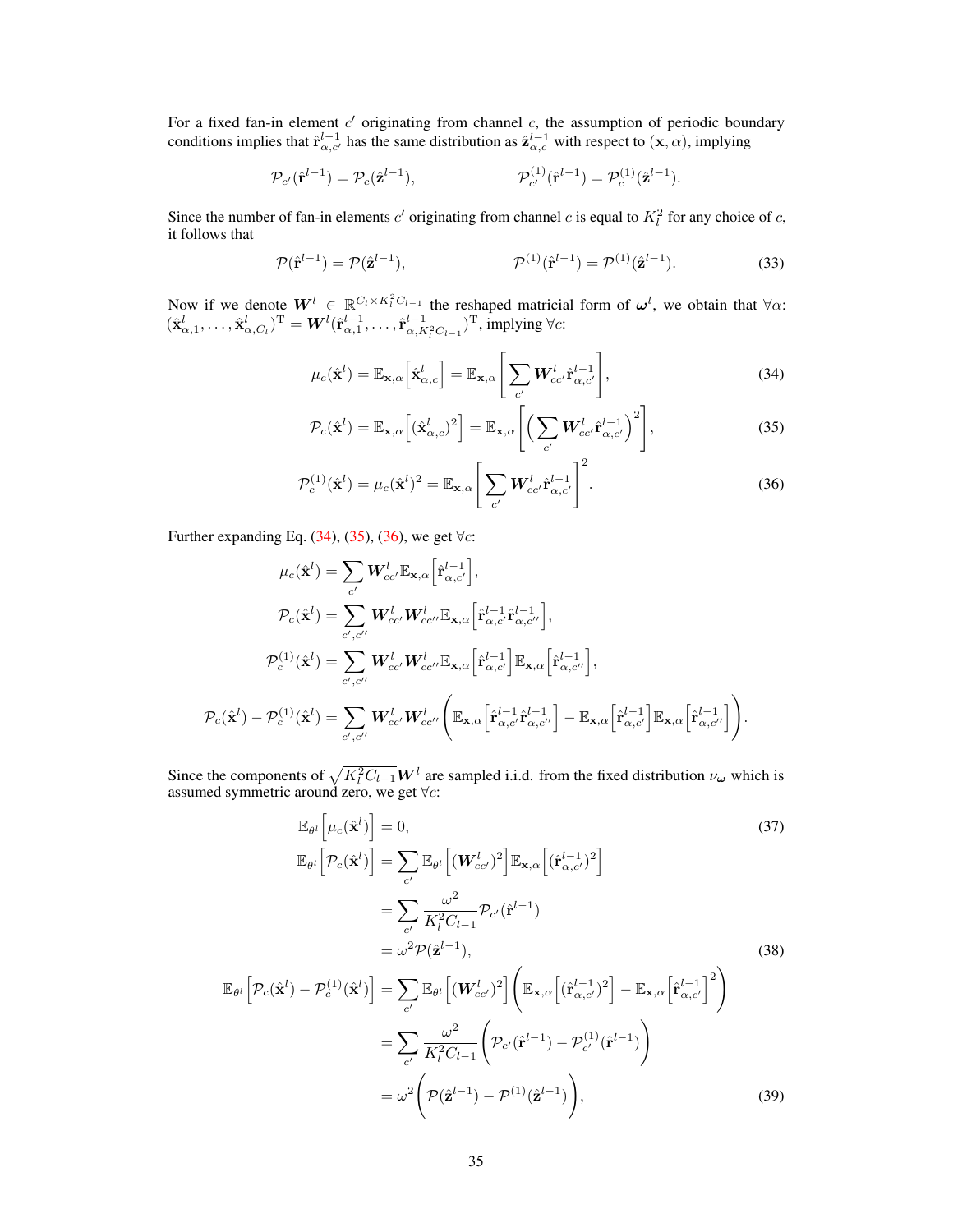where we recall that  $\omega \equiv \mathbb{E}_{\theta^l}\Big[\big(\sqrt{K_l^2C_{l-1}}\bm{W}^l_{cc'}\big)^2\Big]^{1/2}>0$  is the  $L^2$  norm (i.e. the root mean square) of  $\sqrt{K_l^2 C_{l-1}} W_{cc'}^l \sim \nu_{\omega}$ , and where we used Eq. [\(33\)](#page-17-3) in Eq. [\(38\)](#page-17-4) and Eq. [\(39\)](#page-17-5).

Let us now bound  $\mathbb{E}_{\theta^l} \left[ \mu_c(\hat{\mathbf{x}}^l)^2 \right]$ ,  $\mathbb{E}_{\theta^l} \left[ \mathcal{P}_c(\hat{\mathbf{x}}^l)^2 \right]$ , with the aim of bounding  $\text{Var}_{\theta^l} \left[ \mu_c(\hat{\mathbf{y}}^l) \right]$ ,  $\text{Var}_{\theta^l} \left[ \mathcal{P}_c(\hat{\mathbf{y}}^l) \right]$  later on. We start by expanding  $\mu_c(\hat{\mathbf{x}}^l)^2$  and  $\mathcal{P}_c(\hat{\mathbf{x}}^l)^2$  as

$$
\mu_c(\hat{\mathbf{x}}^l)^2 = \mathcal{P}_c(\hat{\mathbf{x}}^l) - (\mathcal{P}_c(\hat{\mathbf{x}}^l) - \mathcal{P}_c^{(1)}(\hat{\mathbf{x}}^l)),
$$
\n
$$
\mathcal{P}_c(\hat{\mathbf{x}}^l)^2 = \left(\sum_{c'} (\mathbf{W}_{cc'}^l)^2 \mathbb{E}_{\mathbf{x},\alpha} \left[(\hat{\mathbf{r}}_{\alpha,c'}^{l-1})^2\right] + \sum_{c'} \sum_{c'' \neq c'} \mathbf{W}_{cc'}^l \mathbf{W}_{cc'}^l \mathbb{E}_{\mathbf{x},\alpha} \left[\hat{\mathbf{r}}_{\alpha,c'}^{l-1} \hat{\mathbf{r}}_{\alpha,c'}^{l-1}\right]\right)^2
$$
\n
$$
= \left(\sum_{c'} (\mathbf{W}_{cc'}^l)^2 \mathbb{E}_{\mathbf{x},\alpha} \left[(\hat{\mathbf{r}}_{\alpha,c'}^{l-1})^2\right] + 2 \sum_{c'} \sum_{c'' < c'} \mathbf{W}_{cc'}^l \mathbf{W}_{cc'}^l \mathbb{E}_{\mathbf{x},\alpha} \left[\hat{\mathbf{r}}_{\alpha,c'}^{l-1} \hat{\mathbf{r}}_{\alpha,c'}^{l-1}\right]\right)^2.
$$

For  $\mathbb{E}_{\theta^l}\left[\mu_c(\hat{\mathbf{x}}^l)^2\right]$ , we get from Eq. [\(38\)](#page-17-4) and Eq. [\(39\)](#page-17-5) that

<span id="page-18-2"></span><span id="page-18-0"></span>
$$
\mathbb{E}_{\theta^l} \left[ \mu_c(\hat{\mathbf{x}}^l)^2 \right] = \omega^2 \mathcal{P}(\hat{\mathbf{z}}^{l-1}) - \omega^2 \left( \mathcal{P}(\hat{\mathbf{z}}^{l-1}) - \mathcal{P}^{(1)}(\hat{\mathbf{z}}^{l-1}) \right)
$$
  
=  $\omega^2 \mathcal{P}^{(1)}(\hat{\mathbf{z}}^{l-1})$   
 $\leq \omega^2 \mathcal{P}(\hat{\mathbf{z}}^{l-1}).$  (40)

As for  $\mathbb{E}_{\theta^l}\Big[\mathcal{P}_c(\hat{\mathbf{x}}^l)^2\Big]$ , given that only terms in  $(\boldsymbol{W}_{cc'}^l)^4$  and  $(\boldsymbol{W}_{cc'}^l)^2(\boldsymbol{W}_{cc''}^l)^2$  remain when taking the expectation over  $\theta^l$ , we get

$$
\mathbb{E}_{\theta^{l}}\left[\mathcal{P}_{c}(\hat{\mathbf{x}}^{l})^{2}\right] \n= \mathbb{E}_{\theta^{l}}\left[\left(\sum_{c'}(\mathbf{W}_{cc'}^{l})^{2}\mathbb{E}_{\mathbf{x},\alpha}\left[(\hat{\mathbf{r}}_{\alpha,c'}^{l-1})^{2}\right]\right)^{2} + 4\sum_{c'}\sum_{c''
$$

<span id="page-18-1"></span>where Eq.  $(41)$  and Eq.  $(42)$  are obtained using Cauchy-Schwarz inequality combined with  $\mathbb{E}_{\mathbf{x},\alpha}\big[(\hat{\mathbf{r}}_{\alpha,c'}^{l-1})^2\big] = \mathcal{P}_{c'}(\hat{\mathbf{r}}^{l-1})$  and  $\mathbb{E}_{\mathbf{x},\alpha}\big[(\hat{\mathbf{r}}_{\alpha,c'}^{l-1})^2\big] = \mathcal{P}_{c''}(\hat{\mathbf{r}}^{l-1}).$ 

We may further process Eq. 
$$
(42)
$$
 to get

<span id="page-18-3"></span>
$$
\mathbb{E}_{\theta^{l}}\Big[\mathcal{P}_{c}(\hat{\mathbf{x}}^{l})^{2}\Big] \leq 3 \sum_{c'} \mathbb{E}_{\theta^{l}}\Big[(\mathbf{W}_{cc'}^{l})^{4}\Big] \mathcal{P}_{c'}(\hat{\mathbf{r}}^{l-1})^{2} + 3 \sum_{c'} \sum_{c'' \neq c'} \mathbb{E}_{\theta^{l}}\Big[(\mathbf{W}_{cc'}^{l})^{4}\Big] \mathcal{P}_{c'}(\hat{\mathbf{r}}^{l-1}) \mathcal{P}_{c''}(\hat{\mathbf{r}}^{l-1})
$$
\n
$$
\leq 3 \sum_{c',c''} \mathbb{E}_{\theta^{l}}\Big[(\mathbf{W}_{cc'}^{l})^{4}\Big] \mathcal{P}_{c'}(\hat{\mathbf{r}}^{l-1}) \mathcal{P}_{c''}(\hat{\mathbf{r}}^{l-1})
$$
\n
$$
\leq 3 \mathbb{E}_{\theta^{l}}\Big[(\mathbf{W}_{c,1}^{l})^{4}\Big] \big(K_{l}^{2}C_{l-1}\big)^{2} \mathcal{P}(\hat{\mathbf{r}}^{l-1})^{2}
$$
\n
$$
\leq 3 \mathbb{E}_{\theta^{l}}\Big[\big(\sqrt{K_{l}^{2}C_{l-1}}\mathbf{W}_{c,1}^{l}\big)^{4}\Big] \mathcal{P}(\hat{\mathbf{z}}^{l-1})^{2}
$$
\n
$$
\leq 3\tilde{\omega}^{4} \mathcal{P}(\hat{\mathbf{z}}^{l-1})^{2}, \tag{43}
$$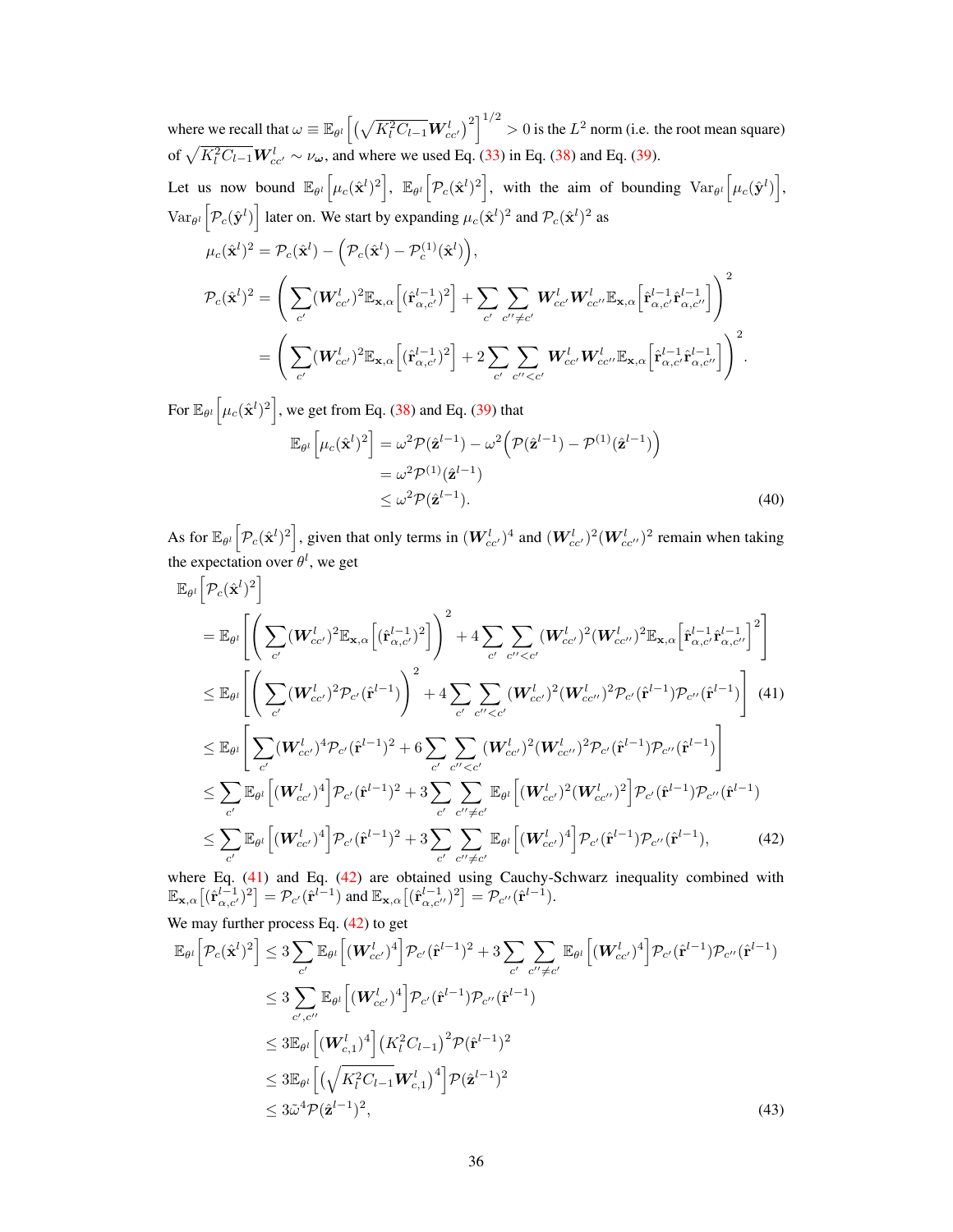where  $\tilde{\omega} \equiv \mathbb{E}_{\theta^l} \Big[ \big( \sqrt{K_l^2 C_{l-1}} \boldsymbol{W}_{c,1}^l \big)^4 \Big]^{1/4} \geq \omega > 0$  is the  $L^4$  norm of  $\sqrt{K_l^2 C_{l-1}} \boldsymbol{W}_{c,1}^l \sim \nu_{\boldsymbol{\omega}}$ .

Now we turn to  $\hat{\mathbf{y}}^l$  and  $\check{\mathbf{y}}^l$  defined in Eq. [\(30\)](#page-16-1) and Eq. [\(31\)](#page-16-3).

Due to  $\mu_c(\hat{\mathbf{y}}^l) = \frac{1}{w\sqrt{\mathcal{P}(\mathbf{z}^{l-1})}}\mu_c(\hat{\mathbf{x}}^l), \mathcal{P}_c(\hat{\mathbf{y}}^l) = \frac{1}{w^2\mathcal{P}(\mathbf{z}^{l-1})}\mathcal{P}_c(\hat{\mathbf{x}}^l)$  and  $\mathcal{P}_c^{(1)}(\hat{\mathbf{y}}^l) = \frac{1}{w^2\mathcal{P}(\mathbf{z}^{l-1})}\mathcal{P}_c^{(1)}(\hat{\mathbf{x}}^l)$ and due to  $\mathcal{P}(\hat{\mathbf{z}}^{l-1}) = \mathcal{P}(\mathbf{z}^{l-1}) \mathbb{E}_{\mathbf{x}} \left[ \frac{1}{\mathcal{P}_{\mathbf{x}}(\mathbf{z}^{l-1})} \mathcal{P}_{\mathbf{x}}(\mathbf{z}^{l-1}) \right] = \mathcal{P}(\mathbf{z}^{l-1})$ , Eq. [\(37\)](#page-17-6), [\(38\)](#page-17-4), [\(39\)](#page-17-5) imply  $\mathbb{E}_{\theta^l}\left[\mu_c(\hat{\mathbf{y}}^l)\right] = 0,$  $\mathbb{E}_{\theta^l}\Big[\mathcal{P}_c(\hat{\mathbf{y}}^l)\Big]$  $= 1,$  (44)

<span id="page-19-4"></span><span id="page-19-3"></span><span id="page-19-2"></span>
$$
\mathbb{E}_{\theta^l} \left[ \mathcal{P}_c(\hat{\mathbf{y}}^l) - \mathcal{P}_c^{(1)}(\hat{\mathbf{y}}^l) \right] = \frac{\mathcal{P}(\hat{\mathbf{z}}^{l-1}) - \mathcal{P}^{(1)}(\hat{\mathbf{z}}^{l-1})}{\mathcal{P}(\hat{\mathbf{z}}^{l-1})} = \varrho(\hat{\mathbf{z}}^{l-1}). \tag{45}
$$

Using Eq.  $(40)$  and Eq.  $(43)$ , we further get

$$
\operatorname{Var}_{\theta^l} \left[ \mu_c(\hat{\mathbf{y}}^l) \right] = \mathbb{E}_{\theta^l} \left[ \mu_c(\hat{\mathbf{y}}^l)^2 \right] \le 1,
$$
\n
$$
\operatorname{Var}_{\theta^l} \left[ \mathcal{P}_c(\hat{\mathbf{y}}^l) \right] \le \mathbb{E}_{\theta^l} \left[ \mathcal{P}_c(\hat{\mathbf{y}}^l)^2 \right] \le 3\tilde{\omega}^4 \omega^{-4},
$$
\n
$$
\operatorname{Var}_{\theta^l} \left[ \mathcal{P}_c(\hat{\mathbf{y}}^l) - \mathcal{P}_c^{(1)}(\hat{\mathbf{y}}^l) \right] \le \mathbb{E}_{\theta^l} \left[ \left( \mathcal{P}_c(\hat{\mathbf{y}}^l) - \mathcal{P}_c^{(1)}(\hat{\mathbf{y}}^l) \right)^2 \right] \le \mathbb{E}_{\theta^l} \left[ \mathcal{P}_c(\hat{\mathbf{y}}^l)^2 \right] \le 3\tilde{\omega}^4 \omega^{-4}.
$$
\n(46)

The terms  $\mu_c(\hat{\mathbf{y}}^l)$ ,  $\mathcal{P}_c(\hat{\mathbf{y}}^l)$  and  $\mathcal{P}_c(\hat{\mathbf{y}}^l) - \mathcal{P}_c^{(1)}(\hat{\mathbf{y}}^l)$  being i.i.d. with respect to  $\theta^l$  in the different channels c, we get

<span id="page-19-5"></span>
$$
\mathbb{E}_{\theta^l}\left[\mu(\hat{\mathbf{y}}^l)\right] = 0, \qquad \qquad \text{Var}_{\theta^l}\left[\mu(\hat{\mathbf{y}}^l)\right] \le \frac{1}{C_l}, \qquad (47)
$$

<span id="page-19-1"></span><span id="page-19-0"></span>
$$
\mathbb{E}_{\theta^l} \left[ \mathcal{P}(\hat{\mathbf{y}}^l) \right] = 1, \qquad \qquad \text{Var}_{\theta^l} \left[ \mathcal{P}(\hat{\mathbf{y}}^l) \right] \le \frac{3\tilde{\omega}^4 \omega^{-4}}{C_l}, \qquad (48)
$$

$$
\mathbb{E}_{\theta^l} \left[ \mathcal{P}(\hat{\mathbf{y}}^l) - \mathcal{P}^{(1)}(\hat{\mathbf{y}}^l) \right] = \varrho(\hat{\mathbf{z}}^{l-1}), \qquad \text{Var}_{\theta^l} \left[ \mathcal{P}(\hat{\mathbf{y}}^l) - \mathcal{P}^{(1)}(\hat{\mathbf{y}}^l) \right] \le \frac{3\tilde{\omega}^4 \omega^{-4}}{C_l}.
$$
 (49)

Combining Eq. [\(48\)](#page-19-0) and Eq. [\(49\)](#page-19-1) with Chebyshev's inequality, we get for any  $1 > \eta > 0$  that

$$
\mathbb{P}_{\theta^l} \left[ |\mathcal{P}(\hat{\mathbf{y}}^l) - 1| > \frac{\eta}{1 + \eta} \right] \le \left( \frac{1 + \eta}{\eta} \right)^2 \frac{3\tilde{\omega}^4 \omega^{-4}}{C_l},
$$

$$
\mathbb{P}_{\theta^l} \left[ |\mathcal{P}(\hat{\mathbf{y}}^l) - 1| > \frac{\eta}{1 - \eta} \right] \le \left( \frac{1 - \eta}{\eta} \right)^2 \frac{3\tilde{\omega}^4 \omega^{-4}}{C_l},
$$

$$
\mathbb{P}_{\theta^l} \left[ |\mathcal{P}(\hat{\mathbf{y}}^l) - \mathcal{P}^{(1)}(\hat{\mathbf{y}}^l) - \varrho(\hat{\mathbf{z}}^{l-1})| > \eta \right] \le \left( \frac{1}{\eta} \right)^2 \frac{3\tilde{\omega}^4 \omega^{-4}}{C_l}.
$$

Thus, for any  $1 > \eta > 0$  and any  $\delta > 0$ , there exists  $N_1(\eta, \delta) \in \mathbb{N}^*$  independent of  $\Theta^{l-1}$ , l, such that if  $C_l \geq N_1(\eta, \delta)$ , it holds that

$$
\mathbb{P}_{\theta^l} \left[ \mathcal{P}(\hat{\mathbf{y}}^l) \ge \frac{1}{1+\eta} \right] \ge \mathbb{P}_{\theta^l} \left[ |\mathcal{P}(\hat{\mathbf{y}}^l) - 1| \le \frac{\eta}{1+\eta} \right] \ge 1 - \delta,
$$
  

$$
\mathbb{P}_{\theta^l} \left[ \mathcal{P}(\hat{\mathbf{y}}^l) \le \frac{1}{1-\eta} \right] \ge \mathbb{P}_{\theta^l} \left[ |\mathcal{P}(\hat{\mathbf{y}}^l) - 1| \le \frac{\eta}{1-\eta} \right] \ge 1 - \delta,
$$
  

$$
\mathbb{P}_{\theta^l} \left[ |\mathcal{P}(\hat{\mathbf{y}}^l) - \mathcal{P}^{(1)}(\hat{\mathbf{y}}^l) - \varrho(\hat{\mathbf{z}}^{l-1})| \le \eta \right] \ge 1 - \delta.
$$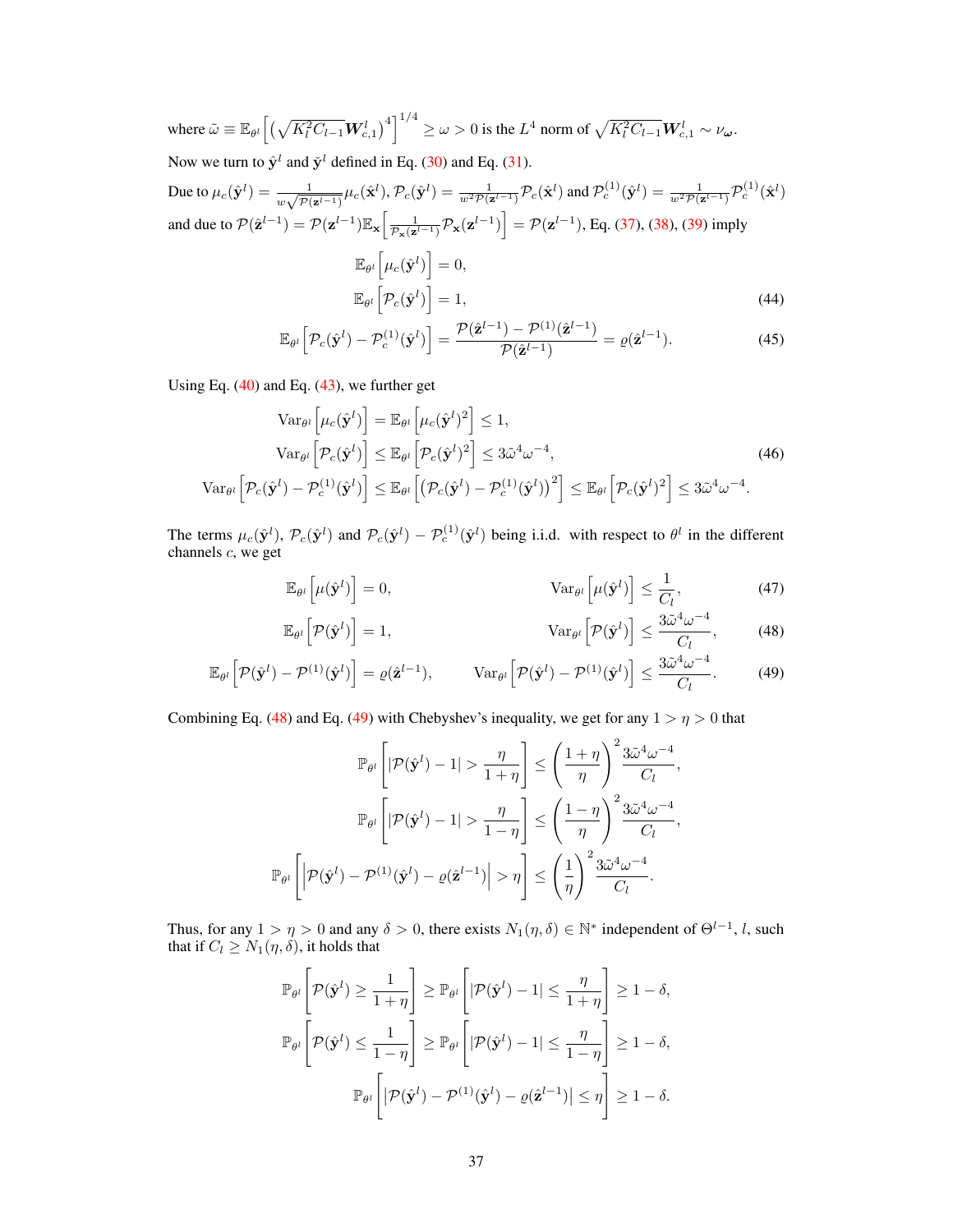Thus, if  $C_l \geq N_1(\eta, \delta)$  with  $1 > \eta > 0$ , it holds with probability greater than  $1 - 3\delta$  with respect to  $\theta^l$  that (i)  $(1 + \eta)\mathcal{P}(\hat{\mathbf{y}}^l) \geq 1$ , (ii)  $(1 - \eta)\mathcal{P}(\hat{\mathbf{y}}^l) \leq 1$ , (iii)  $|\mathcal{P}(\hat{\mathbf{y}}^l) - \mathcal{P}^{(1)}(\hat{\mathbf{y}}^l) - \varrho(\hat{\mathbf{z}}^{l-1})| \leq \eta$ , implying

$$
\mathcal{P}(\hat{\mathbf{y}}^{l}) - \mathcal{P}^{(1)}(\hat{\mathbf{y}}^{l}) \leq \varrho(\hat{\mathbf{z}}^{l-1}) + \eta
$$
\n
$$
\leq (\varrho(\hat{\mathbf{z}}^{l-1}) + \eta)(1 + \eta)\mathcal{P}(\hat{\mathbf{y}}^{l})
$$
\n
$$
\leq (\varrho(\hat{\mathbf{z}}^{l-1}) + \varrho(\hat{\mathbf{z}}^{l-1})\eta + \eta + \eta^{2})\mathcal{P}(\hat{\mathbf{y}}^{l})
$$
\n
$$
\leq (\varrho(\hat{\mathbf{z}}^{l-1}) + 3\eta)\mathcal{P}(\hat{\mathbf{y}}^{l}),
$$
\n
$$
\mathcal{P}(\hat{\mathbf{y}}^{l}) - \mathcal{P}^{(1)}(\hat{\mathbf{y}}^{l}) \geq \max\left(0, \varrho(\hat{\mathbf{z}}^{l-1}) - \eta\right)
$$
\n
$$
\geq \max\left(0, \varrho(\hat{\mathbf{z}}^{l-1}) - \eta\right)(1 - \eta)\mathcal{P}(\hat{\mathbf{y}}^{l})
$$
\n
$$
\geq \max\left(0, (\varrho(\hat{\mathbf{z}}^{l-1}) - \eta)(1 - \eta)\mathcal{P}(\hat{\mathbf{y}}^{l})\right)
$$
\n
$$
\geq (\varrho(\hat{\mathbf{z}}^{l-1}) - \eta)(1 - \eta)\mathcal{P}(\hat{\mathbf{y}}^{l})
$$
\n
$$
\geq (\varrho(\hat{\mathbf{z}}^{l-1}) - \varrho(\hat{\mathbf{z}}^{l-1})\eta - \eta + \eta^{2})\mathcal{P}(\hat{\mathbf{y}}^{l})
$$
\n
$$
\geq (\varrho(\hat{\mathbf{z}}^{l-1}) - 2\eta)\mathcal{P}(\hat{\mathbf{y}}^{l}),
$$

where we used  $\varrho(\hat{\mathbf{z}}^{l-1}) \leq 1$  and  $\eta^2 \leq \eta$  due to  $\eta < 1$  , as well as  $\mathcal{P}(\hat{\mathbf{y}}^l) - \mathcal{P}^{(1)}(\hat{\mathbf{y}}^l) \geq 0$ . Given that  $(1 + \eta)\mathcal{P}(\hat{\mathbf{y}}^{l}) \ge 1 \implies \mathcal{P}(\hat{\mathbf{y}}^{l}) > 0$ , it follows that if  $C_l \ge N_1(\eta, \delta)$  with  $1 > \eta > 0$ , it holds with probability greater than  $1 - 3\delta$  with respect to  $\theta^l$  that

<span id="page-20-2"></span>
$$
\varrho(\hat{\mathbf{y}}^l) \le \varrho(\hat{\mathbf{z}}^{l-1}) + 3\eta,
$$
  
\n
$$
\varrho(\hat{\mathbf{y}}^l) \ge \varrho(\hat{\mathbf{z}}^{l-1}) - 2\eta,
$$
  
\n
$$
|\varrho(\hat{\mathbf{y}}^l) - \varrho(\hat{\mathbf{z}}^{l-1})| \le 3\eta.
$$

Now, let  $N_2$  be defined independently of  $\Theta^{l-1}$ , l as  $N_2(\eta, \delta) = N_1\left(\min\left(\frac{\eta}{3}, \frac{1}{2}\right), \frac{\delta}{3}\right)$  $\Big), \forall \eta > 0,$  $\forall \delta > 0$ . Then for any  $\eta > 0$  and any  $\delta > 0$ , if  $C_l \geq N_2(\eta, \delta)$ , it holds that

$$
\mathbb{P}_{\theta_l} \left[ |\varrho(\hat{\mathbf{y}}^l) - \varrho(\hat{\mathbf{z}}^{l-1})| \leq \eta \right] \geq \mathbb{P}_{\theta_l} \left[ |\varrho(\hat{\mathbf{y}}^l) - \varrho(\hat{\mathbf{z}}^{l-1})| \leq 3 \min\left(\frac{\eta}{3}, \frac{1}{2}\right) \right]
$$
  

$$
\geq 1 - 3\frac{\delta}{3}
$$
  

$$
\geq 1 - \delta.
$$
 (50)

Let us apply a similar approach with respect to  $\check{\mathbf{z}}^l$ , first noting that  $\forall \alpha, c$ :

<span id="page-20-1"></span><span id="page-20-0"></span>
$$
(\dot{\mathbf{y}}_{\alpha,c}^{l})^2 = \left(\gamma_c^l \hat{\mathbf{y}}_{\alpha,c}^{l} + \beta_c^l\right)^2 = (\gamma_c^l)^2 (\hat{\mathbf{y}}_{\alpha,c}^{l})^2 + (\beta_c^l)^2 + 2\gamma_c^l \beta_c^l \hat{\mathbf{y}}_{\alpha,c}^{l},
$$
  
\n
$$
\mathcal{P}_c(\dot{\mathbf{y}}^l) = (\gamma_c^l)^2 \mathcal{P}_c(\dot{\mathbf{y}}^l) + (\beta_c^l)^2 + 2\gamma_c^l \beta_c^l \mu_c(\dot{\mathbf{y}}^l),
$$
  
\n
$$
\mathbb{E}_{\theta^l} \left[ \mathcal{P}_c(\dot{\mathbf{y}}^l) \right] = \mathbb{E}_{\theta^l} \left[ (\gamma_c^l)^2 \mathcal{P}_c(\dot{\mathbf{y}}^l) + (\beta_c^l)^2 \right] = \gamma^2 \mathbb{E}_{\theta^l} \left[ \mathcal{P}_c(\dot{\mathbf{y}}^l) \right] + \beta^2,
$$
\n(51)

where  $\gamma$ ,  $\beta$  are the  $L^2$  norms (i.e. the root mean squares) of  $\gamma_c^l \sim \nu_{\gamma}$  and  $\beta_c^l \sim \nu_{\beta}$ , and where we used the fact that  $\gamma_c^l$  is independent from  $\mathcal{P}_c(\hat{\mathbf{y}}^l)$  with respect to  $\theta^l$ , while  $\beta_c^l$  is independent from  $\gamma_c^l \mu_c(\hat{\mathbf{y}}^l)$  with respect to  $\theta^l$ , with the distribution of  $\beta_c^l$  symmetric around zero.

At the same time,  $\forall \alpha$ , c:

$$
\left(\tilde{\mathbf{y}}_{\alpha,c}^{l} - \mu_c(\tilde{\mathbf{y}}^{l})\right)^2 = \left(\gamma_c^l \hat{\mathbf{y}}_{\alpha,c}^{l} + \beta_c^l - \left(\gamma_c^l \mu_c(\hat{\mathbf{y}}^{l}) + \beta_c^l\right)\right)^2 = (\gamma_c^l)^2 \left(\hat{\mathbf{y}}_{\alpha,c}^{l} - \mu_c(\hat{\mathbf{y}}^{l})\right)^2,
$$
\n
$$
\mathcal{P}_c(\tilde{\mathbf{y}}^{l}) - \mathcal{P}_c^{(1)}(\tilde{\mathbf{y}}^{l}) = (\gamma_c^l)^2 \left(\mathcal{P}_c(\hat{\mathbf{y}}^{l}) - \mathcal{P}_c^{(1)}(\hat{\mathbf{y}}^{l})\right),
$$
\n
$$
\mathbb{E}_{\theta^l} \left[\mathcal{P}_c(\tilde{\mathbf{y}}^{l}) - \mathcal{P}_c^{(1)}(\tilde{\mathbf{y}}^{l})\right] = \gamma^2 \mathbb{E}_{\theta^l} \left[\mathcal{P}_c(\hat{\mathbf{y}}^{l}) - \mathcal{P}_c^{(1)}(\hat{\mathbf{y}}^{l})\right],
$$
\n(52)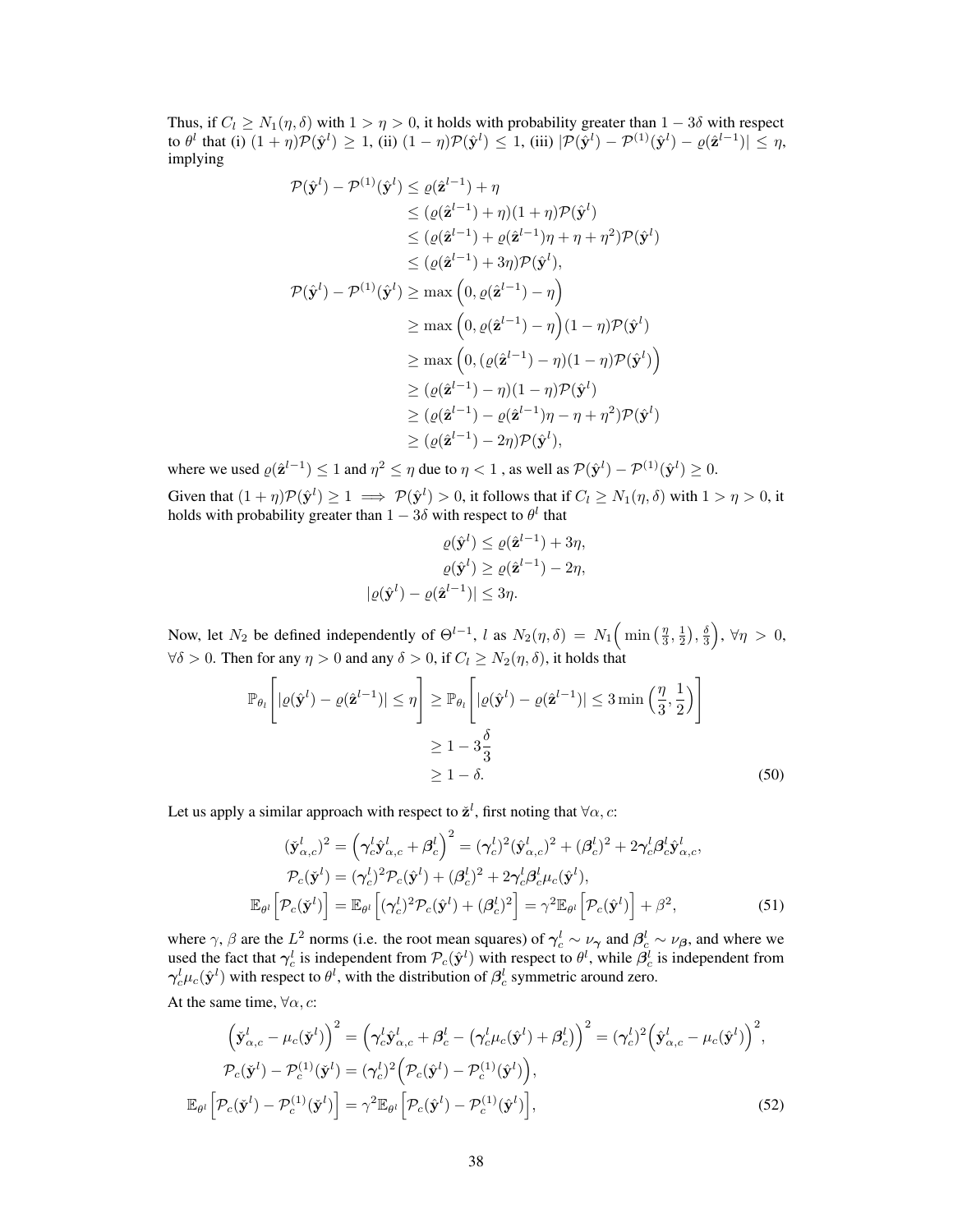where we used the fact that  $\gamma_c^l$  is independent from  $\mathcal{P}_c(\hat{\mathbf{y}}^l) - \mathcal{P}_c^{(1)}(\hat{\mathbf{y}}^l)$  with respect to  $\theta^l$ . Using Eq. [\(44\)](#page-19-2) and Eq. [\(45\)](#page-19-3), Eq. [\(51\)](#page-20-0) and Eq. [\(52\)](#page-20-1) imply that  $\forall c$ :

<span id="page-21-5"></span><span id="page-21-4"></span>
$$
\mathbb{E}_{\theta^l} \left[ \mathcal{P}_c(\check{\mathbf{y}}^l) \right] = \gamma^2 + \beta^2, \tag{53}
$$

$$
\mathbb{E}_{\theta^l} \left[ \mathcal{P}_c(\check{\mathbf{y}}^l) - \mathcal{P}_c^{(1)}(\check{\mathbf{y}}^l) \right] = \gamma^2 \varrho(\hat{\mathbf{z}}^{l-1}). \tag{54}
$$

Now, we may bound  $\mathbb{E}_{\theta^l} \left[ \mathcal{P}_c(\check{\mathbf{y}}^l)^2 \right]$  using  $\forall \alpha, c$ :

$$
(\check{\mathbf{y}}_{\alpha,c}^{l})^2 = \left(\gamma_c^l \hat{\mathbf{y}}_{\alpha,c}^{l} + \beta_c^l\right)^2 \le 2\left((\gamma_c^l)^2 (\hat{\mathbf{y}}_{\alpha,c}^{l})^2 + (\beta_c^l)^2\right),
$$
  
\n
$$
\mathcal{P}_c(\check{\mathbf{y}}^l) \le 2\left((\gamma_c^l)^2 \mathcal{P}_c(\hat{\mathbf{y}}^l) + (\beta_c^l)^2\right),
$$
  
\n
$$
\mathcal{P}_c(\check{\mathbf{y}}^l)^2 \le 8\left((\gamma_c^l)^4 \mathcal{P}_c(\hat{\mathbf{y}}^l)^2 + (\beta_c^l)^4\right),
$$
  
\n
$$
\mathbb{E}_{\theta^l} \left[\mathcal{P}_c(\check{\mathbf{y}}^l)^2\right] \le 8\left(\tilde{\gamma}^4 \mathbb{E}_{\theta^l} \left[\mathcal{P}_c(\hat{\mathbf{y}}^l)^2\right] + \tilde{\beta}^4\right),
$$
\n(55)

where we defined  $\tilde{\gamma} \equiv \mathbb{E}_{\theta^l}\Big[\big(\boldsymbol{\gamma}_c^l\big)^4\Big]^{1/4} > \gamma > 0$  and  $\tilde{\beta} \equiv \mathbb{E}_{\theta^l}\Big[\big(\boldsymbol{\beta}_c^l\big)^4\Big]^{1/4} > \beta > 0$  the  $L^4$  norms of  $\gamma_c^l \sim \nu_\gamma$  and  $\beta_c^l \sim \nu_\beta$ , and where we used twice  $(a+b)^2 \leq 2(a^2+b^2)$ ,  $\forall a, b$ .

Using Eq. [\(46\)](#page-19-4), we then get  $\forall c$ :

<span id="page-21-6"></span><span id="page-21-0"></span>
$$
\mathbb{E}_{\theta^l} \left[ \mathcal{P}_c(\check{\mathbf{y}}^l)^2 \right] \le 24\tilde{\gamma}^4 \tilde{\omega}^4 \omega^{-4} + 8\tilde{\beta}^4. \tag{56}
$$

Next, we consider  $\check{\mathbf{z}}^l$ . We adopt the notations  $\check{\mathbf{y}}^{l,+}$ ,  $\check{\mathbf{y}}^{l,-}$  for the positive and negative parts of  $\check{\mathbf{y}}^l$  such that  $\forall \alpha$ , c:

$$
\check{\mathbf{y}}_{\alpha,c}^{l,+} = \max(\check{\mathbf{y}}_{\alpha,c}^l, 0), \qquad \qquad \check{\mathbf{y}}_{\alpha,c}^{l,-} = \max(-\check{\mathbf{y}}_{\alpha,c}^l, 0).
$$

The positive homogeneity of  $\phi$  implies that  $\forall \alpha$ , c:

$$
\check{\mathbf{z}}_{\alpha,c}^{l} = \phi(\check{\mathbf{y}}_{\alpha,c}^{l}) = \phi(1) \cdot \check{\mathbf{y}}_{\alpha,c}^{l,+} + \phi(-1) \cdot \check{\mathbf{y}}_{\alpha,c}^{l,-}, \qquad (\check{\mathbf{z}}_{\alpha,c}^{l})^2 = \phi(1)^2 \cdot (\check{\mathbf{y}}_{\alpha,c}^{l,+})^2 + \phi(-1)^2 \cdot (\check{\mathbf{y}}_{\alpha,c}^{l,-})^2.
$$

For any c, this implies for  $\mu_c(\check{z}^l)^2$  and  $\mathcal{P}_c(\check{z}^l)$  that

$$
\mu_c(\check{\mathbf{z}}^l)^2 = (\phi(1)\mathbb{E}_{\mathbf{x},\alpha}[\check{\mathbf{y}}_{\alpha,c}^{l,+}] + \phi(-1)\mathbb{E}_{\mathbf{x},\alpha}[\check{\mathbf{y}}_{\alpha,c}^{l,-}]^2
$$
\n
$$
= (\phi(1)\mu_c(\check{\mathbf{y}}^{l,+}) + \phi(-1)\mu_c(\check{\mathbf{y}}^{l,-})^2
$$
\n
$$
= \phi(1)^2 \mu_c(\check{\mathbf{y}}^{l,+})^2 + \phi(-1)^2 \mu_c(\check{\mathbf{y}}^{l,-})^2 + 2\phi(1)\phi(-1)\mu_c(\check{\mathbf{y}}^{l,+})\mu_c(\check{\mathbf{y}}^{l,-}), \qquad (57)
$$
\n
$$
\mathcal{P}_c(\check{\mathbf{z}}^l) = \mathbb{E}_{\mathbf{x},\alpha} [\phi(1)^2(\check{\mathbf{y}}_{\alpha,c}^{l,+})^2 + \phi(-1)^2(\check{\mathbf{y}}_{\alpha,c}^{l,-})^2]
$$
\n
$$
= \phi(1)^2 \mathcal{P}_c(\check{\mathbf{y}}^{l,+}) + \phi(-1)^2 \mathcal{P}_c(\check{\mathbf{y}}^{l,-}). \qquad (58)
$$

Now turning to 
$$
\check{\mathbf{y}}^l
$$
, we have  $\forall \alpha, c$ :

$$
\check{\mathbf{y}}_{\alpha,c}^{l} = \check{\mathbf{y}}_{\alpha,c}^{l,+} - \check{\mathbf{y}}_{\alpha,c}^{l,-}, \qquad (\check{\mathbf{y}}_{\alpha,c}^{l})^2 = (\check{\mathbf{y}}_{\alpha,c}^{l,+})^2 + (\check{\mathbf{y}}_{\alpha,c}^{l,-})^2.
$$

For any c, this implies for  $\mu_c(\tilde{\mathbf{y}}^l)^2$  and  $\mathcal{P}_c(\tilde{\mathbf{y}}^l)$  that

<span id="page-21-1"></span>
$$
\mu_c(\check{\mathbf{y}}^l)^2 = \left(\mathbb{E}_{\mathbf{x},\alpha}[\check{\mathbf{y}}_{\alpha,c}^{l,+}] - \mathbb{E}_{\mathbf{x},\alpha}[\check{\mathbf{y}}_{\alpha,c}^{l,-}] \right)^2
$$
  
\n
$$
= \left(\mu_c(\check{\mathbf{y}}^{l,+}) - \mu_c(\check{\mathbf{y}}^{l,-})\right)^2
$$
  
\n
$$
= \mu_c(\check{\mathbf{y}}^{l,+})^2 + \mu_c(\check{\mathbf{y}}^{l,-})^2 - 2\mu_c(\check{\mathbf{y}}^{l,+})\mu_c(\check{\mathbf{y}}^{l,-}),
$$
  
\n
$$
\mathcal{P}_c(\check{\mathbf{y}}^l) = \mathbb{E}_{\mathbf{x},\alpha}[(\check{\mathbf{y}}_{\alpha,c}^{l,+})^2 + (\check{\mathbf{y}}_{\alpha,c}^{l,-})^2]
$$
\n(59)

<span id="page-21-3"></span><span id="page-21-2"></span>
$$
P_c(\check{\mathbf{y}}^l) = \mathbb{E}_{\mathbf{x},\alpha} \left[ (\check{\mathbf{y}}_{\alpha,c}^{l,+})^2 + (\check{\mathbf{y}}_{\alpha,c}^{l,-})^2 \right]
$$
  
=  $\mathcal{P}_c(\check{\mathbf{y}}^{l,+}) + \mathcal{P}_c(\check{\mathbf{y}}^{l,-}).$  (60)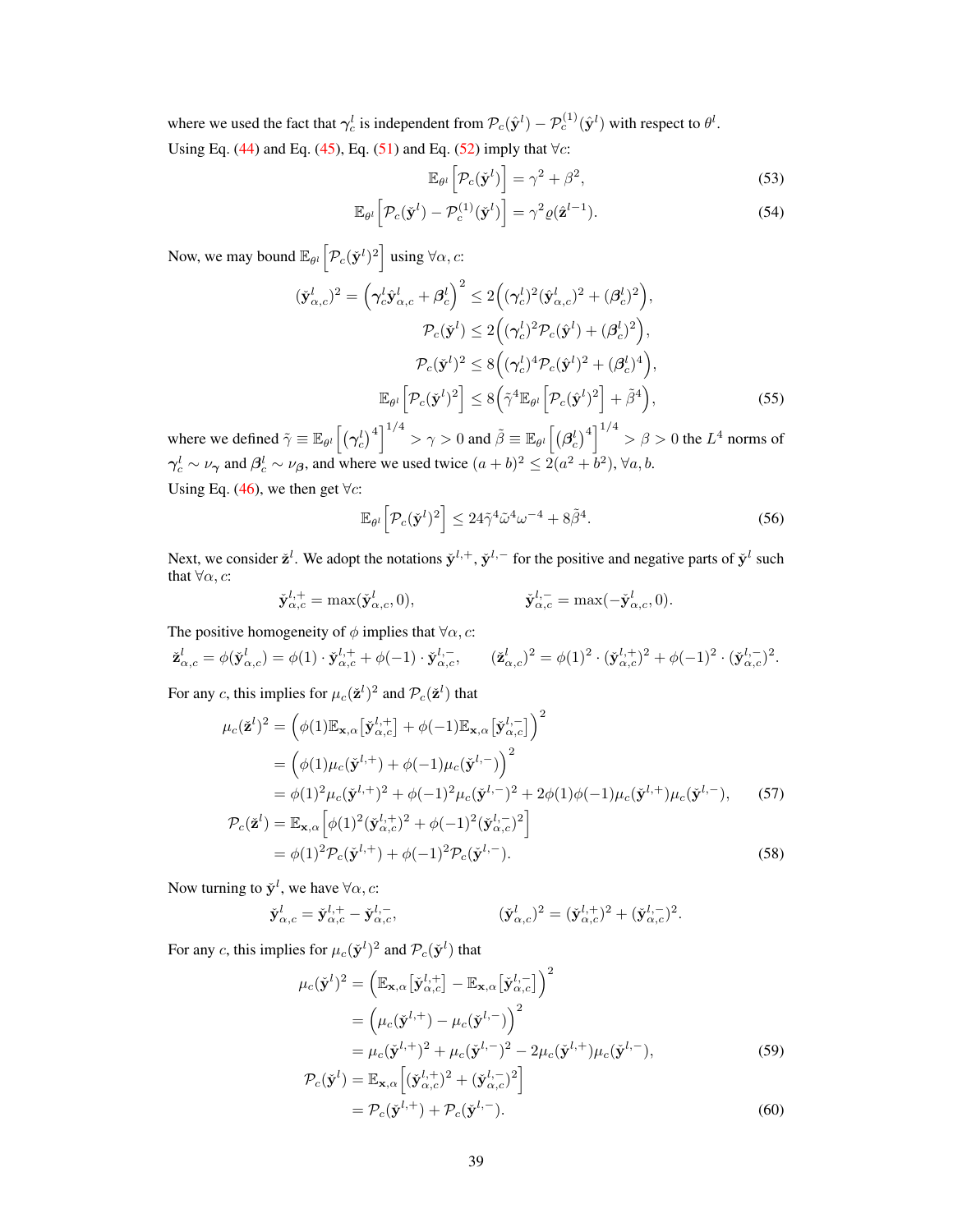At this point, we note that  $\hat{\mathbf{y}}^{l}$  and  $-\hat{\mathbf{y}}^{l}$  have the same distribution with respect to  $\theta^{l}$  by symmetry around zero of  $\nu_{\omega}$ . From this and the symmetry around zero of  $\nu_{\beta}$ , we deduce that  $\dot{y}^l$  and  $-\dot{y}^l$ have the same distribution with respect to  $\theta^l$ . In turn, this implies that  $\check{\mathbf{y}}^{l,+}$  and  $\check{\mathbf{y}}^{l,-}$  have the same distribution with respect to  $\theta^l$ .

Combined with Eq. [\(57\)](#page-21-0) and Eq. [\(58\)](#page-21-1), we deduce that  $\forall c$ :

$$
\mathbb{E}_{\theta^l} \left[ \mu_c(\check{\mathbf{z}}^l)^2 \right] = \left( \phi(1)^2 + \phi(-1)^2 \right) \mathbb{E}_{\theta^l} \left[ \mu_c(\check{\mathbf{y}}^{l,+})^2 \right] + 2\phi(1)\phi(-1)\mathbb{E}_{\theta^l} \left[ \mu_c(\check{\mathbf{y}}^{l,+})\mu_c(\check{\mathbf{y}}^{l,-}) \right]
$$
\n
$$
= F_{\phi} \mathbb{E}_{\theta^l} \left[ \mu_c(\check{\mathbf{y}}^{l,+})^2 + \mu_c(\check{\mathbf{y}}^{l,-})^2 \right] + 2\phi(1)\phi(-1)\mathbb{E}_{\theta^l} \left[ \mu_c(\check{\mathbf{y}}^{l,+})\mu_c(\check{\mathbf{y}}^{l,-}) \right],
$$
\n
$$
\mathbb{E}_{\theta^l} \left[ \mathcal{P}_c(\check{\mathbf{z}}^l) \right] = \left( \phi(1)^2 + \phi(-1)^2 \right) \mathbb{E}_{\theta^l} \left[ \mathcal{P}_c(\check{\mathbf{y}}^{l,+}) \right]
$$
\n
$$
= F_{\phi} \mathbb{E}_{\theta^l} \left[ \mathcal{P}_c(\check{\mathbf{y}}^{l,+}) + \mathcal{P}_c(\check{\mathbf{y}}^{l,-}) \right],
$$

where we defined  $F_{\phi} \equiv \frac{\phi(1)^2 + \phi(-1)^2}{2} > 0$ , with the strict positivity of  $F_{\phi}$  following from the assumption that  $\phi$  is nonzero.

Given  $|\phi(1)\phi(-1)| \le \frac{\phi(1)^2 + \phi(-1)^2}{2} \implies \phi(1)\phi(-1) \ge -F_\phi$ , and given  $\mu_c(\check{\mathbf{y}}^{l,+})\mu_c(\check{\mathbf{y}}^{l,-}) \ge 0$ , we deduce that  $\forall c$ :

<span id="page-22-0"></span>
$$
\mathbb{E}_{\theta^l} \left[ \mu_c(\check{\mathbf{z}}^l)^2 \right] \ge F_{\phi} \mathbb{E}_{\theta^l} \left[ \mu_c(\check{\mathbf{y}}^{l,+})^2 + \mu_c(\check{\mathbf{y}}^{l,-})^2 - 2\mu_c(\check{\mathbf{y}}^{l,+})\mu_c(\check{\mathbf{y}}^{l,-}) \right]
$$
  
\n
$$
\ge F_{\phi} \mathbb{E}_{\theta^l} \left[ \mu_c(\check{\mathbf{y}}^l)^2 \right]
$$
  
\n
$$
\ge F_{\phi} \mathbb{E}_{\theta^l} \left[ \mathcal{P}_c^{(1)}(\check{\mathbf{y}}^l) \right],
$$
\n(61)

<span id="page-22-2"></span>
$$
\mathbb{E}_{\theta^l} \left[ \mathcal{P}_c(\check{\mathbf{z}}^l) \right] = F_{\phi} \mathbb{E}_{\theta^l} \left[ \mathcal{P}_c(\check{\mathbf{y}}^l) \right]
$$

$$
= F_{\phi} \left( \gamma^2 + \beta^2 \right), \tag{62}
$$

$$
\mathbb{E}_{\theta^l} \left[ \mathcal{P}_c(\check{\mathbf{z}}^l) - \mathcal{P}_c^{(1)}(\check{\mathbf{z}}^l) \right] = \mathbb{E}_{\theta^l} \left[ \mathcal{P}_c(\check{\mathbf{z}}^l) - \mu_c(\check{\mathbf{z}}^l)^2 \right] \\
\leq F_{\phi} \mathbb{E}_{\theta^l} \left[ \mathcal{P}_c(\check{\mathbf{y}}^l) - \mathcal{P}_c^{(1)}(\check{\mathbf{y}}^l) \right] \\
\leq F_{\phi} \gamma^2 \varrho(\hat{\mathbf{z}}^{l-1}).
$$
\n(63)

where we used Eq.  $(59)$ ,  $(60)$  and Eq.  $(53)$ ,  $(54)$ .

Let us now define  $\chi(\hat{\mathbf{z}}^{l-1}) \in \mathbb{R}^+$  independently of c as

<span id="page-22-1"></span>
$$
\chi(\hat{\mathbf{z}}^{l-1}) \equiv \begin{cases} \begin{array}{c} \mathbb{E}_{\theta^l} \left[ \mathcal{P}_c(\check{\mathbf{z}}^l) - \mathcal{P}_c^{(1)}(\check{\mathbf{z}}^l) \right] \\ \frac{F_{\phi} \gamma^2 \varrho(\check{\mathbf{z}}^{l-1})}{1} \end{array} & \text{if } \varrho(\hat{\mathbf{z}}^{l-1}) > 0, \\ 1 & \text{otherwise.} \end{array} \end{cases}
$$

We note that  $\chi(\hat{\mathbf{z}}^{l-1})$  is independent of  $\theta^l$  and that  $\chi(\hat{\mathbf{z}}^{l-1}) \leq 1$  in general, and  $\chi(\hat{\mathbf{z}}^{l-1}) = 1$  if  $\phi$  = identity since the inequalities of Eq. [\(61\)](#page-22-0) and Eq. [\(63\)](#page-22-1) become equalities when  $\phi$  = identity.

Given this definition of  $\chi(\hat{\mathbf{z}}^{l-1})$ , we may rewrite  $\mathbb{E}_{\theta^l} \left[ \mathcal{P}_c(\check{\mathbf{z}}^l) - \mathcal{P}_c^{(1)}(\check{\mathbf{z}}^l) \right]$  for any c as

<span id="page-22-3"></span>
$$
\mathbb{E}_{\theta^l} \left[ \mathcal{P}_c(\check{\mathbf{z}}^l) - \mathcal{P}_c^{(1)}(\check{\mathbf{z}}^l) \right] = \chi(\hat{\mathbf{z}}^{l-1}) F_{\phi} \gamma^2 \varrho(\hat{\mathbf{z}}^{l-1}). \tag{64}
$$

Now let us bound  $\mathbb{E}_{\theta^l} \left[ \mathcal{P}_c(\check{\mathbf{z}}^l)^2 \right]$  with the goal of bounding  $\text{Var}_{\theta^l} \left[ \mathcal{P}_c(\check{\mathbf{z}}^l) \right]$ ,  $\text{Var}_{\theta^l} \left[ \mathcal{P}_c(\check{\mathbf{z}}^l) - \mathcal{P}_c^{(1)}(\check{\mathbf{z}}^l) \right]$ . We get from Eq. [\(58\)](#page-21-1) that  $\forall c$ :

$$
\mathcal{P}_c(\check{\mathbf{z}}^l) \leq \left(\phi(1)^2 + \phi(-1)^2\right) \left(\mathcal{P}_c(\check{\mathbf{y}}^{l,+}) + \mathcal{P}_c(\check{\mathbf{y}}^{l,-})\right)
$$
  
\n
$$
\leq 2F_{\phi}\mathcal{P}_c(\check{\mathbf{y}}^l),
$$
  
\n
$$
\mathbb{E}_{\theta^l} \left[\mathcal{P}_c(\check{\mathbf{z}}^l)^2\right] \leq 4F_{\phi}^2 \mathbb{E}_{\theta^l} \left[\mathcal{P}_c(\check{\mathbf{y}}^l)^2\right]
$$
  
\n
$$
\leq 4F_{\phi}^2 \left(24\tilde{\gamma}^4\tilde{\omega}^4\omega^{-4} + 8\tilde{\beta}^4\right),
$$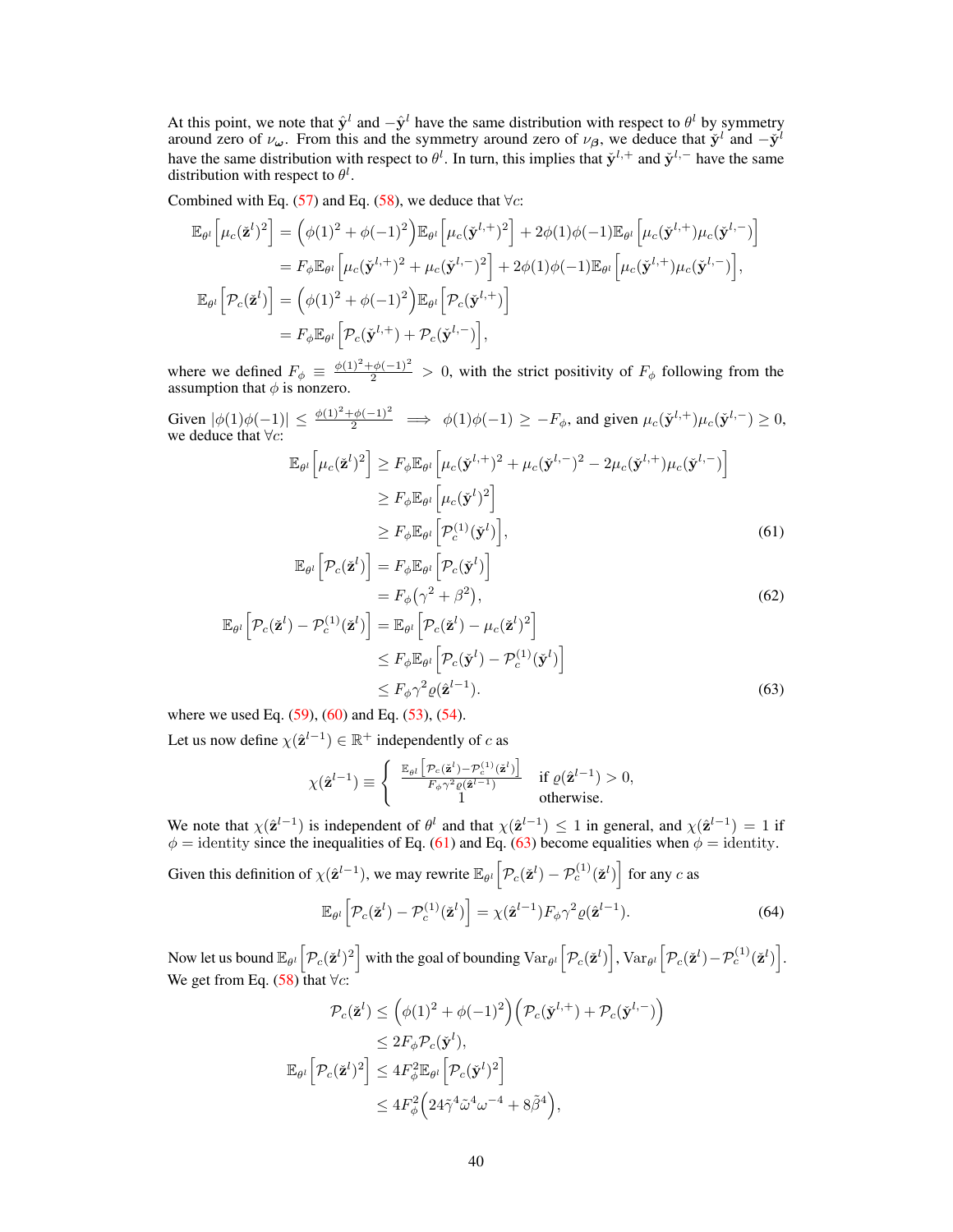where we used Eq.  $(56)$ .

<span id="page-23-0"></span>This gives for 
$$
\operatorname{Var}_{\theta^l} \left[ \mathcal{P}_c(\check{\mathbf{z}}^l) \right]
$$
,  $\operatorname{Var}_{\theta^l} \left[ \mathcal{P}_c(\check{\mathbf{z}}^l) - \mathcal{P}_c^{(1)}(\check{\mathbf{z}}^l) \right]$  that  
\n
$$
\operatorname{Var}_{\theta^l} \left[ \mathcal{P}_c(\check{\mathbf{z}}^l) \right] \leq \mathbb{E}_{\theta^l} \left[ \mathcal{P}_c(\check{\mathbf{z}}^l)^2 \right]
$$
\n
$$
\leq 4F_{\phi}^2 \left( 24\tilde{\gamma}^4 \tilde{\omega}^4 \omega^{-4} + 8\tilde{\beta}^4 \right), \qquad (65)
$$
\n
$$
\operatorname{Var}_{\theta^l} \left[ \mathcal{P}_c(\check{\mathbf{z}}^l) - \mathcal{P}_c^{(1)}(\check{\mathbf{z}}^l) \right] \leq \mathbb{E}_{\theta^l} \left[ \left( \mathcal{P}_c(\check{\mathbf{z}}^l) - \mathcal{P}_c^{(1)}(\check{\mathbf{z}}^l) \right)^2 \right]
$$
\n
$$
\leq \mathbb{E}_{\theta^l} \left[ \mathcal{P}_c(\check{\mathbf{z}}^l)^2 \right]
$$
\n
$$
\leq 4F_{\phi}^2 \left( 24\tilde{\gamma}^4 \tilde{\omega}^4 \omega^{-4} + 8\tilde{\beta}^4 \right).
$$
\n(66)

<span id="page-23-1"></span>Using Eq. [\(62\)](#page-22-2), [\(64\)](#page-22-3), [\(65\)](#page-23-0), [\(66\)](#page-23-1) and the fact that the terms  $\mathcal{P}_c(\check{\mathbf{z}}^l)$  and  $\mathcal{P}_c(\check{\mathbf{z}}^l) - \mathcal{P}_c^{(1)}(\check{\mathbf{z}}^l)$  are i.i.d. in the different channels c, we get

<span id="page-23-2"></span>
$$
\mathbb{E}_{\theta^l}\Big[\mathcal{P}(\check{\mathbf{z}}^l)\Big] = F_{\phi}\big(\gamma^2 + \beta^2\big), \qquad \text{Var}_{\theta^l}\Big[\mathcal{P}(\check{\mathbf{z}}^l)\Big] \leq \frac{4F_{\phi}^2\Big(24\tilde{\gamma}^4\tilde{\omega}^4\omega^{-4} + 8\tilde{\beta}^4\Big)}{C_l},
$$
\n
$$
\mathbb{E}_{\theta^l}\Big[\mathcal{P}(\check{\mathbf{z}}^l) - \mathcal{P}^{(1)}(\check{\mathbf{z}}^l)\Big] = \chi(\hat{\mathbf{z}}^{l-1})F_{\phi}\gamma^2\varrho(\hat{\mathbf{z}}^{l-1}), \quad \text{Var}_{\theta^l}\Big[\mathcal{P}(\check{\mathbf{z}}^l) - \mathcal{P}^{(1)}(\check{\mathbf{z}}^l)\Big] \leq \frac{4F_{\phi}^2\Big(24\tilde{\gamma}^4\tilde{\omega}^4\omega^{-4} + 8\tilde{\beta}^4\Big)}{C_l}.
$$

Now if we define  $\breve{\mathbf{z}}^l$  such that  $\forall \alpha, c: \breve{\mathbf{z}}_{\alpha,c}^l = \frac{\breve{\mathbf{z}}_{\alpha,c}^l}{\sqrt{F_{\phi}(\gamma^2 + \beta^2)}},$  we get

$$
\mathbb{E}_{\theta^l}\Big[\mathcal{P}(\breve{\mathbf{z}}^l)\Big] = 1, \qquad \qquad \operatorname{Var}_{\theta^l}\Big[\mathcal{P}(\breve{\mathbf{z}}^l)\Big] \le \frac{1}{C_l} \frac{4\Big(24\tilde{\gamma}^4 \tilde{\omega}^4 \omega^{-4} + 8\tilde{\beta}^4\Big)}{\left(\gamma^2 + \beta^2\right)^2},
$$
\n
$$
\mathbb{E}_{\theta^l}\Big[\mathcal{P}(\breve{\mathbf{z}}^l) - \mathcal{P}^{(1)}(\breve{\mathbf{z}}^l)\Big] = \rho \chi(\hat{\mathbf{z}}^{l-1}) \varrho(\hat{\mathbf{z}}^{l-1}), \quad \operatorname{Var}_{\theta^l}\Big[\mathcal{P}(\breve{\mathbf{z}}^l) - \mathcal{P}^{(1)}(\breve{\mathbf{z}}^l)\Big] \le \frac{1}{C_l} \frac{4\Big(24\tilde{\gamma}^4 \tilde{\omega}^4 \omega^{-4} + 8\tilde{\beta}^4\Big)}{\left(\gamma^2 + \beta^2\right)^2},
$$
\nwhere  $c = -\gamma^2$ .

where  $\rho = \frac{\gamma^2}{\gamma^2 + \beta^2}$ .

The reasoning that yielded Eq. [\(50\)](#page-20-2) from Eq. [\(48\)](#page-19-0) and Eq. [\(49\)](#page-19-1) can be immediately transposed by replacing  $\hat{\mathbf{y}}^l$  by  $\breve{\mathbf{z}}^l$ ,  $\varrho(\hat{\mathbf{z}}^{l-1})$  by  $\rho \chi(\hat{\mathbf{z}}^{l-1}) \varrho(\hat{\mathbf{z}}^{l-1})$  and  $3\tilde{\omega}^4 \omega^{-4}$  by  $\frac{4(24\tilde{\gamma}^4 \tilde{\omega}^4 \omega^{-4} + 8\tilde{\beta}^4)}{2}$  $\frac{\pi}{(\gamma^2+\beta^2)^2}$ .

Consequently, for any  $\eta > 0$  and any  $\delta > 0$ , there exists  $N_3(\eta, \delta) \in \mathbb{N}^*$  independent of  $\Theta^{l-1}$ , l, such that if  $C_l \geq N_3(\eta, \delta)$ , it holds that

$$
\mathbb{P}_{\theta_l}\left[|\varrho(\check{\mathbf{z}}^l) - \rho \chi(\hat{\mathbf{z}}^{l-1})\varrho(\hat{\mathbf{z}}^{l-1})| \leq \eta\right] \geq 1 - \delta,
$$
  

$$
\mathbb{P}_{\theta_l}\left[|\varrho(\check{\mathbf{z}}^l) - \rho \chi(\hat{\mathbf{z}}^{l-1})\varrho(\hat{\mathbf{z}}^{l-1})| \leq \eta\right] \geq 1 - \delta,
$$

where we used the fact that  $\varrho(\check{z}^l) = \varrho(\check{z}^l)$ .

Let us finally define N' independently of  $\Theta^l$ , l as  $N'(\eta, \delta) = \max (N_2(\eta, \delta), N_3(\eta, \delta)), \forall \eta > 0$ ,  $\forall \delta > 0$ . Then for any  $\eta > 0$  and any  $\delta > 0$ , if  $C_l \ge N'(\eta, \delta)$ , it holds that

$$
\mathbb{P}_{\theta_l}\left[|\varrho(\hat{\mathbf{y}}^l) - \varrho(\hat{\mathbf{z}}^{l-1})| \leq \eta\right] \geq 1 - \delta,
$$
  

$$
\mathbb{P}_{\theta_l}\left[|\varrho(\check{\mathbf{z}}^l) - \rho\chi(\hat{\mathbf{z}}^{l-1})\varrho(\hat{\mathbf{z}}^{l-1})| \leq \eta\right] \geq 1 - \delta,
$$

41

where we recall that  $\chi(\hat{\mathbf{z}}^{l-1}) \leq 1$  in general, and that  $\chi(\hat{\mathbf{z}}^{l-1}) = 1$  if  $\phi =$  identity.

 $\Box$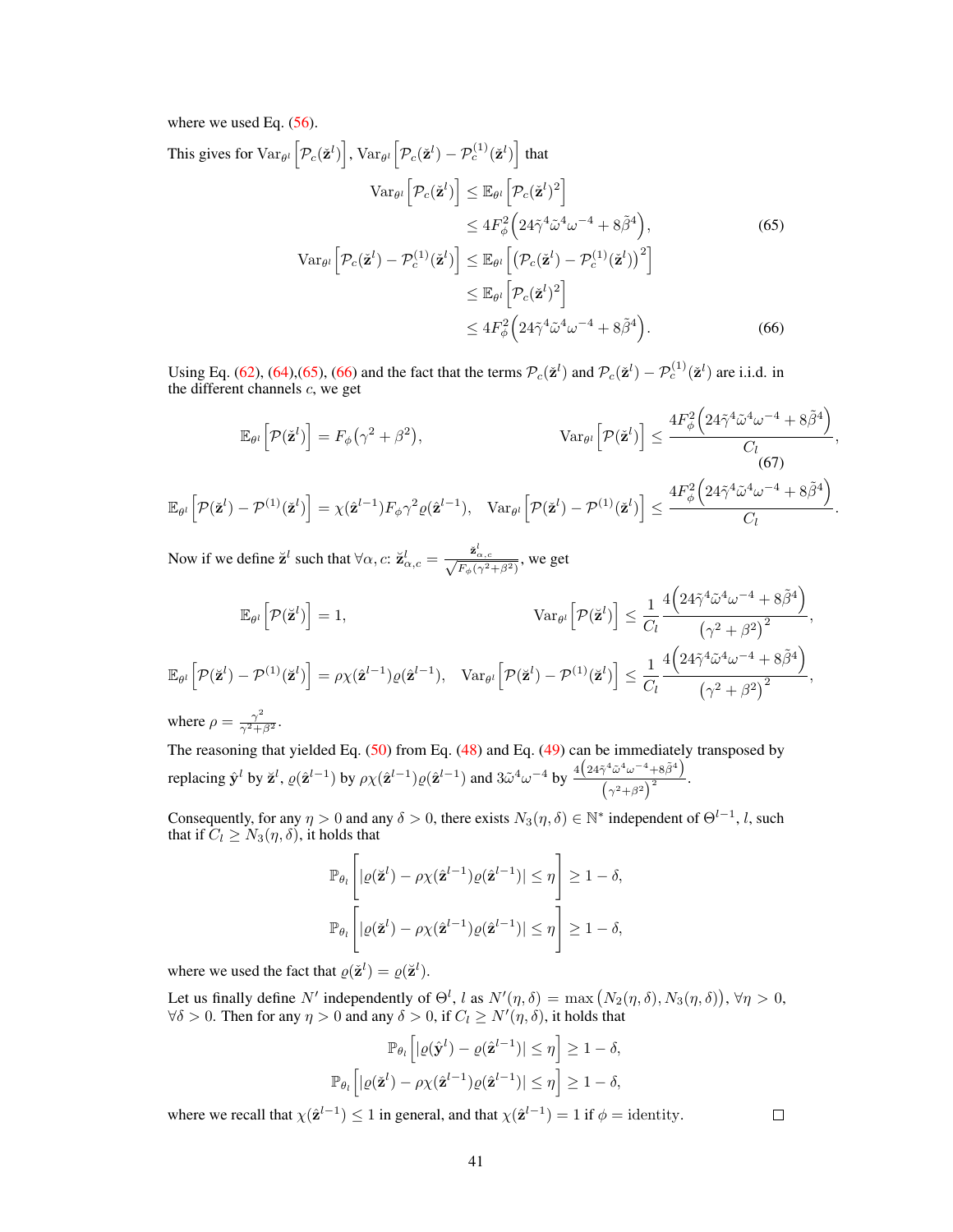<span id="page-24-3"></span>**Lemma 2.** *Fix a layer*  $l \geq 1$  $l \geq 1$ *,*  $\nu_{\omega}$ *,*  $\nu_{\beta}$ *,*  $\nu_{\gamma}$ *,*  $\mathcal{D}$  *<i>in Definition 1 and model parameters*  $\Theta^{l-1}$  *up to layer* l − 1 *such that*  $\mathcal{P}_x(z^{l-1}) > 0$ ,  $\forall x$ *. Further suppose* Norm = LN *and suppose and that the convolution of Eq. [\(2\)](#page--1-18) uses periodic boundary conditions.*

*Then for any*  $\eta > 0$  *and any*  $\delta > 0$ , there exists  $N''(\eta, \delta) \in \mathbb{N}^*$  independent of  $\Theta^{l-1}$ , *l such that if*  $C_l \geq N''(\eta, \delta)$ , it holds for random nets of Definition  $1$  with probability greater than  $1-\delta$  with *respect to* θ l *that*

$$
|\mathcal{P}^{(1)}(\hat{\mathbf{y}}^l) - \mathcal{P}^{(1)}(\mathbf{y}^l)| \leq \eta, \qquad |\mathcal{P}^{(1)}(\check{\mathbf{z}}^l) - \mathcal{P}^{(1)}(\mathbf{z}^l)| \leq \eta, |\mathcal{P}_{\mathbf{x}}(\hat{\mathbf{y}}^l) - \mathcal{P}_{\mathbf{x}}(\mathbf{y}^l)| \leq \eta, \quad \forall \mathbf{x} \in \mathcal{D}, |\mathcal{P}_{\mathbf{x}}(\check{\mathbf{z}}^l) - \mathcal{P}_{\mathbf{x}}(\mathbf{z}^l)| \leq \eta, \quad \forall \mathbf{x} \in \mathcal{D}, |\mathcal{P}_{\mathbf{x}}(\check{\mathbf{z}}^l) - F_{\phi}(\gamma^2 + \beta^2)| \leq \eta, \quad \forall \mathbf{x} \in \mathcal{D},
$$

*where*  $F_{\phi} \equiv \frac{\phi(1)^2 + \phi(-1)^2}{2} > 0$  *and*  $\hat{\mathbf{y}}^l$ *,*  $\check{\mathbf{z}}^l$  *are defined in Eq.* [\(30\)](#page-16-1) *and Eq.* [\(32\)](#page-16-2)*.* 

**Proof.** Let us start by noting that  $\forall \alpha, c$ :

$$
\label{eq:1} \hat{\textbf{x}}_{\alpha,c}^{l} = \sqrt{\frac{\mathcal{P}(\textbf{z}^{l-1})}{\mathcal{P}_{\textbf{x}}(\textbf{z}^{l-1})}}\textbf{x}_{\alpha,c}^{l}, \hspace{10mm} \hat{\textbf{y}}_{\alpha,c}^{l} = \frac{1}{\omega\sqrt{\mathcal{P}(\textbf{z}^{l-1})}}\hat{\textbf{x}}_{\alpha,c}^{l} = \frac{1}{\omega\sqrt{\mathcal{P}_{\textbf{x}}(\textbf{z}^{l-1})}}\textbf{x}_{\alpha,c}^{l}.
$$

This implies that  $\hat{y}^l$  only depends on x and not on other inputs in the dataset.

Thus, Eq. [\(47\)](#page-19-5), [\(48\)](#page-19-0), [\(67\)](#page-23-2) still hold when considering the moments conditioned on x, such that  $\forall$ x:

$$
\mathbb{E}_{\theta^l} \left[ \mu_{\mathbf{x}}(\hat{\mathbf{y}}^l) \right] = 0, \qquad \qquad \text{Var}_{\theta^l} \left[ \mu_{\mathbf{x}}(\hat{\mathbf{y}}^l) \right] \le \frac{1}{C_l}, \qquad (68)
$$

$$
\mathbb{E}_{\theta^l} \left[ \mathcal{P}_{\mathbf{x}}(\hat{\mathbf{y}}^l) \right] = 1, \qquad \text{Var}_{\theta^l} \left[ \mathcal{P}_{\mathbf{x}}(\hat{\mathbf{y}}^l) \right] \le \frac{3\tilde{\omega}^4 \omega^{-4}}{C_l}, \tag{69}
$$

$$
\mathbb{E}_{\theta^l}\Big[\mathcal{P}_{\mathbf{x}}(\check{\mathbf{z}}^l)\Big] = F_{\phi}\big(\gamma^2 + \beta^2\big), \qquad \text{Var}_{\theta^l}\Big[\mathcal{P}_{\mathbf{x}}(\check{\mathbf{z}}^l)\Big] \le \frac{4F_{\phi}^2\Big(24\tilde{\gamma}^4\tilde{\omega}^4\omega^{-4} + 8\tilde{\beta}^4\Big)}{C_l}.\tag{70}
$$

Combining Eq. [\(68\)](#page-24-0), [\(69\)](#page-24-1), [\(70\)](#page-24-2) with Chebyshev's inequality, we get for any  $\eta > 0$  and any  $\delta > 0$  that there exists  $N_4(\eta, \delta) \in \mathbb{N}^*$  independent of  $\Theta^{l-1}$ , l such that, if  $\tilde{C}_l \geq N_4(\eta, \delta)$ , it holds for any x that

<span id="page-24-2"></span><span id="page-24-1"></span><span id="page-24-0"></span>
$$
\mathbb{P}_{\theta^l}\left[|\mu_{\mathbf{x}}(\hat{\mathbf{y}}^l)| \le \eta\right] \ge 1 - \delta,\tag{71}
$$

$$
\mathbb{P}_{\theta^l}\left[|\mathcal{P}_{\mathbf{x}}(\hat{\mathbf{y}}^l) - 1| \leq \eta\right] \geq 1 - \delta,\tag{72}
$$

$$
\mathbb{P}_{\theta^l} \left[ \left| \mathcal{P}_{\mathbf{x}}(\check{\mathbf{z}}^l) - F_{\phi}(\gamma^2 + \beta^2) \right| \le \eta \right] \ge 1 - \delta. \tag{73}
$$

Next we turn to  $\mathcal{P}_\mathbf{x}(\hat{\mathbf{y}}^l - \mathbf{y}^l)$ ,  $\mathcal{P}_\mathbf{x}(\check{\mathbf{z}}^l - \mathbf{z}^l)$ . Given that  $\mathbf{y}^l_{\alpha,c} = \frac{\mathbf{x}^l_{\alpha,c} - \mu_\mathbf{x}(\check{\mathbf{x}}^l)}{\sigma_\mathbf{x}(\check{\mathbf{x}}^l)} = \frac{\hat{\mathbf{y}}^l_{\alpha,c} - \mu_\mathbf{x}(\hat{\mathbf{y}}^l)}{\sigma_\mathbf{x}(\check{\mathbf{y}}^l)}$  $\frac{c^{-\mu_{\mathbf{x}}(\mathbf{y})}}{\sigma_{\mathbf{x}}(\hat{\mathbf{y}}^l)}, \forall \mathbf{x}, \alpha, c,$ we deduce  $\forall \mathbf{x}, \alpha, c$ :

$$
\hat{\mathbf{y}}_{\alpha,c}^{l} = \sigma_{\mathbf{x}}(\hat{\mathbf{y}}^{l}) \mathbf{y}_{\alpha,c}^{l} + \mu_{\mathbf{x}}(\hat{\mathbf{y}}^{l}) \n= \mathbf{y}_{\alpha,c}^{l} + (\sigma_{\mathbf{x}}(\hat{\mathbf{y}}^{l}) - 1) \mathbf{y}_{\alpha,c}^{l} + \mu_{\mathbf{x}}(\hat{\mathbf{y}}^{l}), \n\check{\mathbf{y}}_{\alpha,c}^{l} = \gamma_{c}^{l} \mathbf{y}_{\alpha,c}^{l} + \beta_{c}^{l} + \gamma_{c}^{l} (\sigma_{\mathbf{x}}(\hat{\mathbf{y}}^{l}) - 1) \mathbf{y}_{\alpha,c}^{l} + \gamma_{c}^{l} \mu_{\mathbf{x}}(\hat{\mathbf{y}}^{l}) \n= \tilde{\mathbf{y}}_{\alpha,c}^{l} + \gamma_{c}^{l} (\sigma_{\mathbf{x}}(\hat{\mathbf{y}}^{l}) - 1) \mathbf{y}_{\alpha,c}^{l} + \gamma_{c}^{l} \mu_{\mathbf{x}}(\hat{\mathbf{y}}^{l}).
$$

Now let us fix x and bound  $\mathcal{P}_x(\hat{\mathbf{y}}^l - \mathbf{y}^l)$  and  $\mathcal{P}_x(\check{\mathbf{z}}^l - \mathbf{z}^l)$ . We start by noting that

$$
\begin{split} (\hat{\mathbf{y}}_{\alpha,c}^{l} - \mathbf{y}_{\alpha,c}^{l})^2 &\leq 2(\sigma_{\mathbf{x}}(\hat{\mathbf{y}}^{l}) - 1)^2(\mathbf{y}_{\alpha,c}^{l})^2 + 2\mu_{\mathbf{x}}(\hat{\mathbf{y}}^{l})^2, \\ (\check{\mathbf{y}}_{\alpha,c}^{l} - \tilde{\mathbf{y}}_{\alpha,c}^{l})^2 &\leq 2(\sigma_{\mathbf{x}}(\hat{\mathbf{y}}^{l}) - 1)^2(\gamma_c^l \mathbf{y}_{\alpha,c}^{l})^2 + 2\mu_{\mathbf{x}}(\hat{\mathbf{y}}^{l})^2(\gamma_c^l)^2, \\ (\check{\mathbf{z}}_{\alpha,c}^{l} - \mathbf{z}_{\alpha,c}^{l})^2 &= (\phi(\check{\mathbf{y}}_{\alpha,c}^{l}) - \phi(\check{\mathbf{y}}_{\alpha,c}^{l})^2 \\ &\leq 2F_{\phi}(\check{\mathbf{y}}_{\alpha,c}^{l} - \check{\mathbf{y}}_{\alpha,c}^{l})^2 \\ &\leq 4F_{\phi}(\sigma_{\mathbf{x}}(\hat{\mathbf{y}}^{l}) - 1)^2(\gamma_c^l \mathbf{y}_{\alpha,c}^{l})^2 + 4F_{\phi}\mu_{\mathbf{x}}(\hat{\mathbf{y}}^{l})^2(\gamma_c^l)^2, \end{split}
$$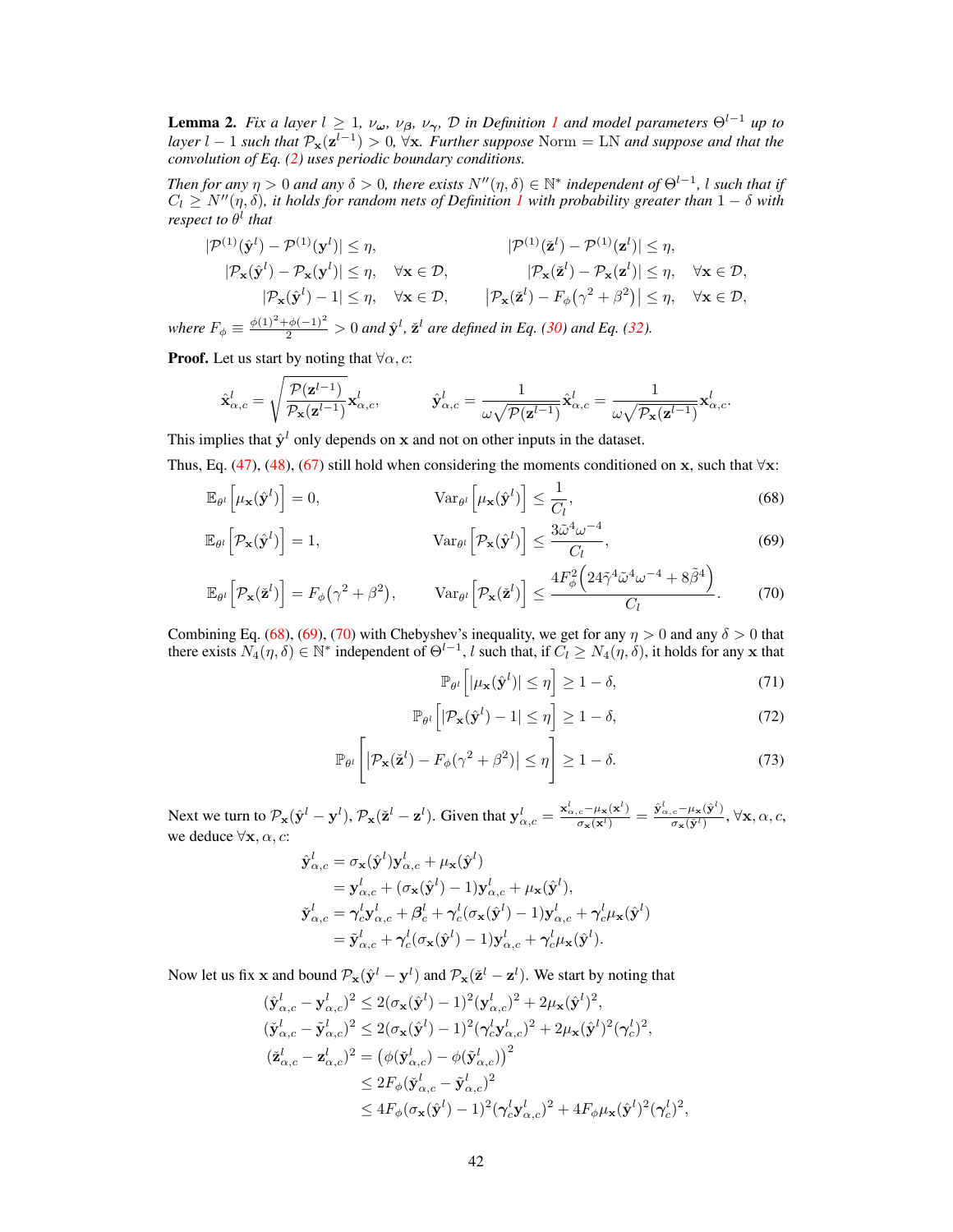where we used  $(a + b)^2 \le 2a^2 + 2b^2$ ,  $\forall a, b$  and  $(\phi(a) - \phi(b))^2 \le (F'_{\phi})^2 (a - b)^2 \le 2F_{\phi}(a - b)^2$ ,  $\forall a, b$ , by  $F'_\phi$ -Lipschitzness of  $\phi$  with  $F'_\phi = \max\left(|\phi(1)|, |\phi(-1)|\right) \leq \sqrt{2F_\phi}$ .

We deduce for  $\mathcal{P}_{\mathbf{x}}(\hat{\mathbf{y}}^l - \mathbf{y}^l)$  and  $\mathcal{P}_{\mathbf{x}}(\check{\mathbf{z}}^l - \mathbf{z}^l)$  that

<span id="page-25-2"></span>
$$
\mathcal{P}_{\mathbf{x}}(\hat{\mathbf{y}}^{l} - \mathbf{y}^{l}) \le 2(\sigma_{\mathbf{x}}(\hat{\mathbf{y}}^{l}) - 1)^{2} \mathcal{P}_{\mathbf{x}}(\mathbf{y}^{l}) + 2\mu_{\mathbf{x}}(\hat{\mathbf{y}}^{l})^{2}
$$
\n
$$
\le 2((\sigma_{\mathbf{x}}(\hat{\mathbf{y}}^{l}) - 1)^{2} + \mu_{\mathbf{x}}(\hat{\mathbf{y}}^{l})^{2}),
$$
\n
$$
\mathcal{P}_{\mathbf{x}}(\check{\mathbf{z}}^{l} - \mathbf{z}^{l}) \le 4F_{\phi}(\sigma_{\mathbf{x}}(\hat{\mathbf{y}}^{l}) - 1)^{2} \mathbb{E}_{c}[(\gamma_{c}^{l})^{2} \mathcal{P}_{\mathbf{x},c}(\mathbf{y}^{l})] + 4F_{\phi}\mu_{\mathbf{x}}(\hat{\mathbf{y}}^{l})^{2} \mathbb{E}_{c}[(\gamma_{c}^{l})^{2}]
$$
\n
$$
\le 4F_{\phi}\Big((\sigma_{\mathbf{x}}(\hat{\mathbf{y}}^{l}) - 1)^{2} + \mu_{\mathbf{x}}(\hat{\mathbf{y}}^{l})^{2}\Big) \mathbb{E}_{c}[(\gamma_{c}^{l})^{2} (\mathcal{P}_{\mathbf{x},c}(\mathbf{y}^{l}) + 1)], \qquad (75)
$$

where we used  $\mathcal{P}_{\mathbf{x}}(\mathbf{y}^l) \leq 1$ .

Next, let us bound the expectation over  $\theta^l$  of  $\mathbb{E}_c \left[ (\gamma_c^l)^2 (\mathcal{P}_{\mathbf{x},c}(\mathbf{y}^l)+1) \right]$ :  $\mathbb{E}_{\theta^l}\Big[\mathbb{E}_c\Big[\big(\boldsymbol{\gamma}_c^l)^2\big(\mathcal{P}_{\mathbf{x},c}(\mathbf{y}^l)+1\big)\Big]\Big]=\mathbb{E}_c\Big[\mathbb{E}_{\theta^l}\Big[\big(\boldsymbol{\gamma}_c^l)^2\big(\mathcal{P}_{\mathbf{x},c}(\mathbf{y}^l)+1\big)\Big]\Big]$  $=\mathbb{E}_c\Big[\mathbb{E}_{\theta^l}\Big[(\boldsymbol{\gamma}_c^l)^2\Big]\mathbb{E}_{\theta^l}\Big[\mathcal{P}_{\mathbf{x},c}(\mathbf{y}^l)+1\Big]\Big]$  $= \gamma^2 \mathbb{E}_{\theta^l} \left[ \mathbb{E}_c \left[ \mathcal{P}_{\mathbf{x},c}(\mathbf{y}^l) + 1 \right] \right]$  $= \gamma^2 \mathbb{E}_{\theta^l} \left[ \mathcal{P}_{\mathbf{x}}(\mathbf{y}^l)+1 \right]$  $\leq 2\gamma^2$ ,

where we used the independence of  $\gamma_c^l$  and  $\mathcal{P}_{\mathbf{x},c}(\mathbf{y}^l)$  with respect to  $\theta^l$  for any c, and again  $\mathcal{P}_{\mathbf{x}}(\mathbf{y}^l) \leq 1$ . Markov's inequality then gives for any  $\delta > 0$  that

$$
\mathbb{P}_{\theta^l}\Bigg[\mathbb{E}_c\Big[(\gamma_c^l)^2(\mathcal{P}_{\mathbf{x},c}(\mathbf{y}^l)+1)\Big]\geq \frac{2\gamma^2}{\delta}\Bigg]\leq 2\gamma^2\frac{\delta}{2\gamma^2}=\delta.
$$

Thus, for any  $1 \ge \eta > 0$  and any  $\delta > 0$ , if  $C_l \ge N_4(\eta, \delta)$ , it holds for any x with probability greater than  $1 - 4\delta$  with respect to  $\theta^l$  that

<span id="page-25-3"></span><span id="page-25-1"></span><span id="page-25-0"></span>
$$
|\mu_{\mathbf{x}}(\hat{\mathbf{y}}^l)| \le \eta,\tag{76}
$$

$$
|\mathcal{P}_{\mathbf{x}}(\hat{\mathbf{y}}^l) - 1| \le \eta,\tag{77}
$$

$$
\left|\mathcal{P}_{\mathbf{x}}(\check{\mathbf{z}}^l) - F_{\phi}(\gamma^2 + \beta^2)\right| \le \eta,\tag{78}
$$

$$
\mathbb{E}_c\Big[(\gamma_c^l)^2 \big(\mathcal{P}_{\mathbf{x},c}(\mathbf{y}^l)+1\big)\Big] \le \frac{2\gamma^2}{\delta}.\tag{79}
$$

If both inequalities of Eq. [\(76\)](#page-25-0) and Eq. [\(77\)](#page-25-1) hold with  $1 \ge \eta > 0$ , then

$$
|\sigma_{\mathbf{x}}(\hat{\mathbf{y}}^{l}) - 1| \leq |\sigma_{\mathbf{x}}(\hat{\mathbf{y}}^{l}) - 1| |\sigma_{\mathbf{x}}(\hat{\mathbf{y}}^{l}) + 1| = |\sigma_{\mathbf{x}}(\hat{\mathbf{y}}^{l})^{2} - 1|
$$
  
\n
$$
\leq |\mathcal{P}_{\mathbf{x}}(\hat{\mathbf{y}}^{l}) - 1| + \mu_{\mathbf{x}}(\hat{\mathbf{y}}^{l})^{2}
$$
  
\n
$$
\leq \eta + \eta^{2} \leq 2\eta,
$$
  
\n
$$
(\sigma_{\mathbf{x}}(\hat{\mathbf{y}}^{l}) - 1)^{2} \leq 4\eta^{2} \leq 4\eta,
$$
  
\n
$$
\mu_{\mathbf{x}}(\hat{\mathbf{y}}^{l})^{2} \leq \eta^{2} \leq \eta,
$$

where we used  $\eta^2 \leq \eta$  for  $1 \geq \eta > 0$ .

Injecting this into Eq. [\(74\)](#page-25-2) and Eq. [\(75\)](#page-25-3), we get that, if  $C_l \geq N_4(\eta, \delta)$  with  $1 \geq \eta > 0$ , it holds for any x with probability greater than  $1 - 4\delta$  with respect to  $\theta^l$  that

$$
|\mathcal{P}_{\mathbf{x}}(\hat{\mathbf{y}}^l) - 1| \le \eta,
$$
  
\n
$$
\mathcal{P}_{\mathbf{x}}(\hat{\mathbf{y}}^l - \mathbf{y}^l) \le 10\eta,
$$
  
\n
$$
|\mathcal{P}_{\mathbf{x}}(\tilde{\mathbf{z}}^l) - F_{\phi}(\gamma^2 + \beta^2)| \le \eta,
$$
  
\n
$$
\mathcal{P}_{\mathbf{x}}(\tilde{\mathbf{z}}^l - \mathbf{z}^l) \le 20F_{\phi}\eta \frac{2\gamma^2}{\delta}.
$$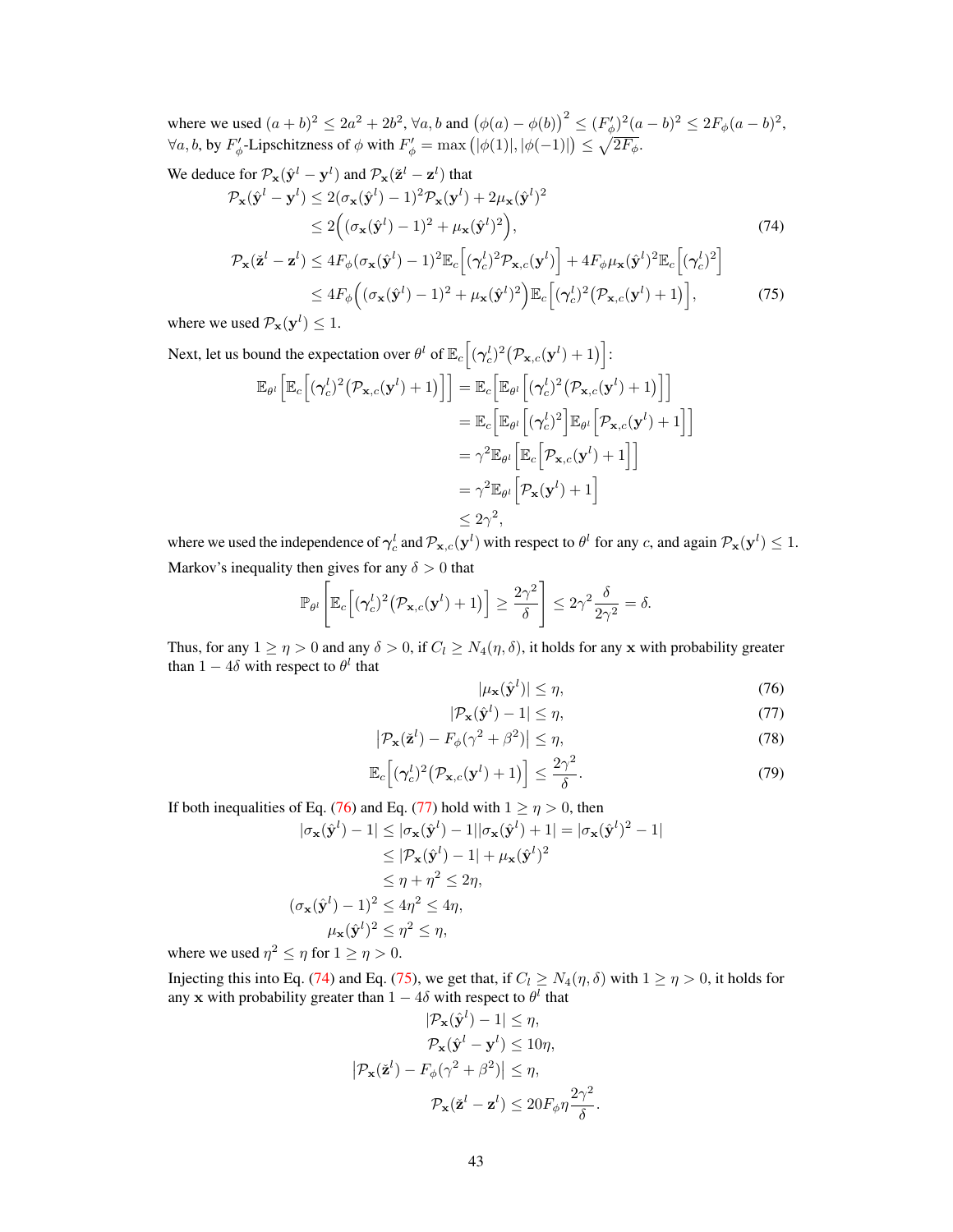Let us define  $N_5$  independently of  $\Theta^{l-1}$ , l as  $N_5(\eta, \delta) = N_4\left(\min(\frac{\eta}{10}, \frac{\eta}{20F_\phi} \frac{\delta}{2\gamma^2}, 1), \frac{\delta}{4|\mathcal{D}|}\right), \forall \eta > 0$ ,  $\forall \delta > 0$ . Then  $\forall \eta > 0$ ,  $\forall \delta > 0$  if  $C_l \geq N_5(\eta, \delta)$ , it holds with probability greater than  $1 - \delta$  with respect to  $\theta^l$  that

<span id="page-26-1"></span><span id="page-26-0"></span>
$$
|\mathcal{P}_{\mathbf{x}}(\hat{\mathbf{y}}^l) - 1| \le \eta, \quad \forall \mathbf{x} \in \mathcal{D}, \qquad |\mathcal{P}_{\mathbf{x}}(\check{\mathbf{z}}^l) - F_{\phi}(\gamma^2 + \beta^2)| \le \eta, \quad \forall \mathbf{x} \in \mathcal{D}, \qquad (80)
$$
  

$$
\mathcal{P}_{\mathbf{x}}(\hat{\mathbf{y}}^l - \mathbf{y}^l) \le \eta, \quad \forall \mathbf{x} \in \mathcal{D}, \qquad \mathcal{P}_{\mathbf{x}}(\check{\mathbf{z}}^l - \mathbf{z}^l) \le \eta, \quad \forall \mathbf{x} \in \mathcal{D}. \qquad (81)
$$

If Eq.  $(80)$  and Eq.  $(81)$  hold, then

$$
|\mathcal{P}^{(1)}(\hat{\mathbf{y}}^{l}) - \mathcal{P}^{(1)}(\mathbf{y}^{l})| = |\mathcal{P}^{(1)}(\hat{\mathbf{y}}^{l}) - \mathcal{P}^{(1)}(\hat{\mathbf{y}}^{l} + \mathbf{y}^{l} - \hat{\mathbf{y}}^{l})|
$$
  
\n
$$
\leq \mathcal{P}^{(1)}(\mathbf{y}^{l} - \hat{\mathbf{y}}^{l}) + 2 \Big| \mathbb{E}_{c} \Big[ \mu_{c}(\hat{\mathbf{y}}^{l}) \mu_{c}(\mathbf{y}^{l} - \hat{\mathbf{y}}^{l}) \Big] \Big|
$$
  
\n
$$
\leq \mathcal{P}^{(1)}(\mathbf{y}^{l} - \hat{\mathbf{y}}^{l}) + 2 \mathbb{E}_{c} \Big[ |\mu_{c}(\hat{\mathbf{y}}^{l})| |\mu_{c}(\mathbf{y}^{l} - \hat{\mathbf{y}}^{l})| \Big]
$$
  
\n
$$
\leq \mathcal{P}^{(1)}(\mathbf{y}^{l} - \hat{\mathbf{y}}^{l}) + 2 \sqrt{\mathbb{E}_{c} \Big[ \mu_{c}(\hat{\mathbf{y}}^{l})^{2} \Big] \mathbb{E}_{c} \Big[ \mu_{c}(\mathbf{y}^{l} - \hat{\mathbf{y}}^{l})^{2} \Big]}
$$
  
\n
$$
\leq \mathcal{P}(\mathbf{y}^{l} - \hat{\mathbf{y}}^{l}) + 2 \sqrt{\mathcal{P}(\hat{\mathbf{y}}^{l}) \mathcal{P}(\mathbf{y}^{l} - \hat{\mathbf{y}}^{l})}
$$
  
\n
$$
\leq \mathbb{E}_{\mathbf{x}} \Big[ \mathcal{P}_{\mathbf{x}}(\mathbf{y}^{l} - \hat{\mathbf{y}}^{l}) \Big] + 2 \sqrt{\mathbb{E}_{\mathbf{x}} \Big[ \mathcal{P}_{\mathbf{x}}(\hat{\mathbf{y}}^{l}) \Big] \mathbb{E}_{\mathbf{x}} \Big[ \mathcal{P}_{\mathbf{x}}(\mathbf{y}^{l} - \hat{\mathbf{y}}^{l}) \Big]}
$$
  
\n
$$
\leq \eta + 2 \sqrt{(1 + \eta)\eta},
$$

where we used  $\mathcal{P}^{(1)}(\mathbf{y}^l - \hat{\mathbf{y}}^l) \le \mathcal{P}(\mathbf{y}^l - \hat{\mathbf{y}}^l)$  and  $\mathcal{P}^{(1)}(\hat{\mathbf{y}}^l) \le \mathcal{P}(\hat{\mathbf{y}}^l)$ , as well as Jensen's inequality and Cauchy-Schwartz inequality.

Similarly, if Eq. [\(80\)](#page-26-0) and Eq. [\(81\)](#page-26-1) hold, then  $\forall x$ :

$$
|\mathcal{P}_{\mathbf{x}}(\hat{\mathbf{y}}^{l}) - \mathcal{P}_{\mathbf{x}}(\mathbf{y}^{l})| = |\mathcal{P}_{\mathbf{x}}(\hat{\mathbf{y}}^{l}) - \mathcal{P}_{\mathbf{x}}(\hat{\mathbf{y}}^{l} + \mathbf{y}^{l} - \hat{\mathbf{y}}^{l})|
$$
  
\n
$$
\leq \mathcal{P}_{\mathbf{x}}(\mathbf{y}^{l} - \hat{\mathbf{y}}^{l}) + 2\mu_{\mathbf{x}}(|\hat{\mathbf{y}}^{l}||\mathbf{y}^{l} - \hat{\mathbf{y}}^{l}|)
$$
  
\n
$$
\leq \mathcal{P}_{\mathbf{x}}(\mathbf{y}^{l} - \hat{\mathbf{y}}^{l}) + 2\sqrt{\mathcal{P}_{\mathbf{x}}(\hat{\mathbf{y}}^{l})\mathcal{P}_{\mathbf{x}}(\mathbf{y}^{l} - \hat{\mathbf{y}}^{l})}
$$
  
\n
$$
\leq \eta + 2\sqrt{(1 + \eta)\eta}.
$$

A similar calculation with  $\check{\mathbf{z}}^l$ ,  $\mathbf{z}^l$  shows that if Eq. [\(80\)](#page-26-0) and Eq. [\(81\)](#page-26-1) hold, then

$$
\left| \mathcal{P}^{(1)}(\check{\mathbf{z}}^l) - \mathcal{P}^{(1)}(\mathbf{z}^l) \right| \leq \eta + 2\sqrt{\eta} \sqrt{F_{\phi}(\gamma^2 + \beta^2) + \eta},
$$
  

$$
\left| \mathcal{P}_{\mathbf{x}}(\check{\mathbf{z}}^l) - \mathcal{P}_{\mathbf{x}}(\mathbf{z}^l) \right| \leq \eta + 2\sqrt{\eta} \sqrt{F_{\phi}(\gamma^2 + \beta^2) + \eta}, \quad \forall \mathbf{x}.
$$

Given that the three terms  $\eta$ ,  $\eta + 2\sqrt{(1 + \eta)\eta}$  and  $\eta + 2\sqrt{\eta}\sqrt{F_\phi(\gamma^2 + \beta^2) + \eta}$  converge to 0 as  $\eta \to 0$ , it follows that there exists a mapping h such that for any  $\eta > 0$ :  $h(\eta) > 0$  and

$$
h(\eta) \leq \eta,
$$
  
\n
$$
h(\eta) + 2\sqrt{(1 + h(\eta))h(\eta)} \leq \eta,
$$
  
\n
$$
h(\eta) + 2\sqrt{h(\eta)}\sqrt{F_{\phi}(\gamma^2 + \beta^2) + h(\eta)} \leq \eta.
$$

Let us finally define N'' independently of  $\Theta^l$ , l as  $N''(\eta, \delta) = N_5(h(\eta), \delta)$ ,  $\forall \eta > 0$ ,  $\forall \delta > 0$ . Then  $\forall \eta > 0, \forall \delta > 0$ , if  $C_l \ge N''(\eta, \delta)$ , it holds with probability greater than  $1 - \delta$  with respect to  $\theta^l$  that

$$
|\mathcal{P}^{(1)}(\hat{\mathbf{y}}^l) - \mathcal{P}^{(1)}(\mathbf{y}^l)| \leq \eta, \qquad |\mathcal{P}^{(1)}(\check{\mathbf{z}}^l) - \mathcal{P}^{(1)}(\mathbf{z}^l)| \leq \eta, |\mathcal{P}_{\mathbf{x}}(\hat{\mathbf{y}}^l) - \mathcal{P}_{\mathbf{x}}(\mathbf{y}^l)| \leq \eta, \qquad \forall \mathbf{x} \in \mathcal{D}, \qquad |\mathcal{P}_{\mathbf{x}}(\check{\mathbf{z}}^l) - \mathcal{P}_{\mathbf{x}}(\mathbf{z}^l)| \leq \eta, \quad \forall \mathbf{x} \in \mathcal{D}, |\mathcal{P}_{\mathbf{x}}(\check{\mathbf{y}}^l) - 1| \leq \eta, \quad \forall \mathbf{x} \in \mathcal{D}, \qquad |\mathcal{P}_{\mathbf{x}}(\check{\mathbf{z}}^l) - F_{\phi}(\gamma^2 + \beta^2)| \leq \eta, \quad \forall \mathbf{x} \in \mathcal{D}.
$$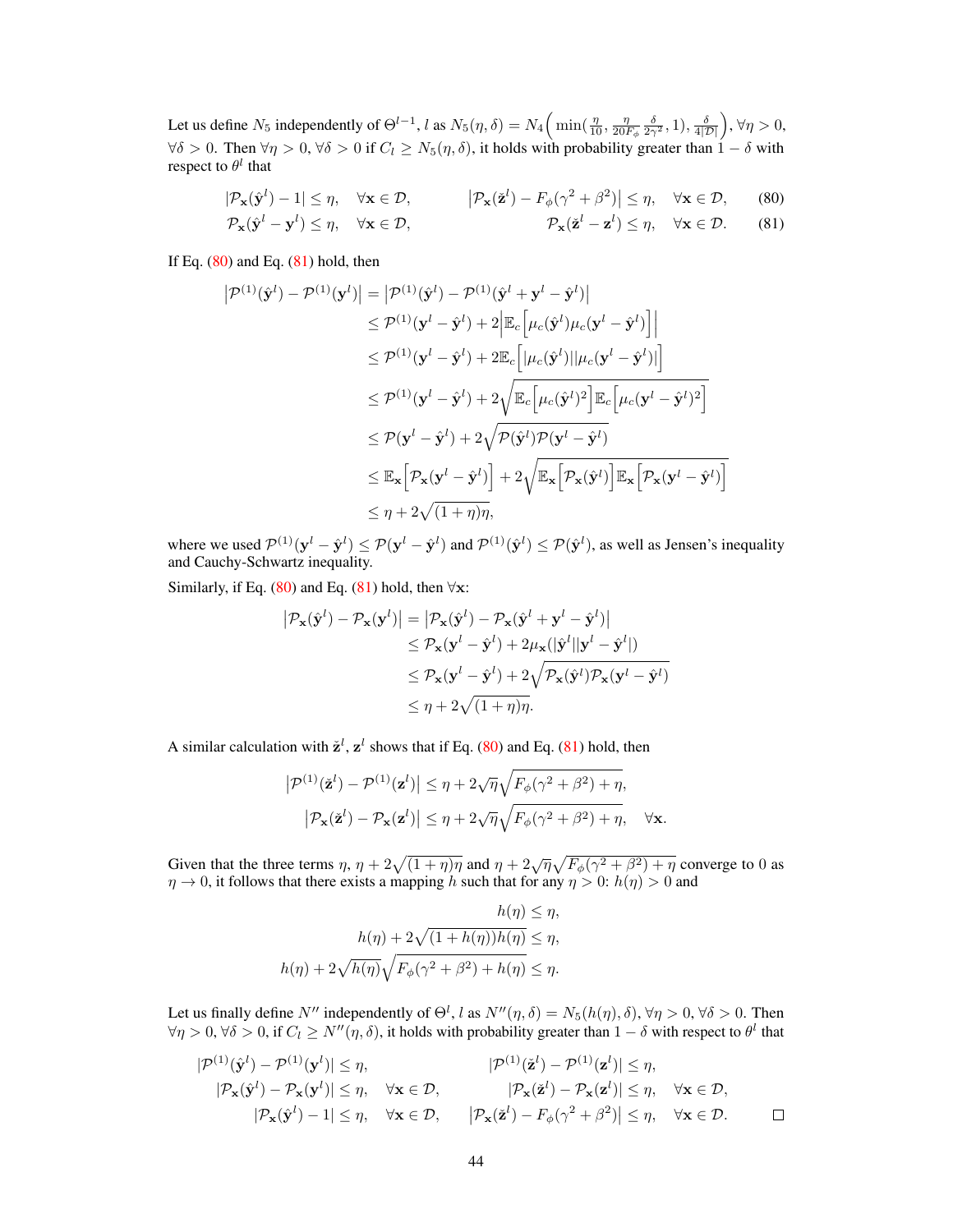<span id="page-27-3"></span>**Lemma 3.** *Fix a layer*  $l \geq 1$  $l \geq 1$ *,*  $\nu_{\omega}$ *,*  $\nu_{\beta}$ *,*  $\nu_{\gamma}$ *,*  $\mathcal{D}$  *<i>in Definition 1 and model parameters*  $\Theta^{l-1}$  *up to layer* l − 1 *such that* Px(z l−1 ) > 0*,* ∀x*. Further suppose* Norm = LN *and suppose that the convolution of Eq. [\(2\)](#page--1-18) uses periodic boundary conditions.*

*Then for any*  $\eta > 0$  *and any*  $\delta > 0$ , there exists  $N'''(\eta, \delta) \in \mathbb{N}^*$  independent of  $\Theta^{l-1}$ , l such that if  $C_l \ge N'''(\eta,\delta)$ , it holds for random nets of Definition  $1$  with probability greater than  $1-\delta$  with *respect to* θ l *that*

$$
\begin{aligned} |\varrho(\mathbf{y}^l) - \varrho(\hat{\mathbf{z}}^{l-1})| &\leq \eta, & |\varrho(\mathbf{z}^l) - \rho \chi(\hat{\mathbf{z}}^{l-1})\varrho(\hat{\mathbf{z}}^{l-1})| &\leq \eta, \\ |\mathcal{P}_{\mathbf{x}}(\mathbf{y}^l) - 1| &\leq \eta, & \forall \mathbf{x} \in \mathcal{D}, & |\mathcal{P}_{\mathbf{x}}(\mathbf{z}^l) - F_{\phi}(\gamma^2 + \beta^2)| &\leq \eta, \quad \forall \mathbf{x} \in \mathcal{D}, \end{aligned}
$$

*where*  $F_{\phi} \equiv \frac{\phi(1)^2 + \phi(-1)^2}{2} > 0$ ,  $\rho = \frac{\gamma^2}{\gamma^2 + \beta^2} < 1$  and  $\chi(\hat{\mathbf{z}}^{l-1}) \in \mathbb{R}^+$  *is dependent on*  $\Theta^{l-1}$  *but independent of*  $\theta^l$  *such that*  $\chi(\hat{\mathbf{z}}^{l-1}) \leq 1$  *in general and*  $\chi(\hat{\mathbf{z}}^{l-1}) = 1$  *if*  $\phi =$  identity.

Proof. First let us note that

 $\begin{array}{c} \hline \end{array}$ 

$$
|\mathcal{P}_{\mathbf{x}}(\hat{\mathbf{y}}^{l}) - \mathcal{P}_{\mathbf{x}}(\mathbf{y}^{l})| \leq \eta, \quad \forall \mathbf{x} \in \mathcal{D} \implies |\mathcal{P}(\hat{\mathbf{y}}^{l}) - \mathcal{P}(\mathbf{y}^{l})| \leq \eta, |\mathcal{P}_{\mathbf{x}}(\hat{\mathbf{y}}^{l}) - 1| \leq \eta, \quad \forall \mathbf{x} \in \mathcal{D} \implies |\mathcal{P}(\hat{\mathbf{y}}^{l}) - \mathcal{P}(\mathbf{y}^{l})| \leq \eta, |\mathcal{P}_{\mathbf{x}}(\hat{\mathbf{z}}^{l}) - \mathcal{P}_{\mathbf{x}}(\mathbf{z}^{l})| \leq \eta, \quad \forall \mathbf{x} \in \mathcal{D} \implies |\mathcal{P}(\hat{\mathbf{z}}^{l}) - \mathcal{P}(\mathbf{z}^{l})| \leq \eta, |\mathcal{P}_{\mathbf{x}}(\hat{\mathbf{z}}^{l}) - F_{\phi}(\gamma^{2} + \beta^{2})| \leq \eta, \quad \forall \mathbf{x} \in \mathcal{D} \implies |\mathcal{P}(\hat{\mathbf{z}}^{l}) - F_{\phi}(\gamma^{2} + \beta^{2})| \leq \eta.
$$

Combined with Lemma [2,](#page-24-3) we deduce for any  $\eta > 0$  and any  $\delta > 0$  that there exists  $N''(\eta, \delta) \in \mathbb{N}^*$ independent of  $\Theta^{l-1}$ , l such that if  $C_l \geq N''(\eta, \delta)$ , it holds with probability greater than  $1 - \delta$  with respect to  $\theta^l$  that

$$
|\mathcal{P}^{(1)}(\hat{\mathbf{y}}^l) - \mathcal{P}^{(1)}(\mathbf{y}^l)| \le \eta, \qquad |\mathcal{P}^{(1)}(\check{\mathbf{z}}^l) - \mathcal{P}^{(1)}(\mathbf{z}^l)| \le \eta, \qquad (82)
$$

<span id="page-27-2"></span><span id="page-27-1"></span><span id="page-27-0"></span>
$$
|\mathcal{P}(\check{\mathbf{z}}^l) - \mathcal{P}(\mathbf{z}^l)| \le \eta,\tag{83}
$$

$$
|\mathcal{P}(\hat{\mathbf{y}}^l) - 1| \le \eta, \qquad |\mathcal{P}(\check{\mathbf{z}}^l) - F_{\phi}(\gamma^2 + \beta^2)| \le \eta, \qquad (84)
$$

where  $F_{\phi} \equiv \frac{\phi(1)^2 + \phi(-1)^2}{2} > 0$ .

 $|\mathcal{P}(\hat{\mathbf{y}}^l)-\mathcal{P}(\mathbf{y}^l)|$ 

If all inequalities of Eq. [\(82\)](#page-27-0), [\(83\)](#page-27-1), [\(84\)](#page-27-2) hold with  $\eta \leq \frac{1}{4}F_{\phi}(\gamma^2 + \beta^2)$ , then  $\varrho(\mathbf{z}^l) - \varrho(\mathbf{z}^l)$  may be upper bounded using

$$
\mathcal{P}(\mathbf{z}^{l}) - \mathcal{P}^{(1)}(\mathbf{z}^{l}) \leq \mathcal{P}(\check{\mathbf{z}}^{l}) - \mathcal{P}^{(1)}(\check{\mathbf{z}}^{l}) + |\mathcal{P}(\mathbf{z}^{l}) - \mathcal{P}(\check{\mathbf{z}}^{l})| + |\mathcal{P}^{(1)}(\check{\mathbf{z}}^{l}) - \mathcal{P}^{(1)}(\mathbf{z}^{l})|
$$
\n
$$
\leq \varrho(\check{\mathbf{z}}^{l})\mathcal{P}(\check{\mathbf{z}}^{l}) + 2\eta
$$
\n
$$
\leq \varrho(\check{\mathbf{z}}^{l})\left(F_{\phi}(\gamma^{2} + \beta^{2}) + \eta\right) + 2\eta
$$
\n
$$
\leq \varrho(\check{\mathbf{z}}^{l})F_{\phi}(\gamma^{2} + \beta^{2}) + 3\eta,
$$
\n
$$
\mathcal{P}(\mathbf{z}^{l}) \geq \mathcal{P}(\check{\mathbf{z}}^{l}) - \eta
$$
\n
$$
\geq F_{\phi}(\gamma^{2} + \beta^{2}) - 2\eta,
$$
\n
$$
\varrho(\mathbf{z}^{l}) \leq \frac{\varrho(\check{\mathbf{z}}^{l})F_{\phi}(\gamma^{2} + \beta^{2}) + 3\eta}{F_{\phi}(\gamma^{2} + \beta^{2}) - 2\eta}
$$
\n
$$
\leq \frac{\varrho(\check{\mathbf{z}}^{l}) + \frac{3\eta}{F_{\phi}(\gamma^{2} + \beta^{2})}}{1 - \frac{2\eta}{F_{\phi}(\gamma^{2} + \beta^{2})}}
$$
\n
$$
\leq \left(\varrho(\check{\mathbf{z}}^{l}) + \frac{3\eta}{F_{\phi}(\gamma^{2} + \beta^{2})}\right)\left(1 + \frac{8\eta}{F_{\phi}(\gamma^{2} + \beta^{2})}\right)
$$
\n
$$
\leq \varrho(\check{\mathbf{z}}^{l}) + \frac{35\eta}{F_{\phi}(\gamma^{2} + \beta^{2})},
$$

where we used  $\varrho(\check{z}^l) \leq 1$ , as well as  $\frac{1}{1-x} \leq 1 + 4x$  for  $x \leq \frac{1}{2}$  and  $\left(\frac{\eta}{F_{\phi}(\gamma^2 + \beta^2)}\right)$  $\setminus^2$  $\leq \frac{\eta}{F_{\phi}(\gamma^2+\beta^2)}$  for  $\frac{\eta}{F_{\phi}(\gamma^2+\beta^2)} \leq 1.$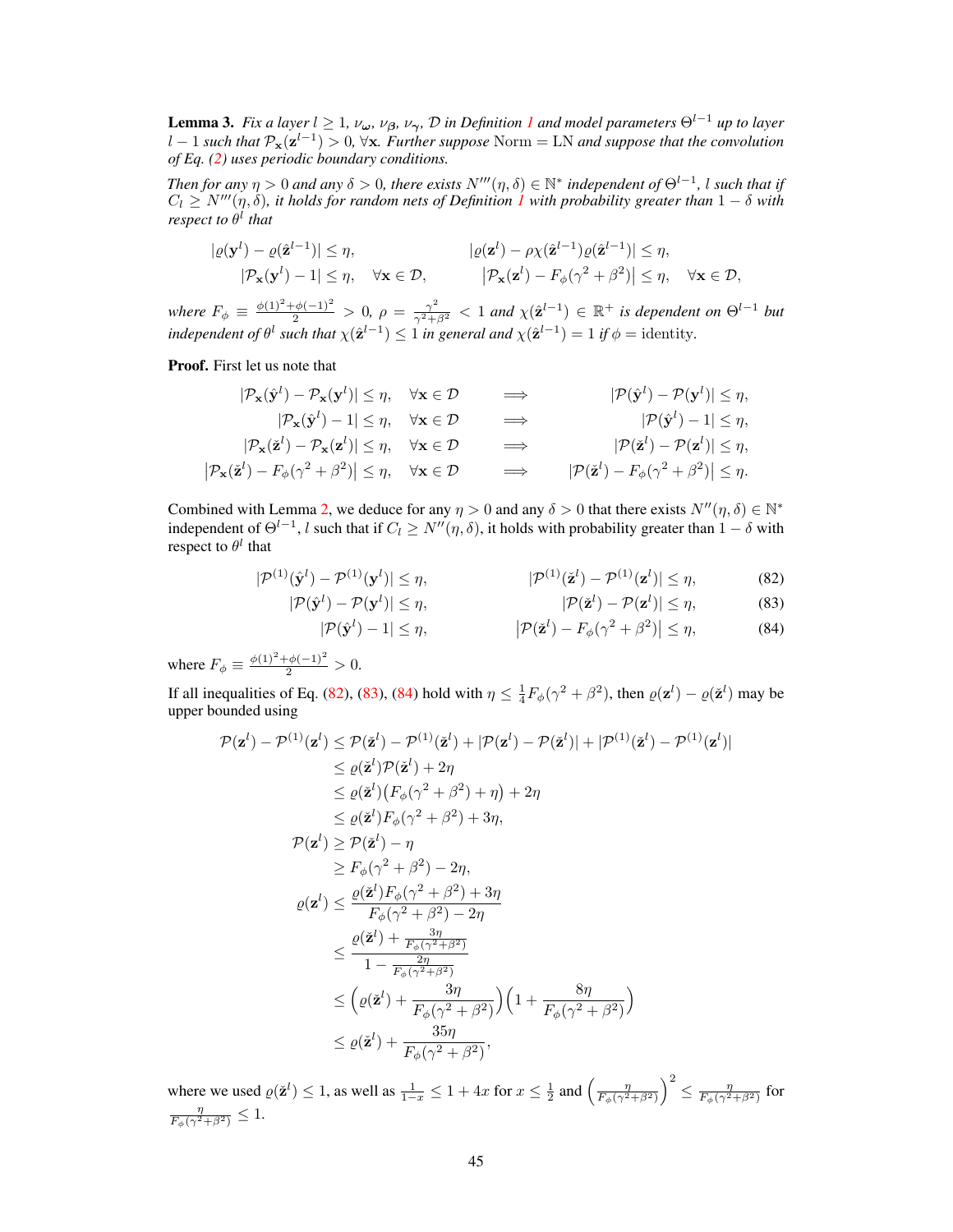Similarly, if all inequalities of Eq. [\(82\)](#page-27-0), [\(83\)](#page-27-1), [\(84\)](#page-27-2) hold with  $\eta \leq \frac{1}{4}F_{\phi}(\gamma^2 + \beta^2)$ , then  $\varrho(\mathbf{z}^l) - \varrho(\mathbf{z}^l)$ may be lower bounded using

$$
(\mathbf{z}^{l}) - \mathcal{P}^{(1)}(\mathbf{z}^{l}) \geq \mathcal{P}(\tilde{\mathbf{z}}^{l}) - \mathcal{P}^{(1)}(\tilde{\mathbf{z}}^{l}) - |\mathcal{P}(\mathbf{z}^{l}) - \mathcal{P}(\tilde{\mathbf{z}}^{l})| - |\mathcal{P}^{(1)}(\tilde{\mathbf{z}}^{l}) - \mathcal{P}^{(1)}(\mathbf{z}^{l})|
$$
  
\n
$$
\geq \varrho(\tilde{\mathbf{z}}^{l})\mathcal{P}(\tilde{\mathbf{z}}^{l}) - 2\eta
$$
  
\n
$$
\geq \varrho(\tilde{\mathbf{z}}^{l})\left(F_{\phi}(\gamma^{2} + \beta^{2}) - \eta\right) - 2\eta
$$
  
\n
$$
\geq \varrho(\tilde{\mathbf{z}}^{l})F_{\phi}(\gamma^{2} + \beta^{2}) - 3\eta,
$$
  
\n
$$
\mathcal{P}(\mathbf{z}^{l}) \leq \mathcal{P}(\tilde{\mathbf{z}}^{l}) + \eta \leq F_{\phi}(\gamma^{2} + \beta^{2}) + 2\eta,
$$
  
\n
$$
\varrho(\mathbf{z}^{l}) \geq \frac{\max\left(\varrho(\tilde{\mathbf{z}}^{l})F_{\phi}(\gamma^{2} + \beta^{2}) - 3\eta, 0\right)}{F_{\phi}(\gamma^{2} + \beta^{2}) + 2\eta}
$$
  
\n
$$
\geq \frac{\max\left(\varrho(\tilde{\mathbf{z}}^{l}) - \frac{3\eta}{F_{\phi}(\gamma^{2} + \beta^{2})}, 0\right)}{1 + \frac{2\eta}{F_{\phi}(\gamma^{2} + \beta^{2})}}
$$
  
\n
$$
\geq \max\left(\left(\varrho(\tilde{\mathbf{z}}^{l}) - \frac{3\eta}{F_{\phi}(\gamma^{2} + \beta^{2})}\right)\left(1 - \frac{2\eta}{F_{\phi}(\gamma^{2} + \beta^{2})}\right), 0\right)
$$
  
\n
$$
\geq \varrho(\tilde{\mathbf{z}}^{l}) - \frac{5\eta}{F_{\phi}(\gamma^{2} + \beta^{2})},
$$

where we used  $\varrho(\check{\mathbf{z}}^l) \leq 1$ , as well as  $\frac{1}{1+x} \geq 1 - x \geq 0$  for  $0 \leq x \leq 1$ .

 $\mathcal{P}$ 

We deduce that if all inequalities of Eq. [\(82\)](#page-27-0), [\(83\)](#page-27-1), [\(84\)](#page-27-2) hold with  $\eta \leq \frac{1}{4}F_{\phi}(\gamma^2 + \beta^2)$ , then

$$
|\varrho(\mathbf{z}^l) - \varrho(\check{\mathbf{z}}^l)| \le \frac{35\eta}{F_{\phi}(\gamma^2 + \beta^2)}.
$$
\n(85)

The reasoning that yielded Eq.  $(85)$  from Eq.  $(82)$ ,  $(83)$ ,  $(84)$  can be immediately transposed by replacing  $\mathbf{z}^l$  by  $\mathbf{y}^l$ ,  $\dot{\mathbf{z}}^l$  by  $\hat{\mathbf{y}}^l$  and  $F_{\phi}(\gamma^2 + \beta^2)$  by 1.

Consequently, if all inequalities of Eq. [\(82\)](#page-27-0), [\(83\)](#page-27-1), [\(84\)](#page-27-2) hold with  $\eta \leq \frac{1}{4}$ , then

<span id="page-28-0"></span>
$$
|\varrho(\mathbf{y}^l) - \varrho(\hat{\mathbf{y}}^l)| \le 35\eta.
$$

Lemma [1](#page-16-4) also tells us that for any  $\eta > 0$  and any  $\delta > 0$ , there exists  $N'(\eta, \delta) \in \mathbb{N}^*$  independent of  $\Theta^{l-1}$ , l such that if  $C_l \ge N'(\eta, \delta)$ , it holds with probability greater than  $1-2\delta$  with respect to  $\theta^l$  that

$$
|\varrho(\hat{\mathbf{y}}^l) - \varrho(\hat{\mathbf{z}}^{l-1})| \le \eta, \qquad |\varrho(\check{\mathbf{z}}^l) - \rho \chi(\hat{\mathbf{z}}^{l-1})\varrho(\hat{\mathbf{z}}^{l-1})| \le \eta,
$$

where  $\rho = \frac{\gamma^2}{\gamma^2 + \beta^2} < 1$  and  $\chi(\hat{\mathbf{z}}^{l-1}) \in \mathbb{R}^+$  is dependent on  $\Theta^{l-1}$  but independent of  $\theta^l$  such that  $\chi(\hat{\mathbf{z}}^{l-1}) \leq 1$  in general and  $\chi(\hat{\mathbf{z}}^{l-1}) = 1$  if  $\phi = \text{identity}$ .

Let us then define  $N_6$  independently of  $\Theta^{l-1}$ , l as

$$
N_6(\eta, \delta) = \max\left(N'(\eta, \delta), N''\Big(\min\big(\eta, \frac{1}{4}, \frac{1}{4}F_\phi(\gamma^2 + \beta^2)\big), \delta\Big)\right), \quad \forall \eta > 0, \quad \forall \delta > 0.
$$

Then  $\forall \eta > 0$ ,  $\forall \delta > 0$ , if  $C_l \ge N_6(\eta, \delta)$ , it holds with probability greater than  $1 - 3\delta$  with respect to  $\theta^l$  that

$$
|\varrho(\mathbf{y}^{l}) - \varrho(\hat{\mathbf{z}}^{l-1})| \leq |\varrho(\mathbf{y}^{l}) - \varrho(\hat{\mathbf{y}}^{l})| + |\varrho(\hat{\mathbf{y}}^{l}) - \varrho(\hat{\mathbf{z}}^{l-1})|
$$
  
\n
$$
\leq 35\eta + \eta
$$
  
\n
$$
\leq 36\eta,
$$
  
\n
$$
|\varrho(\mathbf{z}^{l}) - \rho\chi(\hat{\mathbf{z}}^{l-1})\varrho(\hat{\mathbf{z}}^{l-1})| \leq |\varrho(\mathbf{z}^{l}) - \varrho(\check{\mathbf{z}}^{l})| + |\varrho(\check{\mathbf{z}}^{l}) - \rho\chi(\hat{\mathbf{z}}^{l-1})\varrho(\hat{\mathbf{z}}^{l-1})|
$$
  
\n
$$
\leq \frac{35\eta}{F_{\phi}(\gamma^{2} + \beta^{2})} + \eta
$$
  
\n
$$
\leq \left(\frac{35 + F_{\phi}(\gamma^{2} + \beta^{2})}{F_{\phi}(\gamma^{2} + \beta^{2})}\right)\eta.
$$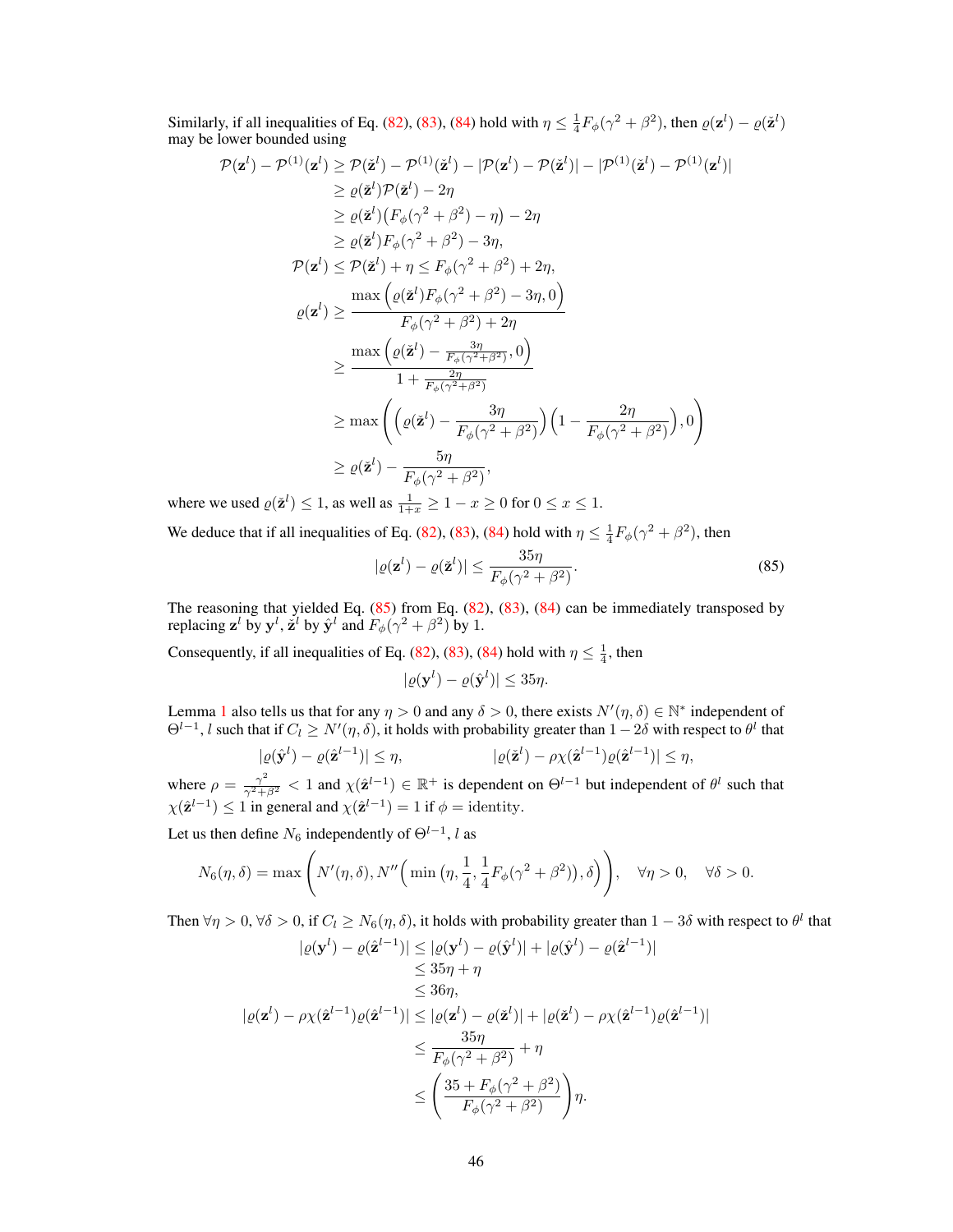Now, let us define  $N_7$  independently of  $\Theta^{l-1}$ , l as

$$
N_7(\eta, \delta) = N_6 \left( \min \left( \frac{\eta}{36}, \frac{F_{\phi}(\gamma^2 + \beta^2)}{35 + F_{\phi}(\gamma^2 + \beta^2)} \eta \right), \frac{\delta}{3} \right), \quad \forall \eta > 0, \quad \forall \delta > 0.
$$

Then  $\forall \eta > 0$ ,  $\forall \delta > 0$ , if  $C_l \geq N_7(\eta, \delta)$ , it holds with probability greater than  $1 - \delta$  with respect to  $\theta^l$  that

$$
|\varrho(\mathbf{y}^l) - \varrho(\hat{\mathbf{z}}^{l-1})| \leq \eta, \qquad |\varrho(\mathbf{z}^l) - \rho \chi(\hat{\mathbf{z}}^{l-1})\varrho(\hat{\mathbf{z}}^{l-1})| \leq \eta.
$$

Lemma [2](#page-24-3) can be used again to deduce for any  $\eta > 0$  and any  $\delta > 0$ , that if  $C_l \ge N''(\eta, \delta)$ , it holds with probability greater than  $1 - \delta$  with respect to  $\theta^l$  that  $\forall \mathbf{x} \in \mathcal{D}$ :

$$
|\mathcal{P}_{\mathbf{x}}(\mathbf{y}^{l}) - 1| \leq |\mathcal{P}_{\mathbf{x}}(\mathbf{y}^{l}) - \mathcal{P}_{\mathbf{x}}(\hat{\mathbf{y}}^{l})| + |\mathcal{P}_{\mathbf{x}}(\hat{\mathbf{y}}^{l}) - 1|
$$
  
\n
$$
\leq 2\eta,
$$
  
\n
$$
|\mathcal{P}_{\mathbf{x}}(\mathbf{z}^{l}) - F_{\phi}(\gamma^{2} + \beta^{2})| \leq |\mathcal{P}_{\mathbf{x}}(\mathbf{z}^{l}) - \mathcal{P}_{\mathbf{x}}(\mathbf{z}^{l})| + |\mathcal{P}_{\mathbf{x}}(\mathbf{z}^{l}) - F_{\phi}(\gamma^{2} + \beta^{2})|
$$
  
\n
$$
\leq 2\eta.
$$

Let us finally define  $N'''$  independently of  $\Theta^{l-1}$ , l as  $N'''(\eta, \delta) = \max \left( N_7(\eta, \frac{\delta}{2}), N''(\frac{\eta}{2}, \frac{\delta}{2}) \right)$ ,  $\forall \eta > 0, \forall \delta > 0$ . Then, for any  $\eta > 0$  and any  $\delta > 0$ , if  $C_l \geq N'''(\eta, \delta)$ , it holds with probability greater than  $1 - \delta$  with respect to  $\theta^l$  that

$$
|\varrho(\mathbf{y}^l) - \varrho(\hat{\mathbf{z}}^{l-1})| \leq \eta, \qquad |\varrho(\mathbf{z}^l) - \varrho \chi(\hat{\mathbf{z}}^{l-1})\varrho(\hat{\mathbf{z}}^{l-1})| \leq \eta, |\mathcal{P}_{\mathbf{x}}(\mathbf{y}^l) - 1| \leq \eta, \quad \forall \mathbf{x} \in \mathcal{D}, \qquad |\mathcal{P}_{\mathbf{x}}(\mathbf{z}^l) - F_{\phi}(\gamma^2 + \beta^2)| \leq \eta, \quad \forall \mathbf{x} \in \mathcal{D}.
$$

### D.3 Proof of Theorem [1](#page--1-22)

**Theorem [1.](#page--1-17)** *Fix a layer*  $l \geq 1$  *and*  $\nu_{\omega}$ *,*  $\nu_{\beta}$ *,*  $\nu_{\gamma}$ *,*  $\mathcal{D}$  *in Definition 1. Further suppose* Norm = LN *and suppose that the convolution of Eq. [\(2\)](#page--1-18) uses periodic boundary conditions.*

*Then for any*  $\eta > 0$  *and any*  $\delta > 0$ *, there exists*  $N(\eta, \delta) \in \mathbb{N}^*$  *such that if*  $\min_{1 \leq k \leq l} C_k \geq N(\eta, \delta)$ *,* it holds for random nets of Definition  $1$  with probability greater than  $1-\delta$  with respect to  $\Theta^l$  that

$$
\mathcal{P}(\mathbf{y}^l) - \mathcal{P}^{(1)}(\mathbf{y}^l) \le \rho^{l-1} + \eta, \qquad \mathcal{P}(\mathbf{y}^l) = 1,\tag{86}
$$

*where*  $\rho \equiv \frac{\gamma^2}{\gamma^2 + \beta^2} < 1$ .

**Proof.** For fixed  $\Theta^{k-1}$  such that  $\mathcal{P}_{\mathbf{x}}(\mathbf{z}^{k-1}) > 0$ ,  $\forall \mathbf{x} \in \mathcal{D}$ , Lemma [3](#page-27-3) tells us for any  $\delta > 0$  that, if  $C_k \ge N''' \left( \min\left( \frac{1}{2}, \frac{F_\phi(\gamma^2 + \beta^2)}{2} \right) \right)$  $(\frac{2+\beta^2}{2}), \delta$  with  $F_{\phi} \equiv \frac{\phi(1)^2 + \phi(-1)^2}{2} > 0$ , it holds with probability greater than  $1 - \delta$  with respect to  $\theta^k$  that  $\forall \mathbf{x} \in \mathcal{D}$ :

$$
|\mathcal{P}_{\mathbf{x}}(\mathbf{y}^k) - 1| \le \frac{1}{2}, \qquad \qquad \mathcal{P}_{\mathbf{x}}(\mathbf{y}^k) \ge 1 - \frac{1}{2} > 0,
$$
\n
$$
|\mathcal{P}_{\mathbf{x}}(\mathbf{z}^k) - F_{\phi}(\gamma^2 + \beta^2)| \le \frac{F_{\phi}(\gamma^2 + \beta^2)}{2}, \qquad \qquad \mathcal{P}_{\mathbf{x}}(\mathbf{z}^k) \ge F_{\phi}(\gamma^2 + \beta^2) - \frac{F_{\phi}(\gamma^2 + \beta^2)}{2} > 0.
$$

Let us define the event  $A^{k-1} \equiv \left\{ \mathcal{P}_{\mathbf{x}}(\mathbf{y}^{k-1}) > 0, \forall \mathbf{x} \in \mathcal{D} \right\} \cap$  $\left\{ \mathcal{P}_{\mathbf{x}}(\mathbf{z}^{k-1}) > 0, \forall \mathbf{x} \in \mathcal{D} \right\}$  with  $A^0 \equiv \{ \mathcal{P}_\mathbf{x}(\mathbf{x}) > 0, \forall \mathbf{x} \in \mathcal{D} \}.$ 

Given that N<sup>*m*</sup> is independent of  $\Theta^{k-1}$ , k, we deduce for  $C_k \ge N^m \left( \min\left(\frac{1}{2}, \frac{F_\phi(\gamma^2 + \beta^2)}{2}\right) \right)$  $\left(\frac{2+\beta^2}{2}\right), \delta$  that  $\sqrt{ }$ 1

$$
\mathbb{P}_{\Theta^k|A^{k-1}}\left[A^k\right] = \mathbb{P}_{\Theta^k|A^{k-1}}\left[\left(\mathcal{P}_{\mathbf{x}}(\mathbf{y}^k) > 0, \forall \mathbf{x} \in \mathcal{D}\right) \land \left(\mathcal{P}_{\mathbf{x}}(\mathbf{z}^k) > 0, \forall \mathbf{x} \in \mathcal{D}\right)\right] \ge 1 - \delta.
$$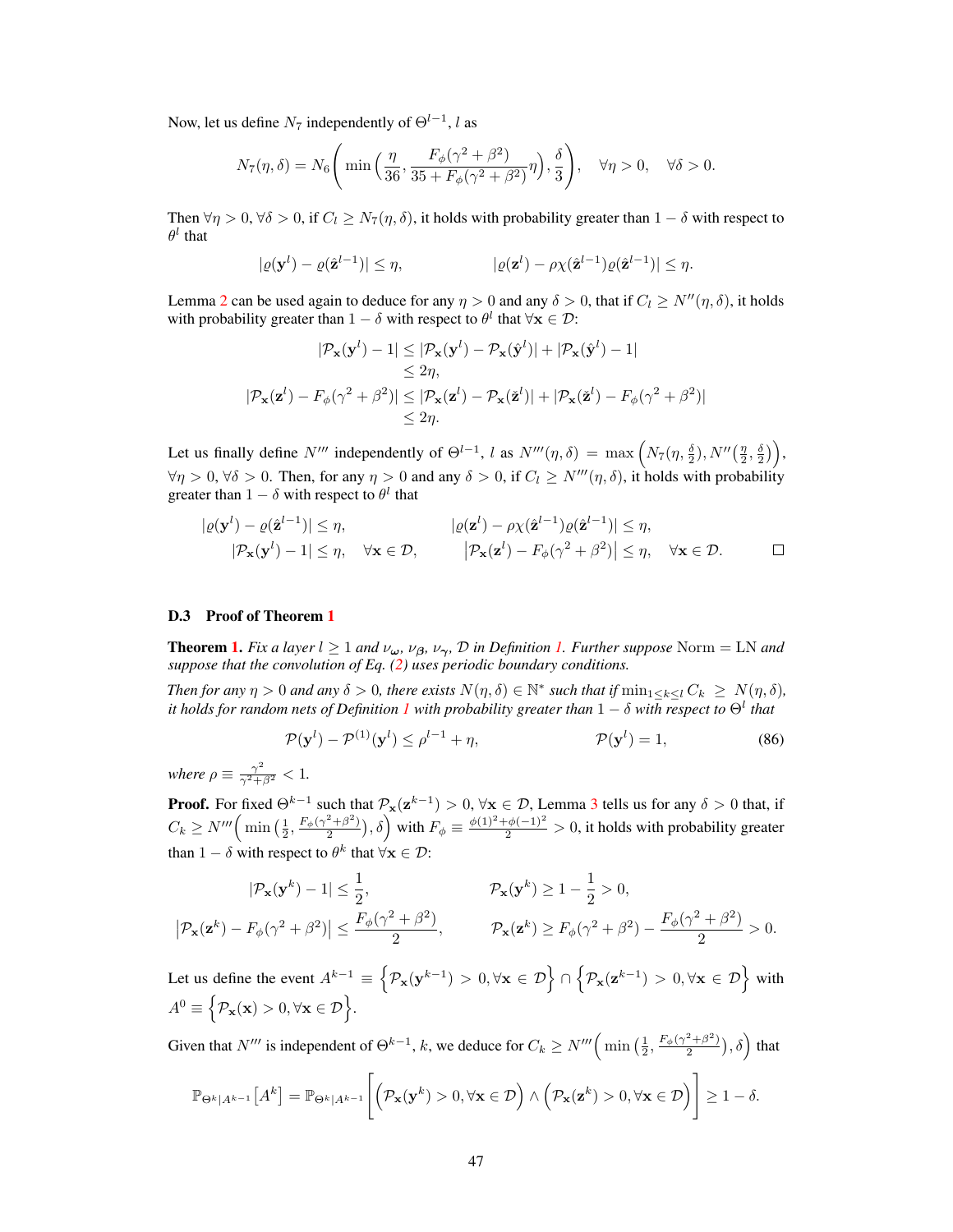Using the fact that  $\mathcal{P}_{\mathbf{x}}(\mathbf{x}) > 0$ ,  $\forall \mathbf{x} \in \mathcal{D}$  by Definition [1,](#page--1-17) this implies for  $\min_{1 \leq k \leq l} C_k \geq$  $N'''$  $\left( \min\left( \frac{1}{2}, \frac{F_{\phi}(\gamma^2 + \beta^2)}{2} \right) \right.$  $\left(\frac{2+\beta^2}{2}\right), \delta$  that

$$
\mathbb{P}_{\Theta^l}\left[A^l\right] = \mathbb{P}_{\Theta^l}\Bigg[\Big(\mathcal{P}_{\mathbf{x}}(\mathbf{y}^l) > 0, \forall \mathbf{x} \in \mathcal{D}\Big) \land \Big(\mathcal{P}_{\mathbf{x}}(\mathbf{z}^l) > 0, \forall \mathbf{x} \in \mathcal{D}\Big)\Bigg] \geq (1 - \delta)^l.
$$

Thus, for any  $\delta > 0$  there exists  $N_8(\delta) \in \mathbb{N}^*$  such that, if  $\min_{1 \leq k \leq l} C_k \geq N_8(\delta)$ , it holds with probability greater than  $1 - \delta$  with respect to  $\Theta^l$  that

<span id="page-30-1"></span>
$$
\Big(\mathcal{P}_{\mathbf{x}}(\mathbf{y}^l)>0,\forall \mathbf{x}\in\mathcal{D}\Big)\wedge\Big(\mathcal{P}_{\mathbf{x}}(\mathbf{z}^l)>0,\forall \mathbf{x}\in\mathcal{D}\Big).
$$

Given that  $\left(\mathcal{P}_{\mathbf{x}}(\mathbf{y}^l) > 0, \forall \mathbf{x} \in \mathcal{D}\right) \implies \mathcal{P}(\mathbf{y}^l) = 1$ , we deduce for any  $\delta > 0$  that, if  $\min_{1 \leq k \leq l} C_k \geq N_8(\delta)$ , it holds with probability greater than  $1 - \delta$  with respect to  $\Theta^l$  that  $\mathcal{P}(\mathbf{y}^l)=1.$ 

Now, until further notice, let us fix some k and some  $\Theta^{k-1}$  such that  $\mathcal{P}_{\mathbf{x}}(\mathbf{z}^{k-1}) > 0$ ,  $\forall \mathbf{x} \in \mathcal{D}$ .

Using again Lemma [3,](#page-27-3) we get for any  $1 > \eta > 0$  and any  $\delta > 0$  that, if  $C_k \ge N''' \Big( F_\phi(\gamma^2 + \beta^2) \eta, \delta \Big)$ , it holds with probability greater than  $1 - \delta$  with respect to  $\theta^k$  that

$$
F_{\phi}(\gamma^2 + \beta^2)(1 - \eta) \le \mathcal{P}_{\mathbf{x}}(\mathbf{z}^k) \le F_{\phi}(\gamma^2 + \beta^2)(1 + \eta), \quad \forall \mathbf{x} \in \mathcal{D},
$$
  
\n
$$
F_{\phi}(\gamma^2 + \beta^2)(1 - \eta) \le \mathcal{P}(\mathbf{z}^k) \le F_{\phi}(\gamma^2 + \beta^2)(1 + \eta),
$$
  
\n
$$
\sqrt{\frac{1 - \eta}{1 + \eta}} \le \sqrt{\frac{\mathcal{P}(\mathbf{z}^k)}{\mathcal{P}_{\mathbf{x}}(\mathbf{z}^k)}} \le \sqrt{\frac{1 + \eta}{1 - \eta}}, \quad \forall \mathbf{x} \in \mathcal{D},
$$
  
\n
$$
\left(\sqrt{\frac{\mathcal{P}(\mathbf{z}^k)}{\mathcal{P}_{\mathbf{x}}(\mathbf{z}^k)}} - 1\right)^2 \le g(\eta) \equiv \max\left(\left(\sqrt{\frac{1 - \eta}{1 + \eta}} - 1\right)^2, \left(\sqrt{\frac{1 + \eta}{1 - \eta}} - 1\right)^2\right), \quad \forall \mathbf{x} \in \mathcal{D}. \tag{88}
$$

If Eq. [\(88\)](#page-30-0) holds, then

<span id="page-30-0"></span>
$$
\hat{\mathbf{z}}_{\alpha,c}^{k} - \mathbf{z}_{\alpha,c}^{k} = \Big(\sqrt{\frac{\mathcal{P}(\mathbf{z}^{k})}{\mathcal{P}_{\mathbf{x}}(\mathbf{z}^{k})}} - 1\Big)\mathbf{z}_{\alpha,c}^{k},
$$
\n
$$
\mathcal{P}_{\mathbf{x}}(\hat{\mathbf{z}}^{k} - \mathbf{z}^{k}) = \Big(\sqrt{\frac{\mathcal{P}(\mathbf{z}^{k})}{\mathcal{P}_{\mathbf{x}}(\mathbf{z}^{k})}} - 1\Big)^{2} \mathcal{P}_{\mathbf{x}}(\mathbf{z}^{k}) \le g(\eta)\mathcal{P}_{\mathbf{x}}(\mathbf{z}^{k}),
$$
\n
$$
\mathcal{P}(\hat{\mathbf{z}}^{k} - \mathbf{z}^{k}) \le g(\eta)\mathcal{P}(\mathbf{z}^{k}).
$$

In turn, this implies that if both Eq.  $(87)$  and Eq.  $(88)$  hold, then

$$
|\mathcal{P}(\hat{\mathbf{z}}^{k}) - \mathcal{P}(\mathbf{z}^{k})| = |\mathcal{P}(\hat{\mathbf{z}}^{k} - \mathbf{z}^{k} + \mathbf{z}^{k}) - \mathcal{P}(\mathbf{z}^{k})|
$$
  
\n
$$
\leq \mathcal{P}(\hat{\mathbf{z}}^{k} - \mathbf{z}^{k}) + 2\mu(|\hat{\mathbf{z}}^{k} - \mathbf{z}^{k}||\mathbf{z}^{k}|)
$$
  
\n
$$
\leq \mathcal{P}(\hat{\mathbf{z}}^{k} - \mathbf{z}^{k}) + 2\sqrt{\mathcal{P}(\hat{\mathbf{z}}^{k} - \mathbf{z}^{k})\mathcal{P}(\mathbf{z}^{k})}
$$
  
\n
$$
\leq (g(\eta) + 2\sqrt{g(\eta)})\mathcal{P}(\mathbf{z}^{k})
$$
  
\n
$$
\leq (g(\eta) + 2\sqrt{g(\eta)})F_{\phi}(\gamma^{2} + \beta^{2})(1 + \eta),
$$
  
\n
$$
|\mathcal{P}^{(1)}(\hat{\mathbf{z}}^{k}) - \mathcal{P}^{(1)}(\mathbf{z}^{k})| = |\mathcal{P}^{(1)}(\hat{\mathbf{z}}^{k} - \mathbf{z}^{k} + \mathbf{z}^{k}) - \mathcal{P}^{(1)}(\mathbf{z}^{k})|
$$
  
\n
$$
\leq \mathcal{P}^{(1)}(\hat{\mathbf{z}}^{k} - \mathbf{z}^{k}) + 2\mathbb{E}_{c} [|\mu_{c}(\hat{\mathbf{z}}^{k} - \mathbf{z}^{k})| |\mu_{c}(\mathbf{z}^{k})|]
$$
  
\n
$$
\leq \mathcal{P}(\hat{\mathbf{z}}^{k} - \mathbf{z}^{k}) + 2\sqrt{\mathcal{P}(\hat{\mathbf{z}}^{k} - \mathbf{z}^{k})\mathcal{P}(\mathbf{z}^{k})}
$$
  
\n
$$
\leq (g(\eta) + 2\sqrt{g(\eta)})\mathcal{P}(\mathbf{z}^{k})
$$
  
\n
$$
\leq (g(\eta) + 2\sqrt{g(\eta)})\mathcal{F}_{\phi}(\gamma^{2} + \beta^{2})(1 + \eta).
$$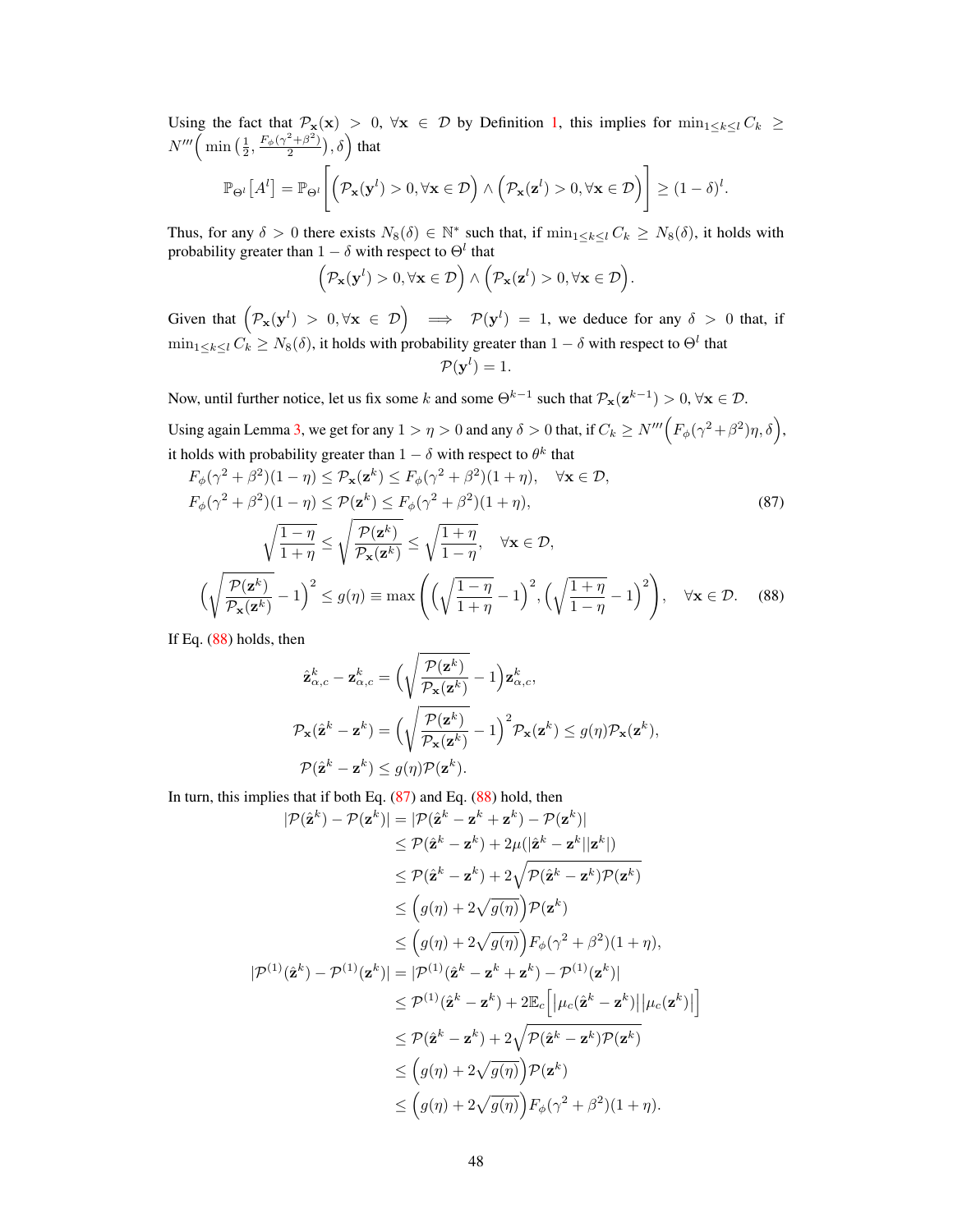Since  $(g(\eta) + 2\sqrt{g(\eta)}) F_{\phi}(\gamma^2 + \beta^2)(1 + \eta) \to 0$  as  $\eta \to 0$ , we deduce for any  $\eta > 0$  and any  $\delta > 0$ that there exists  $N_9(\eta, \delta) \in \mathbb{N}^*$  independent of  $\Theta^{k-1}$ , k such that if  $C_k \ge N_9(\eta, \delta)$ , it holds with probability greater than  $1 - \delta$  with respect to  $\theta^k$  that

$$
|\mathcal{P}_{\mathbf{x}}(\mathbf{z}^k) - F_{\phi}(\gamma^2 + \beta^2)| \le \eta \quad \forall \mathbf{x} \in \mathcal{D}, \qquad |\mathcal{P}(\mathbf{z}^k) - F_{\phi}(\gamma^2 + \beta^2)| \le \eta, |\mathcal{P}(\hat{\mathbf{z}}^k) - \mathcal{P}(\mathbf{z}^k)| \le \eta, |\mathcal{P}^{(1)}(\hat{\mathbf{z}}^k) - \mathcal{P}^{(1)}(\mathbf{z}^k)| \le \eta.
$$

Defining  $N_{10}$  independently of  $\Theta^{k-1}$ , k as  $N_{10}(\eta, \delta) = \max \left( N'''(\eta, \frac{\delta}{2}), N_9(\eta, \frac{\delta}{2}) \right)$ ,  $\forall \eta > 0$ ,  $\forall \delta > 0$ , we deduce for any  $\eta > 0$  and any  $\delta > 0$  that, if  $C_k \ge N_{10}(\eta, \delta)$ , it holds with probability greater than  $1 - \delta$  with respect to  $\theta^k$  that

$$
|\varrho(\mathbf{y}^k) - \varrho(\hat{\mathbf{z}}^{k-1})| \leq \eta,
$$
  
\n
$$
|\varrho(\mathbf{z}^k) - \rho \chi(\hat{\mathbf{z}}^{k-1})\varrho(\hat{\mathbf{z}}^{k-1})| \leq \eta,
$$
  
\n
$$
|\mathcal{P}(\mathbf{z}^k) - F_{\phi}(\gamma^2 + \beta^2)| \leq \eta,
$$
  
\n
$$
|\mathcal{P}(\hat{\mathbf{z}}^k) - \mathcal{P}(\mathbf{z}^k)| \leq \eta,
$$
  
\n
$$
|\mathcal{P}^{(1)}(\hat{\mathbf{z}}^k) - \mathcal{P}^{(1)}(\mathbf{z}^k)| \leq \eta.
$$

The reasoning that yielded Eq.  $(85)$  from Eq.  $(82)$ ,  $(83)$ ,  $(84)$  can be immediately transposed by replacing  $\check{\mathbf{z}}^l$  by  $\mathbf{z}^k$  and  $\mathbf{z}^l$  by  $\hat{\mathbf{z}}^{\bar{k}}$ .

Thus, if  $C_k \ge N_{10}(\eta, \delta)$ , it holds with probability greater than  $1 - \delta$  with respect to  $\theta^k$  that

$$
|\varrho(\mathbf{y}^k) - \varrho(\hat{\mathbf{z}}^{k-1})| \leq \eta,
$$
  
\n
$$
|\varrho(\mathbf{z}^k) - \rho \chi(\hat{\mathbf{z}}^{k-1})\varrho(\hat{\mathbf{z}}^{k-1})| \leq \eta,
$$
  
\n
$$
|\varrho(\hat{\mathbf{z}}^k) - \varrho(\mathbf{z}^k)| \leq \frac{35\eta}{F_{\phi}(\gamma^2 + \beta^2)},
$$
  
\n
$$
|\varrho(\hat{\mathbf{z}}^k) - \rho \chi(\hat{\mathbf{z}}^{k-1})\varrho(\hat{\mathbf{z}}^{k-1})| \leq \eta + \frac{35\eta}{F_{\phi}(\gamma^2 + \beta^2)} = \frac{F_{\phi}(\gamma^2 + \beta^2) + 35}{F_{\phi}(\gamma^2 + \beta^2)}\eta.
$$

Defining  $N_{11}$  independently of  $\Theta^{k-1}$ , k as  $N_{11}(\eta, \delta) = N_{10}\left(\frac{F_{\phi}(\gamma^2 + \beta^2)}{F_{\phi}(\gamma^2 + \beta^2) + 35}\eta, \delta\right)$ ,  $\forall \eta > 0$ ,  $\forall \delta > 0$ , we deduce for any  $\eta > 0$  and any  $\delta > 0$  that, if  $C_k \geq N_{11}(\eta, \delta)$ , it holds that

$$
\mathbb{P}_{\theta^k} \Big[ |\varrho(\mathbf{y}^k) - \varrho(\hat{\mathbf{z}}^{k-1})| \leq \eta \Big] \geq \mathbb{P}_{\theta^k} \Big[ |\varrho(\mathbf{y}^k) - \varrho(\hat{\mathbf{z}}^{k-1})| \leq \frac{F_{\phi}(\gamma^2 + \beta^2)}{F_{\phi}(\gamma^2 + \beta^2) + 35} \eta \Big] \geq 1 - \delta,
$$
  

$$
\mathbb{P}_{\theta^k} \Big[ |\varrho(\hat{\mathbf{z}}^k) - \rho \chi(\hat{\mathbf{z}}^{k-1}) \varrho(\hat{\mathbf{z}}^{k-1})| \leq \eta \Big] \geq 1 - \delta.
$$

Considering again k and  $\Theta^{k-1}$  as not fixed, we deduce for any k that, if  $C_k \ge N_{11}(\eta, \delta)$ , it holds that

$$
\mathbb{P}_{\Theta^k|A^{k-1}}\Big[|\varrho(\mathbf{y}^k) - \varrho(\hat{\mathbf{z}}^{k-1})| \le \eta\Big] \ge 1 - \delta,
$$
  

$$
\mathbb{P}_{\Theta^k|A^{k-1}}\Big[|\varrho(\hat{\mathbf{z}}^k) - \rho\chi(\hat{\mathbf{z}}^{k-1})\varrho(\hat{\mathbf{z}}^{k-1})| \le \eta\Big] \ge 1 - \delta.
$$

Defining  $N_{12}$  independently of  $\Theta^k$ , k as  $N_{12}(\eta, \delta) = \max\left(N_{11}(\eta, \frac{\delta}{2}), N_8(\frac{\delta}{2})\right)$ ,  $\forall \eta > 0$ ,  $\forall \delta > 0$ , we deduce for any k, any  $\eta > 0$  and any  $\delta > 0$  that, if  $C_k \ge N_{12}(\eta, \delta)$ , it holds that

$$
\mathbb{P}_{\Theta^k} \Big[ |\varrho(\mathbf{y}^k) - \varrho(\hat{\mathbf{z}}^{k-1})| \leq \eta \Big] \geq \mathbb{P}_{\Theta^k | A^{k-1}} \Big[ |\varrho(\mathbf{y}^k) - \varrho(\hat{\mathbf{z}}^{k-1})| \leq \eta \Big] \mathbb{P}_{\Theta^{k-1}} \Big[ A^{k-1} \Big] \n\geq \mathbb{P}_{\Theta^k | A^{k-1}} \Big[ |\varrho(\mathbf{y}^k) - \varrho(\hat{\mathbf{z}}^{k-1})| \leq \eta \Big] \mathbb{P}_{\Theta^l} \Big[ A^l \Big] \n\geq \Big( 1 - \frac{\delta}{2} \Big) \Big( 1 - \frac{\delta}{2} \Big) \geq 1 - \delta,
$$
\n
$$
\mathbb{P}_{\Theta^k} \Big[ |\varrho(\hat{\mathbf{z}}^k) - \rho \chi(\hat{\mathbf{z}}^{k-1}) \varrho(\hat{\mathbf{z}}^{k-1})| \leq \eta \Big] \geq \mathbb{P}_{\Theta^k | A^{k-1}} \Big[ |\varrho(\hat{\mathbf{z}}^k) - \rho \chi(\hat{\mathbf{z}}^{k-1}) \varrho(\hat{\mathbf{z}}^{k-1})| \leq \eta \Big] \mathbb{P}_{\Theta^l} \Big[ A^l \Big] \n\geq \Big( 1 - \frac{\delta}{2} \Big) \Big( 1 - \frac{\delta}{2} \Big) \geq 1 - \delta.
$$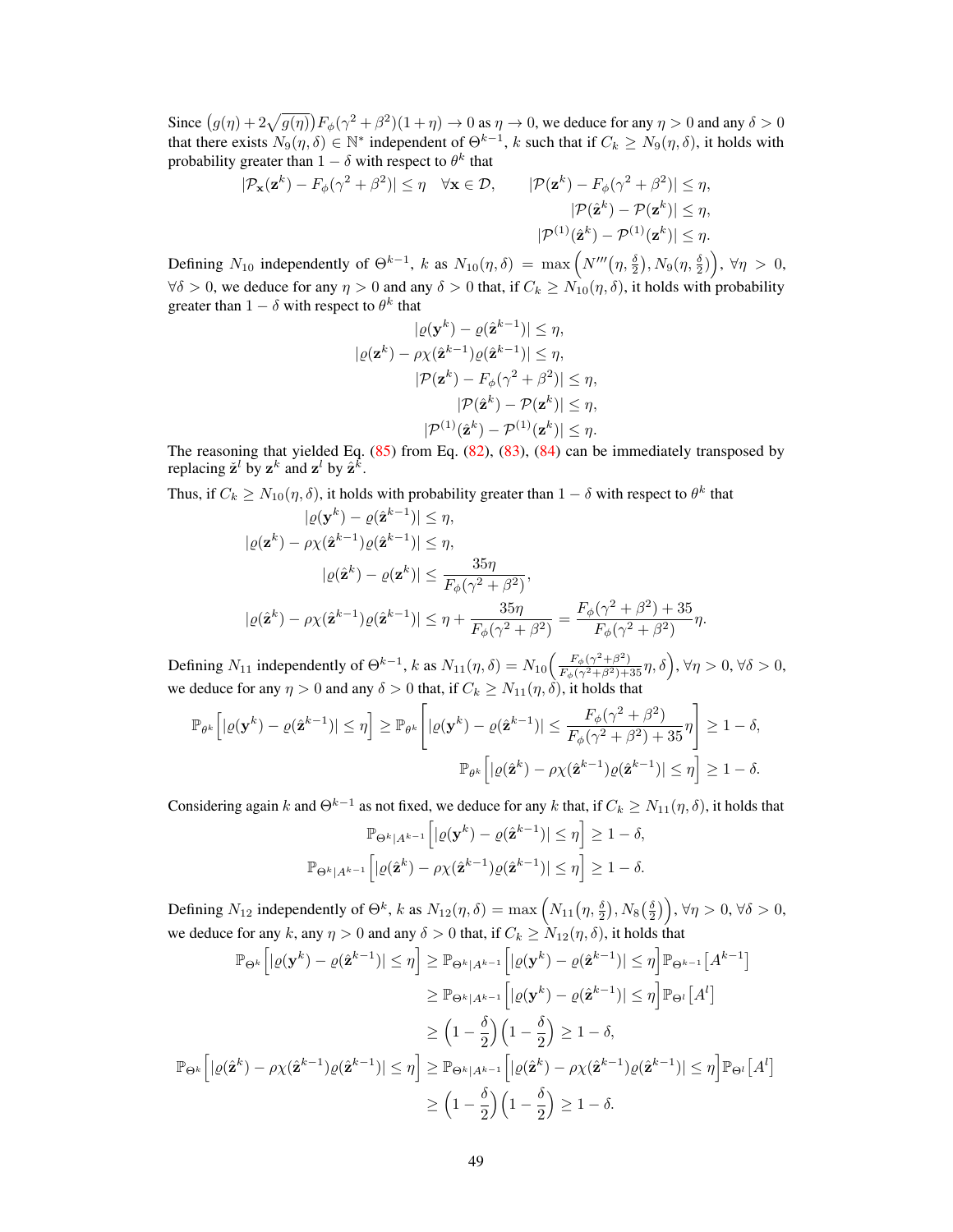Thus, for any  $\eta > 0$  and any  $\delta > 0$ , if  $\min_{1 \leq k \leq l} C_k \geq N_{12}(\eta, \delta)$ , it holds with probability greater than  $1 - l\delta$  with respect to  $\Theta^l$  that

$$
|\varrho(\hat{\mathbf{z}}^k) - \rho \chi(\hat{\mathbf{z}}^{k-1})\varrho(\hat{\mathbf{z}}^{k-1})| \le \eta, \quad \forall k \le l-1,
$$
\n(89)

<span id="page-32-1"></span><span id="page-32-0"></span>
$$
|\varrho(\mathbf{y}^l) - \varrho(\hat{\mathbf{z}}^{l-1})| \le \eta.
$$
\n(90)

Given  $\chi(\hat{\mathbf{z}}^{k-1}) \leq 1$ ,  $\forall k$  and given  $\varrho(\mathbf{z}^0) = \varrho(\mathbf{x}) \leq 1$ , we note that if Eq. [\(89\)](#page-32-0) and Eq. [\(90\)](#page-32-1) hold, then

$$
\rho(\hat{\mathbf{z}}^{1}) \leq \rho \chi(\mathbf{z}^{0}) \rho(\mathbf{z}^{0}) + \eta \leq \rho + \eta,
$$
  
\n
$$
\rho(\hat{\mathbf{z}}^{2}) \leq \rho \chi(\hat{\mathbf{z}}^{1}) \rho(\hat{\mathbf{z}}^{1}) + \eta \leq \rho^{2} + \rho \eta + \eta,
$$
  
\n
$$
\vdots
$$
  
\n
$$
\rho(\hat{\mathbf{z}}^{l-1}) \leq \rho \chi(\hat{\mathbf{z}}^{l-2}) \rho(\hat{\mathbf{z}}^{l-2}) + \eta \leq \rho^{l-1} + \left(\sum_{k=0}^{l-2} \rho^{k}\right) \eta \leq \rho^{l-1} + \frac{1}{1-\rho} \eta,
$$
  
\n
$$
\rho(\mathbf{y}^{l}) \leq \rho(\hat{\mathbf{z}}^{l-1}) + \eta \leq \rho^{l-1} + \frac{1}{1-\rho} \eta + \eta \leq \rho^{l-1} + \left(\frac{2-\rho}{1-\rho}\right) \eta.
$$
\n(91)

Defining  $N_{13}$  such that  $N_{13}(\eta, \delta) = N_{12} \left( \frac{1-\rho}{2-\rho} \eta, \frac{1}{\ell} \delta \right)$ ,  $\forall \eta > 0$ ,  $\forall \delta > 0$ , we deduce for any  $\eta > 0$ and any  $\delta > 0$  that, if  $\min_{1 \leq k \leq l} C_k \geq N_{13}(\eta, \delta)$ , it holds with probability greater than  $1 - \delta$  with respect to  $\Theta^l$  that

<span id="page-32-2"></span>
$$
\varrho(\mathbf{y}^l) \leq \rho^{l-1} + \eta.
$$

Finally, let us define N such that  $N(\eta, \delta) = \max\left(N_8(\frac{\delta}{2}), N_{13}(\eta, \frac{\delta}{2})\right)$ ,  $\forall \eta > 0$ ,  $\forall \delta > 0$ . Then for any  $\eta > 0$  and any  $\delta > 0$ , if  $\min_{1 \leq k \leq l} C_k \geq N(\eta, \delta)$ , it holds with probability greater than  $1 - \delta$ with respect to  $\Theta^l$  that

$$
\varrho(\mathbf{y}^l) = \mathcal{P}(\mathbf{y}^l) - \mathcal{P}^{(1)}(\mathbf{y}^l) \le \rho^{l-1} + \eta, \qquad \mathcal{P}(\mathbf{y}^l) = 1. \qquad \Box
$$

### **D.4** Case  $\phi$  = identity

**Proposition 6.** *Fix a layer*  $l \geq 1$  *and*  $\nu_{\omega}$ *,*  $\nu_{\beta}$ *,*  $\nu_{\gamma}$ *,*  $\mathcal{D}$  *in Definition [1,](#page--1-17) with*  $\mathcal{D}$  *"centered" such that*  $\mathcal{P}^{(1)}(\mathbf{z}^0) = \mathcal{P}^{(1)}(\mathbf{x}) = 0$ . Further suppose Norm = LN,  $\phi$  = identity, and suppose that the *convolution of Eq. [\(2\)](#page--1-18) uses periodic boundary conditions.*

*Then for any*  $\eta > 0$  *and any*  $\delta > 0$ *, there exists*  $N(\eta, \delta) \in \mathbb{N}^*$  *such that if*  $\min_{1 \leq k \leq l} C_k \geq N(\eta, \delta)$ *,* it holds for random nets of Definition  $1$  with probability greater than  $1-\delta$  with respect to  $\Theta^l$  that

$$
|\mathcal{P}(\mathbf{y}^l) - \mathcal{P}^{(1)}(\mathbf{y}^l) - \rho^{l-1}| \le \eta, \qquad \mathcal{P}(\mathbf{y}^l) = 1,
$$
  
where  $\rho \equiv \frac{\gamma^2}{\gamma^2 + \beta^2} < 1$ .

**Proof.** Since  $\phi$  = identity is a particular case of positive homogeneous activation function, the whole proof of Theorem [1](#page--1-22) still applies. Let us then define  $N_8$ ,  $N_{12}$  as in the proof of Theorem [1.](#page--1-22)

Then for any  $\delta > 0$ , if  $\min_{1 \le k \le l} C_k \ge N_8(\delta)$ , it holds with probability greater than  $1 - \delta$  with respect to  $\Theta^l$  that

$$
\mathcal{P}(\mathbf{y}^l)=1.
$$

In addition, for any  $\eta > 0$  and any  $\delta > 0$ , if  $\min_{1 \leq k \leq l} C_k \geq N_{12}(\eta, \delta)$ , it holds with probability greater than  $1 - l\delta$  with respect to  $\Theta^l$  that

$$
|\varrho(\hat{\mathbf{z}}^k) - \rho \chi(\hat{\mathbf{z}}^{k-1})\varrho(\hat{\mathbf{z}}^{k-1})| = |\varrho(\hat{\mathbf{z}}^k) - \rho \varrho(\hat{\mathbf{z}}^{k-1})| \le \eta, \quad \forall k \le l-1,
$$
  

$$
|\varrho(\mathbf{y}^l) - \varrho(\hat{\mathbf{z}}^{l-1})| \le \eta,
$$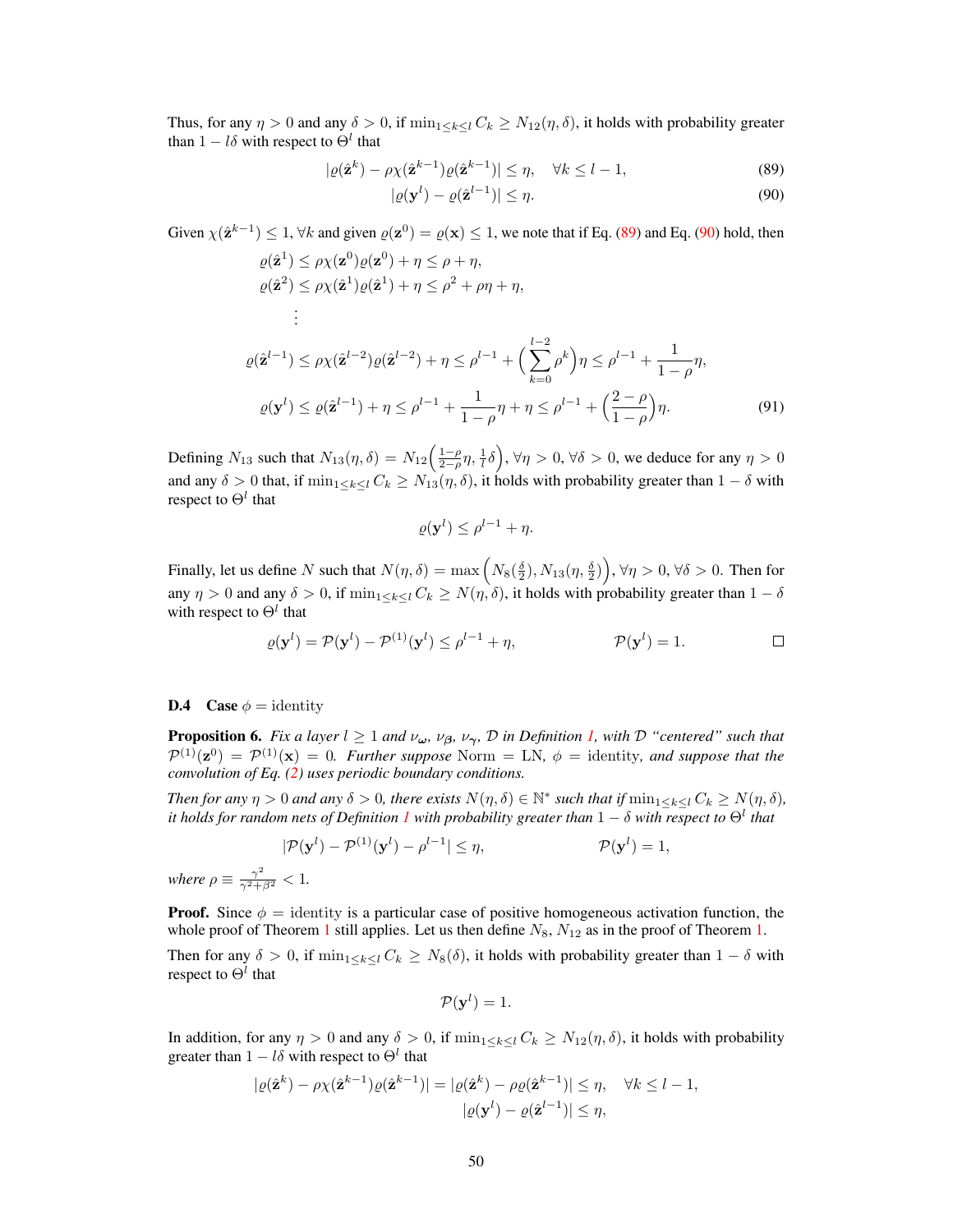where we used the fact that  $\chi(\hat{\mathbf{z}}^{k-1}) = 1$ ,  $\forall k$  when  $\phi =$  identity.

Next we note that: (i) the assumptions that  $\mathcal{P}^{(1)}(\mathbf{z}^0) = 0$  $\mathcal{P}^{(1)}(\mathbf{z}^0) = 0$  $\mathcal{P}^{(1)}(\mathbf{z}^0) = 0$  and  $\mathcal{P}_{\mathbf{x}}(\mathbf{z}^0) > 0$ ,  $\forall \mathbf{x}$  (cf Definition 1) together imply  $\varrho(\mathbf{z}^0) = \varrho(\mathbf{x}) = 1$ ; (ii) the reasoning yielding Eq. [\(91\)](#page-32-2) from Eq. [\(89\)](#page-32-0) applies.

We deduce that, if  $\min_{1 \leq k \leq l} C_k \geq N_{12}(\eta, \delta)$ , it holds with probability greater than  $1 - l\delta$  with respect to  $\Theta^l$  that

$$
\varrho(\hat{\mathbf{z}}^1) \ge \rho \varrho(\mathbf{x}) - \eta = \rho - \eta,
$$
  

$$
\varrho(\hat{\mathbf{z}}^2) \ge \rho \varrho(\hat{\mathbf{z}}^1) - \eta \ge \rho^2 - \rho \eta - \eta,
$$
  

$$
\vdots
$$

$$
\varrho(\hat{\mathbf{z}}^{l-1}) \ge \rho \varrho(\hat{\mathbf{z}}^{l-2}) - \eta \ge \rho^{l-1} - \left(\sum_{k=0}^{l-2} \rho^k\right) \eta \ge \rho^{l-1} - \frac{1}{1-\rho} \eta,
$$
  
\n
$$
\varrho(\mathbf{y}^l) \ge \varrho(\hat{\mathbf{z}}^{l-1}) - \eta \ge \rho^{l-1} - \frac{1}{1-\rho} \eta - \eta \ge \rho^{l-1} - \left(\frac{2-\rho}{1-\rho}\right) \eta,
$$
  
\n
$$
\varrho(\mathbf{y}^l) \le \rho^{l-1} + \left(\frac{2-\rho}{1-\rho}\right) \eta,
$$
  
\n
$$
|\varrho(\mathbf{y}^l) - \rho^{l-1}| \le \left(\frac{2-\rho}{1-\rho}\right) \eta,
$$
  
\n(92)

where Eq.  $(92)$  follows from Eq.  $(91)$ .

As in the proof of Theorem [1,](#page--1-22) defining  $N_{13}$  such that  $N_{13}(\eta, \delta) = N_{12} \left( \frac{1-\rho}{2-\rho} \eta, \frac{1}{l} \delta \right)$ , we deduce for any  $\eta > 0$  and any  $\delta > 0$  that, if  $\min_{1 \leq k \leq l} C_k \geq N_{13}(\eta, \delta)$ , it holds with probability greater than  $1 - \delta$  with respect to  $\Theta^l$  that

<span id="page-33-0"></span>
$$
|\varrho(\mathbf{y}^l) - \rho^{l-1}| \leq \eta.
$$

As in the proof of Theorem [1,](#page--1-22) defining N such that  $N(\eta, \delta) = \max \left( N_8(\frac{\delta}{2}), N_{13}(\eta, \frac{\delta}{2}) \right)$ ,  $\forall \eta > 0$ ,  $\forall \delta > 0$ , we deduce for any  $\eta > 0$  and any  $\delta > 0$  that, if  $\min_{1 \leq k \leq l} C_k \geq N(\eta, \delta)$ , it holds with probability greater than  $1 - \delta$  with respect to  $\Theta^l$  that

$$
|\varrho(\mathbf{y}^l) - \rho^{l-1}| = |\mathcal{P}(\mathbf{y}^l) - \mathcal{P}^{(1)}(\mathbf{y}^l) - \rho^{l-1}| \le \eta, \qquad \mathcal{P}(\mathbf{y}^l) = 1. \qquad \Box
$$

# E Proof of Theorem [2](#page--1-34)

**Theorem [2](#page--1-34).** *Fix a layer*  $l \in \{1, \ldots, L\}$  *and lift any assumptions on*  $\phi$ *. Further suppose* Norm = IN, *with Eq. [\(3\)](#page--1-19) having nonzero denominator at layer* l *for all inputs and channels.*

*Then it holds that*

• y l *is normalized in each channel* c *with*

$$
\mathcal{P}_c^{(1)}(\mathbf{y}^l) = 0, \qquad \qquad \mathcal{P}_c(\mathbf{y}^l) = 1;
$$

• y l *lacks variability in instance statistics in each channel* c *with*  $\mathcal{P}_c^{(2)}(\mathbf{y}^l) = 0,$   $\mathcal{P}_c^{(3)}(\mathbf{y}^l) = 1,$   $\mathcal{P}_c^{(3)}(\mathbf{y}^l) = 1,$  $c^{(4)}(\mathbf{y}^l)=0.$ 

**Proof.** With Norm = IN, if  $\forall x, c: \sigma_{x,c}(x^l) > 0$ , then instance statistics are given by

$$
\mu_{\mathbf{x},c}(\mathbf{y}^l) = \mathbb{E}_{\alpha} \left[ \mathbf{y}_{\alpha,c}^l \right] = \frac{\mathbb{E}_{\alpha} \left[ \mathbf{x}_{\alpha,c}^l \right] - \mu_{\mathbf{x},c}(\mathbf{x}^l)}{\sigma_{\mathbf{x},c}(\mathbf{x}^l)} = \frac{\mu_{\mathbf{x},c}(\mathbf{x}^l) - \mu_{\mathbf{x},c}(\mathbf{x}^l)}{\sigma_{\mathbf{x},c}(\mathbf{x}^l)} = 0,
$$
\n
$$
\mathcal{P}_{\mathbf{x},c}(\mathbf{y}^l) = \mathbb{E}_{\alpha} \left[ (\mathbf{y}_{\alpha,c}^l)^2 \right] = \frac{\mathbb{E}_{\alpha} \left[ \left( \mathbf{x}_{\alpha,c}^l - \mu_{\mathbf{x},c}(\mathbf{x}^l) \right)^2 \right]}{\sigma_{\mathbf{x},c}(\mathbf{x}^l)^2} = \frac{\sigma_{\mathbf{x},c}(\mathbf{x}^l)^2}{\sigma_{\mathbf{x},c}(\mathbf{x}^l)^2} = 1,
$$
\n
$$
\sigma_{\mathbf{x},c}(\mathbf{y}^l) = \sqrt{\mathcal{P}_{\mathbf{x},c}(\mathbf{y}^l) - \mu_{\mathbf{x},c}(\mathbf{y}^l)^2} = 1.
$$